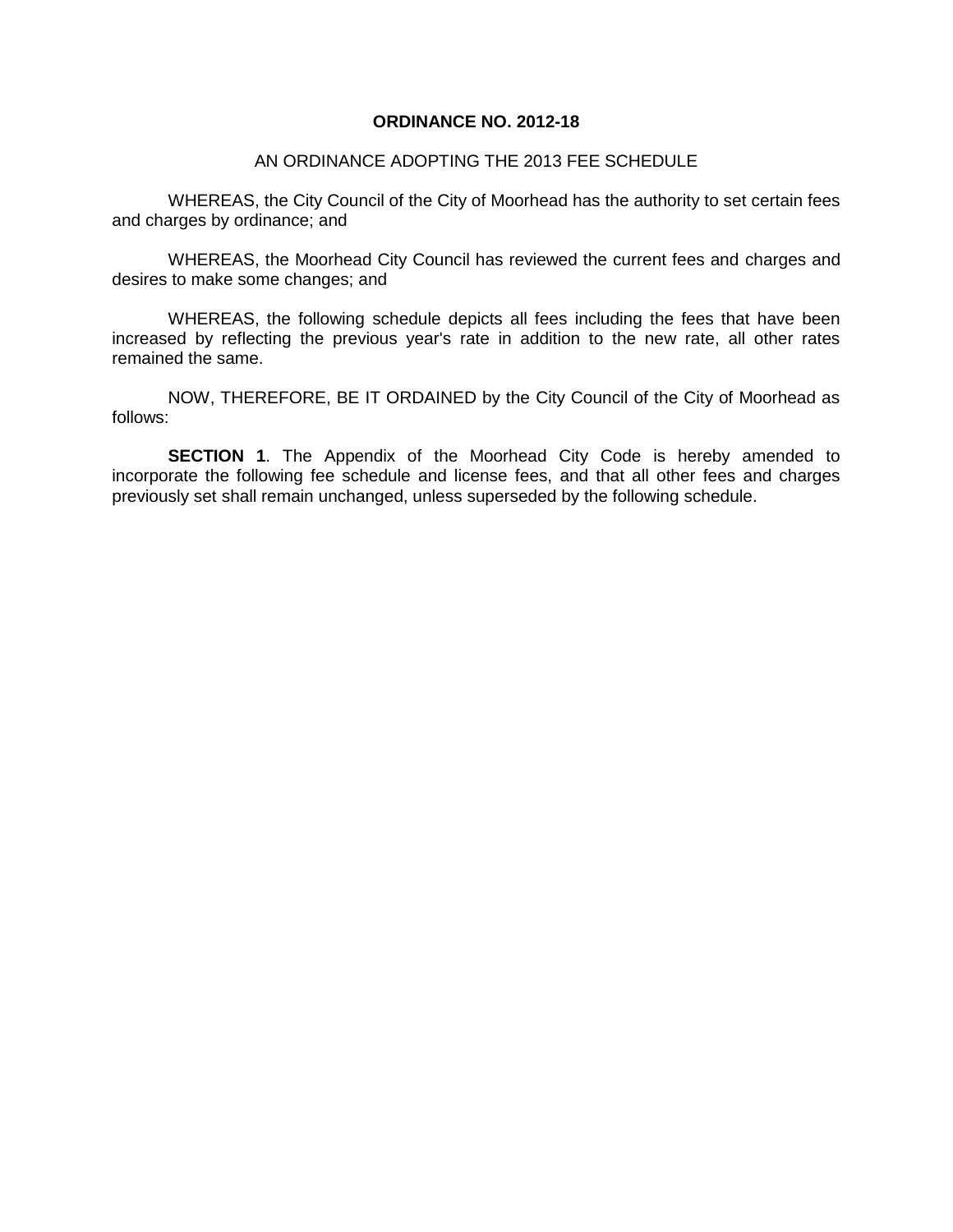# **2013 FEE SCHEDULE**

# **Table of Contents**

|                                      | Page |
|--------------------------------------|------|
| Administration & Accounting          | 2    |
| Building-Plumbing-Heating            | 3    |
| Economic Development                 | 6    |
| Engineering                          | 7    |
| Fire Department                      | 9    |
| Forestry                             | 10   |
| <b>Business Licenses</b>             | 11   |
| Mass Transit                         | 13   |
| <b>Moorhead Public Service</b>       | 15   |
| Neighborhood Services                | 16   |
| Parks & Rec - Programs               | 18   |
| Parks & Rec - Facilities & Equipment | 20   |
| Parks & Rec - Golfing                | 22   |
| Planning & Zoning                    | 24   |
| <b>Police Department</b>             | 25   |
| Sanitation                           | 26   |
| <b>Utility Billing Collections</b>   | 30   |
| Wastewater                           | 32   |
|                                      |      |

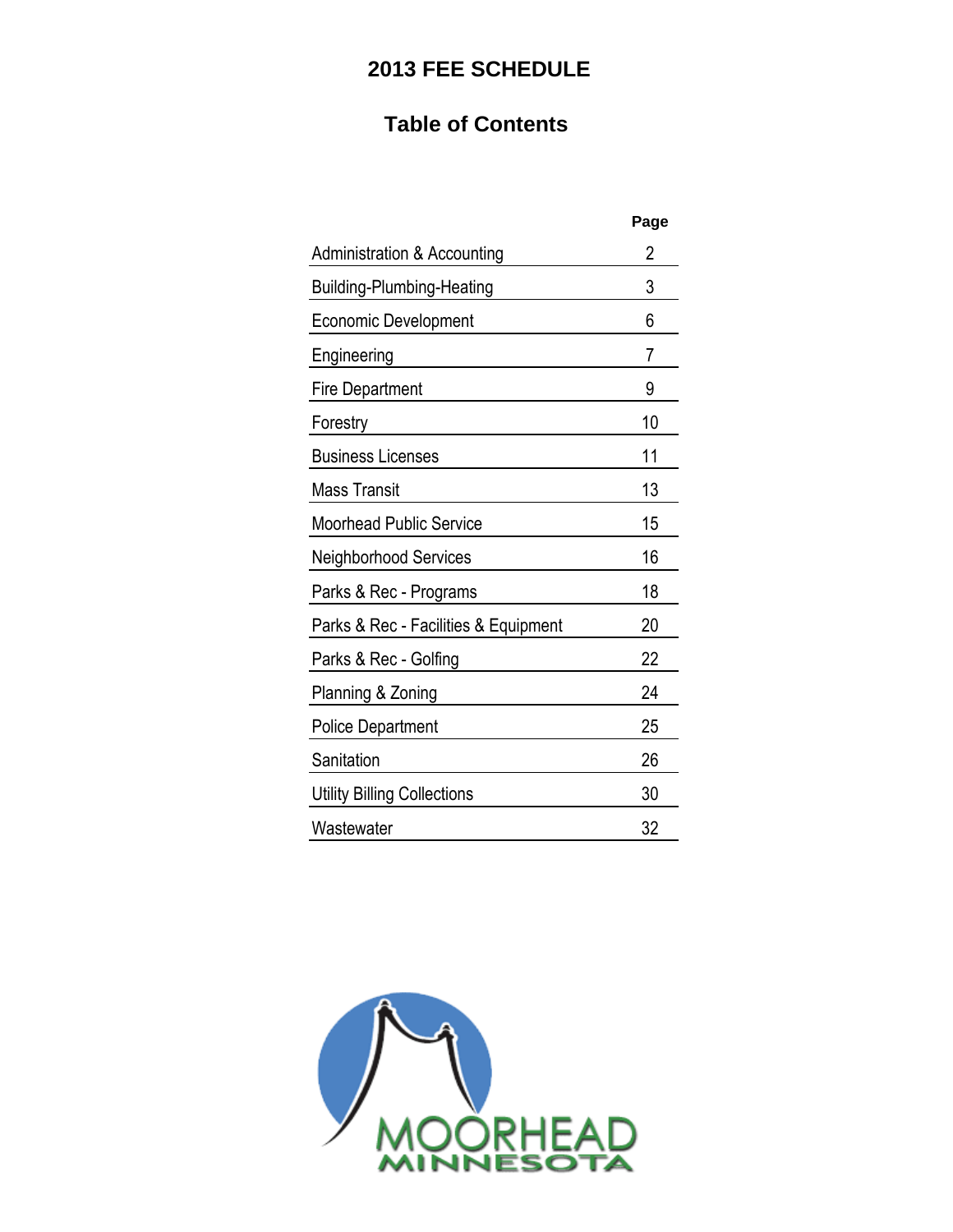# **Administration & Accounting**

|                                    |                                          | <b>FEE 2012</b> |                                                  | <b>FEE 2013</b> |
|------------------------------------|------------------------------------------|-----------------|--------------------------------------------------|-----------------|
| Annual Financial Report            |                                          | \$<br>15.00     |                                                  |                 |
| <b>Budget</b>                      |                                          | \$<br>15.00     |                                                  |                 |
| <b>Election Ward/Precinct Maps</b> |                                          | \$<br>10.00     |                                                  |                 |
| <b>Returned Check Charge</b>       |                                          | \$<br>30.00     |                                                  |                 |
| Duplicate Satisfaction of Mortgage |                                          | \$<br>15.00     |                                                  |                 |
| Photocopies                        | B&W - less than 100 pages                | \$              | 0.25 Per copy                                    |                 |
|                                    | B&W - 2-sided copies                     | \$              | 0.50 Per sheet                                   |                 |
|                                    | B&W - more than 100 pages                |                 | TBD Employee time to retrieve and cost of copies |                 |
|                                    | 8 <sup>1</sup> / <sub>2</sub> x 11 Color | \$              | 1.00 Per page                                    |                 |
|                                    | 8 <sup>1</sup> / <sub>2</sub> x 14 Color | \$              | 1.25 Per page                                    |                 |
|                                    | 11 x 17 Color                            | \$              | 1.50 Per page                                    |                 |
|                                    |                                          |                 |                                                  |                 |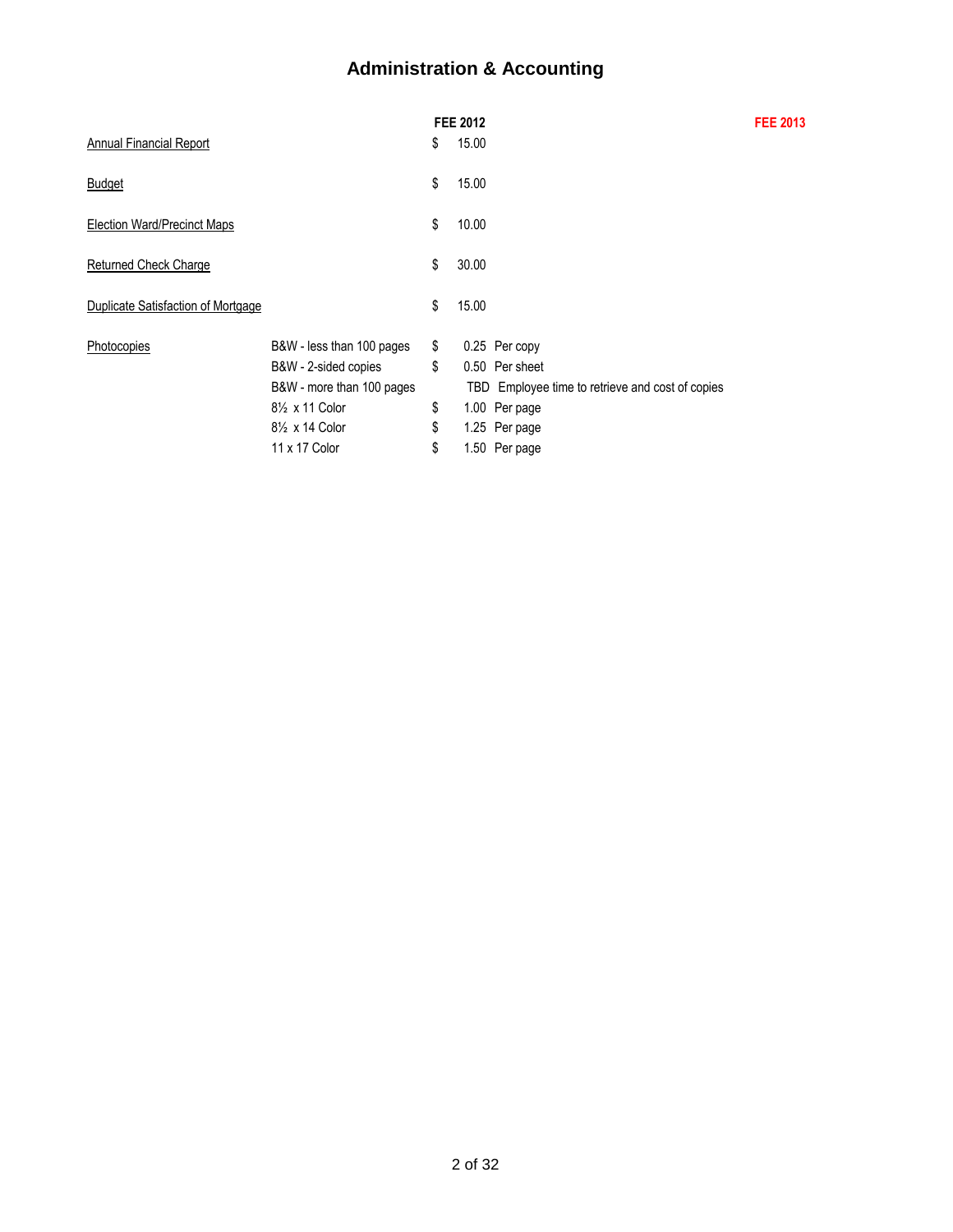# **Building-Plumbing-Heating**

|                    |                                                                            |    | <b>FEE 2012</b> |                                                                                                                                 | <b>FEE 2013</b> |
|--------------------|----------------------------------------------------------------------------|----|-----------------|---------------------------------------------------------------------------------------------------------------------------------|-----------------|
|                    | BUILDING PERMIT FEES - Table 3-A (Other than New 1 and 2 Family Dwellings) |    |                 |                                                                                                                                 |                 |
| Total Valuation \$ | 1 to \$ 1,000                                                              | \$ | 34.00           |                                                                                                                                 |                 |
|                    | \$<br>1,001 to 25,000                                                      | \$ | 34.00           | for the first \$1,000.00 plus \$8.25<br>for each additional \$1,000.00 or<br>fraction thereof to and including<br>\$25,000.00   |                 |
|                    | \$<br>25,001 to 50,000                                                     | \$ | 232.00          | for the first \$25,000.00 plus \$6.60<br>for each additional \$1,000.00 or<br>fraction thereof to and including<br>\$50,000.00  |                 |
|                    | \$<br>50,001 to 100,000                                                    | \$ | 397.00          | for the first \$50,000.00 plus \$4.40<br>for each additional \$1,000.00 or<br>fraction thereof to and including<br>\$100,000.00 |                 |
|                    | \$<br>100,001 and up                                                       | \$ |                 | for the first \$100,000.00 plus \$3.85<br>617.00 for each additional \$1,000.00 or<br>fraction thereof                          |                 |
|                    | BUILDING PERMIT FEES - Table 3-D (New 1 and 2 family dwellings)            |    |                 |                                                                                                                                 |                 |
|                    | Total Valuation \$1.00 to \$1,000.00                                       | \$ | 28.00           |                                                                                                                                 |                 |
|                    | \$1,001.00 to \$100,000.00                                                 | \$ | 28.00           | for the first \$1,000.00 plus \$4.40<br>for each additional \$1,000.00 or<br>fraction thereof, to and including<br>\$100,000.00 |                 |
|                    | \$100,001.00 and up                                                        | \$ |                 | for the first \$100,000 plus \$2.20<br>463.60 for each additional \$1,000.00 or<br>fraction thereof                             |                 |
| Other Inspections  |                                                                            |    |                 |                                                                                                                                 |                 |
|                    | Reinspection, additional plan reviews, changes, revisions                  | S  |                 | 60.00 Per hour (1/2 hr minimum)                                                                                                 |                 |
|                    | <b>Swimming Pools</b>                                                      |    | >>>>>           | By valuation as above                                                                                                           |                 |
|                    | <b>Wood Burning Stoves</b>                                                 | \$ | 60.00           |                                                                                                                                 |                 |
|                    | Satellite Dishes                                                           | \$ | 60.00           |                                                                                                                                 |                 |
|                    | Demolition                                                                 | \$ | 60.00           |                                                                                                                                 |                 |
|                    | Inspections when no City Permit is issued                                  |    | 60.00           |                                                                                                                                 |                 |
|                    | Manufactured Homes (mobile homes in courts)                                | \$ | 60.00           |                                                                                                                                 |                 |
|                    | Installation of LP and Propane tanks                                       | \$ | 15.00           |                                                                                                                                 |                 |
|                    | Moving Permits within City limits and Oakport                              | \$ | 150.00          |                                                                                                                                 |                 |
|                    | Moving Permits out of City limits and Oakport                              | S  | 60.00           |                                                                                                                                 |                 |
|                    | Construction started without a permit                                      |    | >>>>>           | Fee equal to the permit fee of the<br>attributable building permit, limited<br>to \$5,000.                                      |                 |
|                    | Commercial Building Plan Review                                            |    |                 | 25% of the building permit fee                                                                                                  |                 |
|                    |                                                                            |    |                 |                                                                                                                                 |                 |

*For the use of outside consultants for plan review or inspections-fee equal to actual cost plus 10% administration Inspection fee charge for inspections of buildings to be moved into the City which are located more than 10 miles from the City \$60.00 PLUS 50 cents/mile*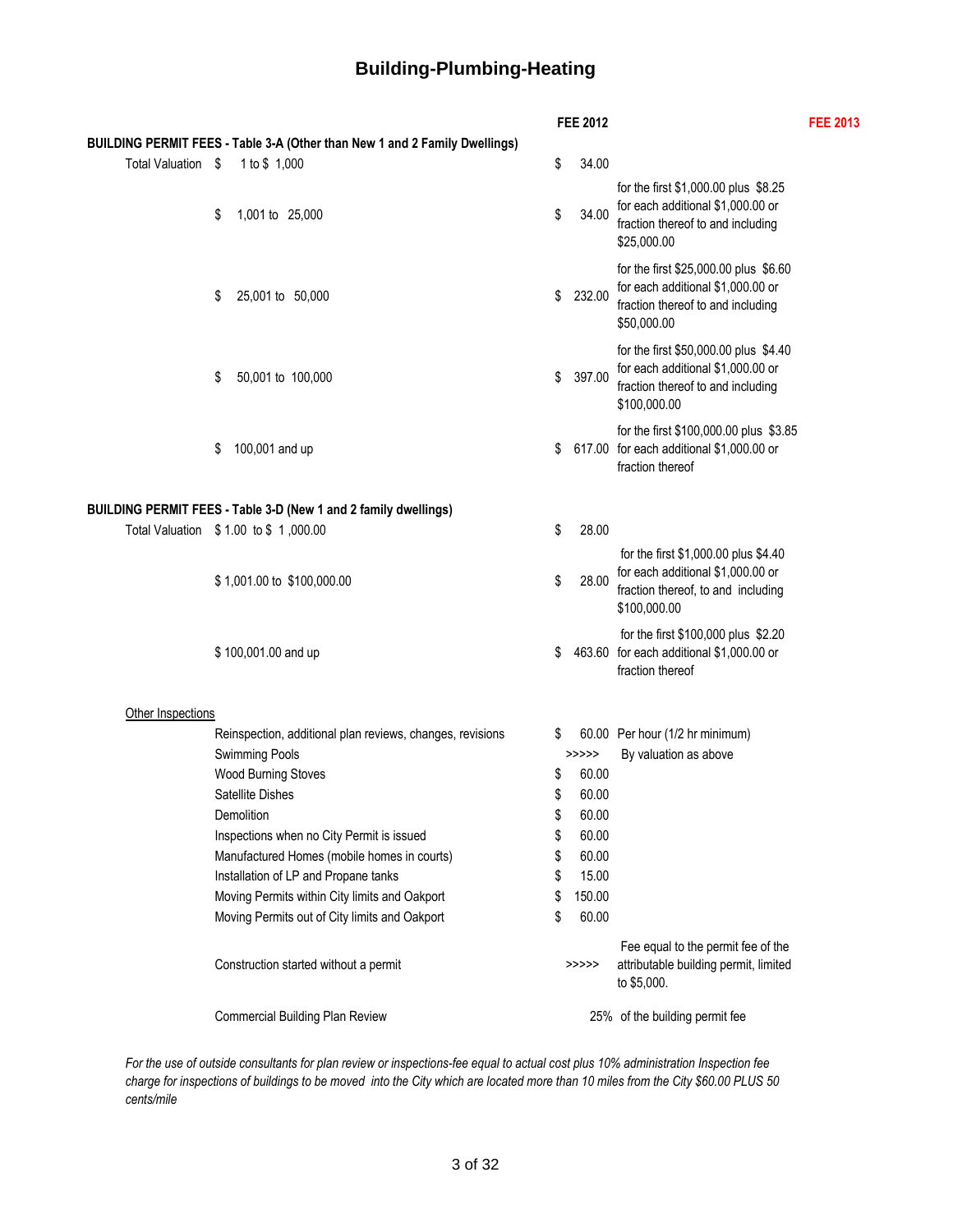# **Building-Plumbing-Heating**

|                                                                          |                                                              |                                                                                                                     |          | <b>FEE 2012</b>  |                                                                                                                                                   | <b>FEE 2013</b> |
|--------------------------------------------------------------------------|--------------------------------------------------------------|---------------------------------------------------------------------------------------------------------------------|----------|------------------|---------------------------------------------------------------------------------------------------------------------------------------------------|-----------------|
| Contractor License Surcharge                                             |                                                              |                                                                                                                     | \$       | 5.00             |                                                                                                                                                   |                 |
| <b>PLUMBING PERMIT FEES - Table 3-B:</b>                                 |                                                              |                                                                                                                     |          |                  |                                                                                                                                                   |                 |
|                                                                          | For the first four (4) fixture openings                      |                                                                                                                     | \$       | 30.00            |                                                                                                                                                   |                 |
|                                                                          | For each fixture opening over four (4)                       |                                                                                                                     | \$       | 4.40             |                                                                                                                                                   |                 |
|                                                                          | New Water Taps, each                                         |                                                                                                                     | \$       | 40.00            |                                                                                                                                                   |                 |
|                                                                          | New Sewer Taps, each                                         |                                                                                                                     | \$       | 40.00            |                                                                                                                                                   |                 |
|                                                                          |                                                              | An investigation fee equal to the permit fee shall be charged whenever work is started prior to obtaining a permit. |          |                  |                                                                                                                                                   |                 |
| <b>Plumbing Plan Review Fees:</b>                                        |                                                              |                                                                                                                     |          |                  |                                                                                                                                                   |                 |
| System Reviewed                                                          |                                                              |                                                                                                                     |          |                  |                                                                                                                                                   |                 |
|                                                                          |                                                              | Water distribution & drain, waste & vent systems, including interceptors, separators, or catch basins               |          |                  |                                                                                                                                                   |                 |
|                                                                          | 25 or fewer drainage fixture units                           |                                                                                                                     | \$       | 100.00           |                                                                                                                                                   |                 |
|                                                                          | 26 to 50 drainage fixture units                              |                                                                                                                     | \$       | 180.00           |                                                                                                                                                   |                 |
|                                                                          | 51 to 150 drainage fixture units                             |                                                                                                                     | \$       | 250.00           |                                                                                                                                                   |                 |
|                                                                          | 151 to 249 drainage fixture units                            |                                                                                                                     | \$       | 360.00           |                                                                                                                                                   |                 |
|                                                                          | 250 or more drainage fixture units                           |                                                                                                                     | \$       | 2.00             | Per drainage fixture unit to a<br>maximum of \$2,600 and<br>\$50.00/interceptor, separator, or<br>catch basin                                     |                 |
| <b>Building Sewer Service Only</b><br><b>Building Water Service Only</b> |                                                              |                                                                                                                     | \$<br>\$ | 100.00<br>100.00 |                                                                                                                                                   |                 |
|                                                                          |                                                              |                                                                                                                     |          | 3.00             | Per supply fixture unit to a                                                                                                                      |                 |
|                                                                          | Building Water Distribution System Only (no drainage system) |                                                                                                                     | \$       |                  | maximum of \$95.00                                                                                                                                |                 |
| Storm Drainage System                                                    |                                                              |                                                                                                                     | \$       |                  | minimum fee, or \$40.00 per drain<br>opening, up to a maximum of<br>165.00 \$400.00, and \$50.00 per<br>interceptor, separator, or catch<br>basin |                 |
| <b>HEATING PERMIT FEES - Table 3-C</b>                                   |                                                              |                                                                                                                     |          |                  |                                                                                                                                                   |                 |
|                                                                          | Total Valuation \$ 1.00 to \$ 500.00                         |                                                                                                                     | \$       | 15.00            |                                                                                                                                                   |                 |
|                                                                          | \$501.00 to \$1,000.00                                       |                                                                                                                     | \$       | 35.00            |                                                                                                                                                   |                 |
|                                                                          | \$1,001.00 to \$10,000.00                                    |                                                                                                                     | \$       | 35.00            | for the first \$1,000.00 plus \$6.50 for<br>each additional \$1,000.00 or<br>fraction thereof, to and including<br>\$10,000.00                    |                 |
|                                                                          | \$10,001.00 to \$50,000.00                                   |                                                                                                                     | \$       | 93.50            | for the first \$10,000.00 plus \$4.00<br>for each additional \$1,000.00 or<br>fraction thereof, to and including<br>\$50,000.00                   |                 |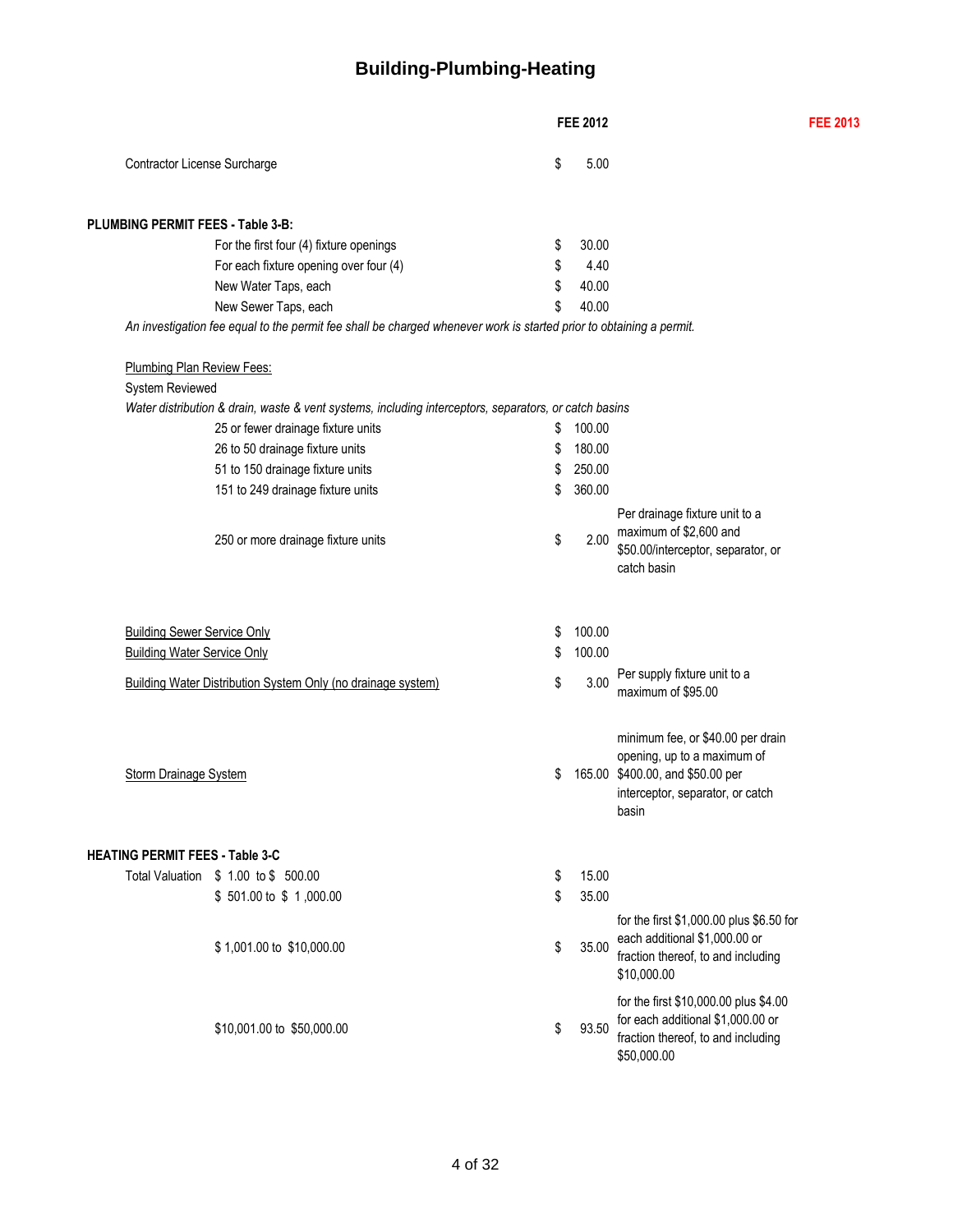# **Building-Plumbing-Heating**

|                             | FEE 2012 |                                                                                                                                  | <b>FEE 2013</b> |
|-----------------------------|----------|----------------------------------------------------------------------------------------------------------------------------------|-----------------|
| \$50,001.00 to \$100,000.00 | \$253.50 | for the first \$50,000.00 plus \$2.50<br>for each additional \$1,000.00 or<br>fraction thereof, to and including<br>\$100,000.00 |                 |
| \$100,001.00 and up         |          | for the first \$100,000 plus \$1.35 for<br>\$ 378.50 each additional \$1,000.00 or<br>fraction thereof                           |                 |

*An investigation fee equal to the permit fee shall be charged whenever work is started without a permit.*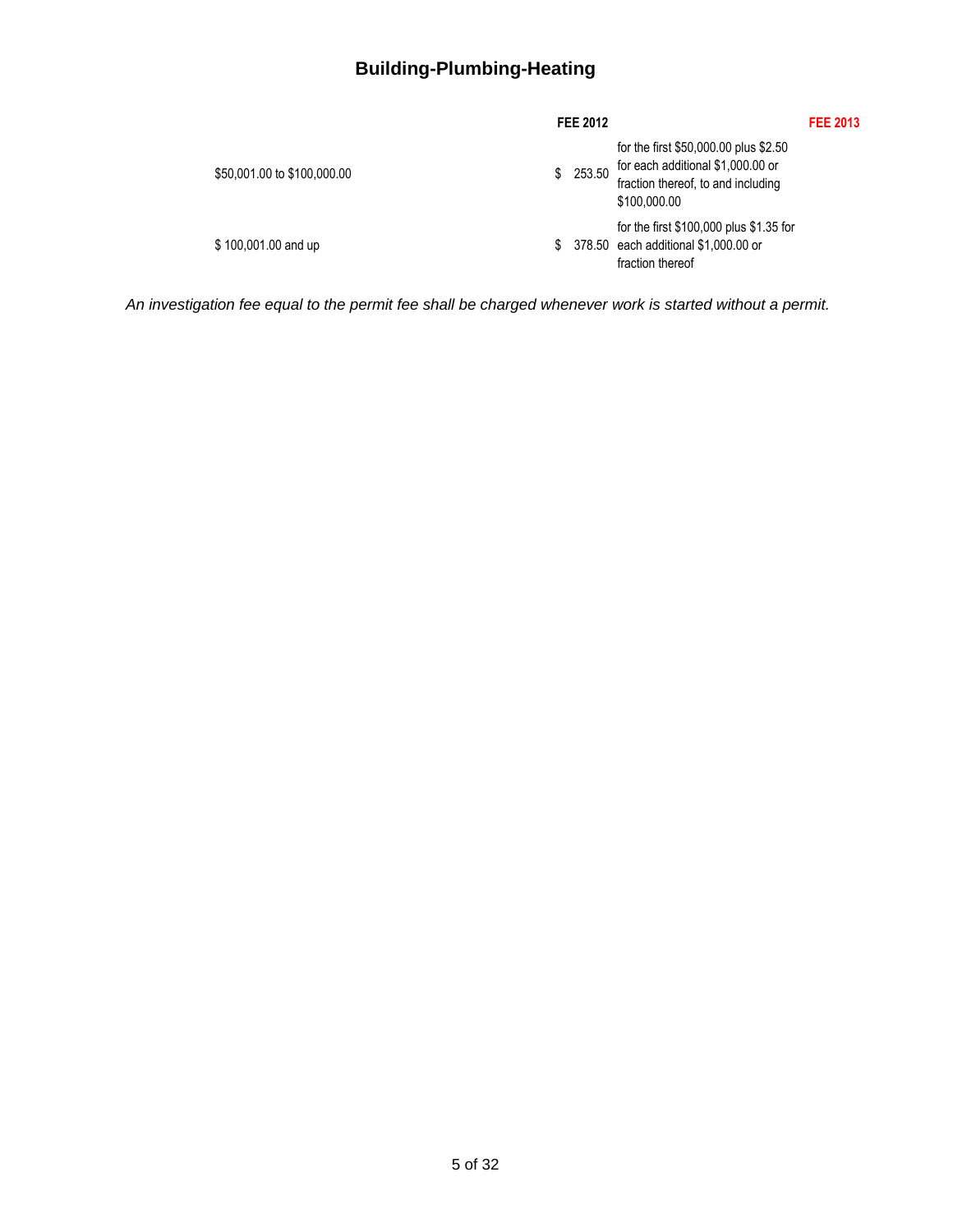# **Economic Development**

|                           | <b>FEE 2012</b> | <b>FEE 2013</b> |
|---------------------------|-----------------|-----------------|
| Tax Incentive Application | \$400.00        |                 |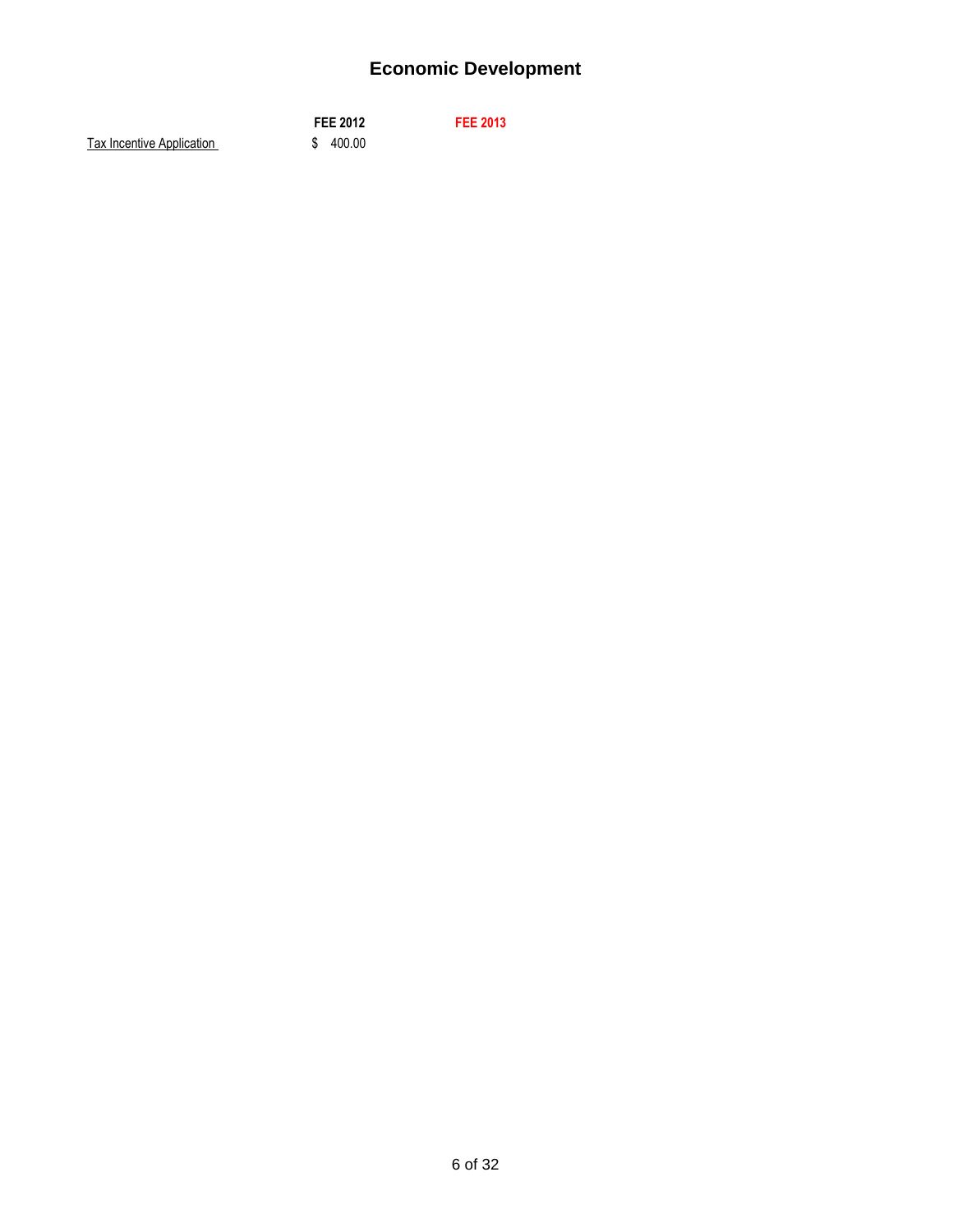## **Engineering**

|                     |                                                               |    | <b>FEE 2012</b> | <b>FEE 2013</b>                                                           |
|---------------------|---------------------------------------------------------------|----|-----------------|---------------------------------------------------------------------------|
|                     | <b>Construction Plans:</b>                                    |    |                 |                                                                           |
|                     | PDF Electronic Copy                                           | \$ | 10.00           |                                                                           |
|                     | Paper Plan Sets                                               |    | At Cost         |                                                                           |
|                     | <b>Engineering Lawn Grades</b>                                | \$ |                 | 40.00 Per occurance                                                       |
|                     | Permits for Work Within the Right-of-Way:                     |    |                 |                                                                           |
|                     | Underground Utility Installation / Repairs                    |    |                 |                                                                           |
|                     | Contractor Bond to Work Within City Right-of-Way              |    | \$25,000        | minimum                                                                   |
|                     | Insurance Required to Work Within City Right-of-Way           |    |                 | Same as for City Construction Contract (General Conditions Section 00800) |
|                     | Trenching/Directional Boring Permit                           | \$ |                 | 0.60 per linear foot                                                      |
|                     | Per bore pit                                                  | \$ | 20.00 Each      |                                                                           |
|                     | minimum                                                       | \$ | 100.00          |                                                                           |
|                     | Driveway Approach / Curb & Gutter / Sidewalk                  |    |                 |                                                                           |
|                     | Driveway Approach                                             | \$ | 30.00 Each      |                                                                           |
|                     | Curb & Gutter or Sidewalk (excluding driveway width)          | \$ |                 | 0.75 per linear foot (\$10.00 minimum)                                    |
|                     | Contractor Bond to Work Within City Right-of-Way              |    | \$5,000.00      |                                                                           |
|                     | Insurance Required to Work Within City Right-of-Way           |    |                 | Same as for City Construction Contract (General Conditions Section 00800) |
| Stormwater:         |                                                               |    |                 |                                                                           |
|                     | Grading/Erosion Control Permit                                | \$ |                 | 20.00 upto 1 acre                                                         |
|                     |                                                               | S  |                 | 10.00 Per additional acre                                                 |
|                     | <b>Annual Permit for New Subdivisions</b>                     | S  | 250.00          |                                                                           |
| <b>Flood Survey</b> |                                                               |    |                 |                                                                           |
|                     | Flood Survey & Elevation Certificate                          | \$ | 700.00          |                                                                           |
|                     | <b>LOMA</b>                                                   |    | \$1,750.00      |                                                                           |
|                     | LOMR-F typical single family parcel                           |    | \$3,000.00      |                                                                           |
|                     | Overweight/Over-Dimension Vehicle Permit                      |    |                 | \$<br>20.00 Single Trip                                                   |
|                     | <b>MNDOT Spring Load Restriction in Place</b>                 |    |                 |                                                                           |
|                     | <b>General Permint (company based)</b>                        |    |                 | \$ 250.00 (maximum 10 decaled vehicles per permit)                        |
|                     | <b>Special Permit (Individual)</b>                            |    |                 | \$ 100.00 (single round trip)                                             |
|                     | All Dates other than Spring Load Restrictions                 |    |                 |                                                                           |
|                     | <b>General Permit</b>                                         |    |                 | 20.00 Single Trip                                                         |
|                     | Plan Review Fee for Privately Financed Infrastructure:        |    |                 |                                                                           |
|                     | The first \$100,000 of estimated construction cost:           |    | 4%              |                                                                           |
|                     | All cost above the first \$100,000 of est. construction cost: |    | 2%              |                                                                           |
| Maps:               |                                                               |    |                 |                                                                           |
|                     | Aerial Photo or Color Map (greater than 11" x 17")            | \$ | 30.00           |                                                                           |
|                     | Black and White Map (greater than 11" x 17")                  | \$ | 15.00           |                                                                           |
|                     | Street Right-of-Ways (all types)                              | \$ | 15.00           |                                                                           |
|                     | Digital Copy                                                  | \$ | 15.00           |                                                                           |
|                     | Special Mapping requests or custom projects                   | \$ |                 | 40.00 Per hour + media costs                                              |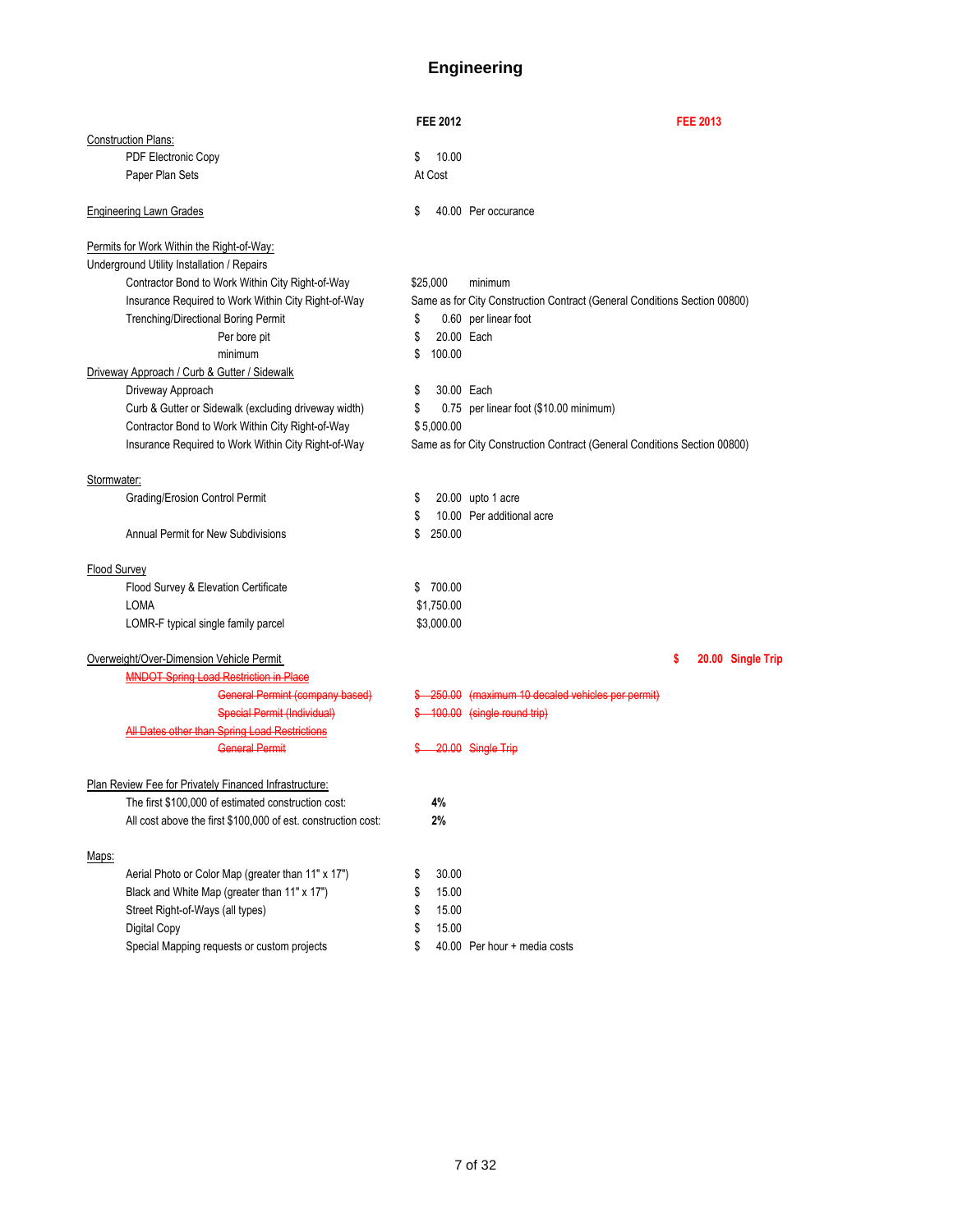## **Engineering**

|                          |                                                                                                                        | FEE 2012                                | <b>FEE 2013</b> |
|--------------------------|------------------------------------------------------------------------------------------------------------------------|-----------------------------------------|-----------------|
| Special Assessment Fees: |                                                                                                                        |                                         |                 |
|                          | Administration Fees (Applied to all Assessed Projects)                                                                 | 5% Of Construction and Engineering Cost |                 |
| <b>Engineering Fees</b>  | (Applied to Publicly Financed<br>Infrastructure Projects - Design and<br>Construction by City)                         | 11% Of Construction Cost                |                 |
| <b>Engineering Fees</b>  | (Applied to Publicly Financed<br>Infrastructure Projects - Design Privatley<br>Funded: Construction publically funded) | 7% Of Construction Cost                 |                 |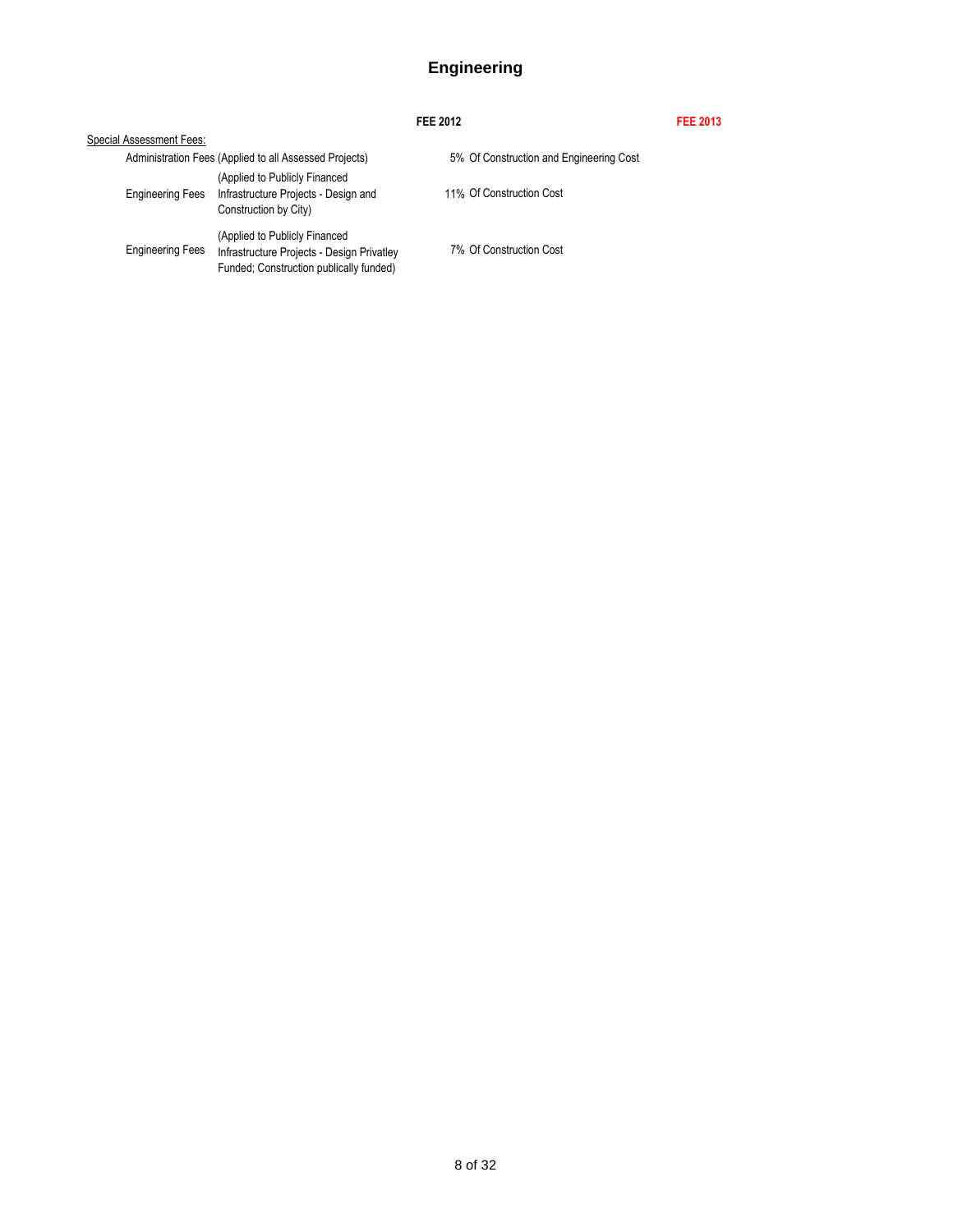## **Fire Department**

| Reports: one copy free to victim<br>Fire Incident<br>\$<br>3.00 Per report<br>Photocopies<br>B&W - less than 100 pages<br>0.25 Per copy<br>\$<br>\$<br>B&W - 2-sided copies<br>0.50 Per sheet<br>B&W - more than 100 pages<br>TBD Employee time to retrieve and cost of copies<br>81/ <sub>2</sub> x 11 Color<br>\$<br>1.00 Per page<br>81/2 x 14 Color<br>\$<br>1.25 Per page<br>11 x 17 Color<br>\$<br>1.50 Per page<br>\$<br>Photographs<br>15.00 Per hour plus actual cost for production of photographs<br>\$<br>25.00<br><b>Board of Appeals</b><br><b>Parking in Fire Lane</b><br>25.00 See the Police Department Fees page for this item.<br>Daycare/Foster Care Inspections<br>\$<br>50.00<br>Other Inspections<br>55.00 Per hour (1/2 hr minimum/15 minute increments)<br>\$<br>(Re-inspection, additional plan reviews, changes, revisions, etc.)<br><b>Hotel/Motel Inspections</b><br>Fee Schedule per MN 299F.46<br><b>Fire Prevention Permits</b><br>Ag Chemicals<br>50.00<br>\$<br>Auto/Truck Repair<br>\$<br>50.00<br><b>Bulk Plant</b><br>\$<br>50.00<br>\$<br><b>Bulk Station</b><br>50.00<br>\$<br>Cutting/Welding/Spray Painting<br>50.00<br>\$<br>Dry Cleaners<br>50.00<br>\$<br><b>Engine Repair</b><br>50.00<br>\$<br>Fiberglass Manufacturing<br>50.00<br>\$<br>Fire Alarm Plan Review/Inspection 2% of value<br>100.00 minimum<br><b>Fireworks Displays</b><br>No fee<br>Fireworks Retail Sale or Storage<br>100.00<br>\$<br><b>Fuel Dispensing Stations</b><br>\$<br>50.00 minimum<br>Grain Handling/Dust<br>\$<br>50.00<br>Hardware/Paint/Ammunition<br>\$<br>50.00<br>\$<br>Hazardous Materials<br>50.00<br>\$<br>50.00<br>Liquefied Petroleum Gas<br><b>Paint Dealer</b><br>\$<br>50.00<br>Pest Control<br>\$<br>50.00<br>\$<br>50.00<br>Service Station<br>\$<br>50.00<br>Spray Painting/Undercoating<br>Tank Installation (above or underground fuel)<br>Same as Building Permit Fee Schedule Table 3-A with a minimum 40.00/tank<br>40.00 Per tank |                                          | <b>FEE 2012</b> | <b>FEE 2013</b> |
|------------------------------------------------------------------------------------------------------------------------------------------------------------------------------------------------------------------------------------------------------------------------------------------------------------------------------------------------------------------------------------------------------------------------------------------------------------------------------------------------------------------------------------------------------------------------------------------------------------------------------------------------------------------------------------------------------------------------------------------------------------------------------------------------------------------------------------------------------------------------------------------------------------------------------------------------------------------------------------------------------------------------------------------------------------------------------------------------------------------------------------------------------------------------------------------------------------------------------------------------------------------------------------------------------------------------------------------------------------------------------------------------------------------------------------------------------------------------------------------------------------------------------------------------------------------------------------------------------------------------------------------------------------------------------------------------------------------------------------------------------------------------------------------------------------------------------------------------------------------------------------------------------------------------------------------------------------------------------------|------------------------------------------|-----------------|-----------------|
|                                                                                                                                                                                                                                                                                                                                                                                                                                                                                                                                                                                                                                                                                                                                                                                                                                                                                                                                                                                                                                                                                                                                                                                                                                                                                                                                                                                                                                                                                                                                                                                                                                                                                                                                                                                                                                                                                                                                                                                    |                                          |                 |                 |
|                                                                                                                                                                                                                                                                                                                                                                                                                                                                                                                                                                                                                                                                                                                                                                                                                                                                                                                                                                                                                                                                                                                                                                                                                                                                                                                                                                                                                                                                                                                                                                                                                                                                                                                                                                                                                                                                                                                                                                                    |                                          |                 |                 |
|                                                                                                                                                                                                                                                                                                                                                                                                                                                                                                                                                                                                                                                                                                                                                                                                                                                                                                                                                                                                                                                                                                                                                                                                                                                                                                                                                                                                                                                                                                                                                                                                                                                                                                                                                                                                                                                                                                                                                                                    |                                          |                 |                 |
|                                                                                                                                                                                                                                                                                                                                                                                                                                                                                                                                                                                                                                                                                                                                                                                                                                                                                                                                                                                                                                                                                                                                                                                                                                                                                                                                                                                                                                                                                                                                                                                                                                                                                                                                                                                                                                                                                                                                                                                    |                                          |                 |                 |
|                                                                                                                                                                                                                                                                                                                                                                                                                                                                                                                                                                                                                                                                                                                                                                                                                                                                                                                                                                                                                                                                                                                                                                                                                                                                                                                                                                                                                                                                                                                                                                                                                                                                                                                                                                                                                                                                                                                                                                                    |                                          |                 |                 |
|                                                                                                                                                                                                                                                                                                                                                                                                                                                                                                                                                                                                                                                                                                                                                                                                                                                                                                                                                                                                                                                                                                                                                                                                                                                                                                                                                                                                                                                                                                                                                                                                                                                                                                                                                                                                                                                                                                                                                                                    |                                          |                 |                 |
|                                                                                                                                                                                                                                                                                                                                                                                                                                                                                                                                                                                                                                                                                                                                                                                                                                                                                                                                                                                                                                                                                                                                                                                                                                                                                                                                                                                                                                                                                                                                                                                                                                                                                                                                                                                                                                                                                                                                                                                    |                                          |                 |                 |
|                                                                                                                                                                                                                                                                                                                                                                                                                                                                                                                                                                                                                                                                                                                                                                                                                                                                                                                                                                                                                                                                                                                                                                                                                                                                                                                                                                                                                                                                                                                                                                                                                                                                                                                                                                                                                                                                                                                                                                                    |                                          |                 |                 |
|                                                                                                                                                                                                                                                                                                                                                                                                                                                                                                                                                                                                                                                                                                                                                                                                                                                                                                                                                                                                                                                                                                                                                                                                                                                                                                                                                                                                                                                                                                                                                                                                                                                                                                                                                                                                                                                                                                                                                                                    |                                          |                 |                 |
|                                                                                                                                                                                                                                                                                                                                                                                                                                                                                                                                                                                                                                                                                                                                                                                                                                                                                                                                                                                                                                                                                                                                                                                                                                                                                                                                                                                                                                                                                                                                                                                                                                                                                                                                                                                                                                                                                                                                                                                    |                                          |                 |                 |
|                                                                                                                                                                                                                                                                                                                                                                                                                                                                                                                                                                                                                                                                                                                                                                                                                                                                                                                                                                                                                                                                                                                                                                                                                                                                                                                                                                                                                                                                                                                                                                                                                                                                                                                                                                                                                                                                                                                                                                                    |                                          |                 |                 |
|                                                                                                                                                                                                                                                                                                                                                                                                                                                                                                                                                                                                                                                                                                                                                                                                                                                                                                                                                                                                                                                                                                                                                                                                                                                                                                                                                                                                                                                                                                                                                                                                                                                                                                                                                                                                                                                                                                                                                                                    |                                          |                 |                 |
|                                                                                                                                                                                                                                                                                                                                                                                                                                                                                                                                                                                                                                                                                                                                                                                                                                                                                                                                                                                                                                                                                                                                                                                                                                                                                                                                                                                                                                                                                                                                                                                                                                                                                                                                                                                                                                                                                                                                                                                    |                                          |                 |                 |
|                                                                                                                                                                                                                                                                                                                                                                                                                                                                                                                                                                                                                                                                                                                                                                                                                                                                                                                                                                                                                                                                                                                                                                                                                                                                                                                                                                                                                                                                                                                                                                                                                                                                                                                                                                                                                                                                                                                                                                                    |                                          |                 |                 |
|                                                                                                                                                                                                                                                                                                                                                                                                                                                                                                                                                                                                                                                                                                                                                                                                                                                                                                                                                                                                                                                                                                                                                                                                                                                                                                                                                                                                                                                                                                                                                                                                                                                                                                                                                                                                                                                                                                                                                                                    |                                          |                 |                 |
|                                                                                                                                                                                                                                                                                                                                                                                                                                                                                                                                                                                                                                                                                                                                                                                                                                                                                                                                                                                                                                                                                                                                                                                                                                                                                                                                                                                                                                                                                                                                                                                                                                                                                                                                                                                                                                                                                                                                                                                    |                                          |                 |                 |
|                                                                                                                                                                                                                                                                                                                                                                                                                                                                                                                                                                                                                                                                                                                                                                                                                                                                                                                                                                                                                                                                                                                                                                                                                                                                                                                                                                                                                                                                                                                                                                                                                                                                                                                                                                                                                                                                                                                                                                                    |                                          |                 |                 |
|                                                                                                                                                                                                                                                                                                                                                                                                                                                                                                                                                                                                                                                                                                                                                                                                                                                                                                                                                                                                                                                                                                                                                                                                                                                                                                                                                                                                                                                                                                                                                                                                                                                                                                                                                                                                                                                                                                                                                                                    |                                          |                 |                 |
|                                                                                                                                                                                                                                                                                                                                                                                                                                                                                                                                                                                                                                                                                                                                                                                                                                                                                                                                                                                                                                                                                                                                                                                                                                                                                                                                                                                                                                                                                                                                                                                                                                                                                                                                                                                                                                                                                                                                                                                    |                                          |                 |                 |
|                                                                                                                                                                                                                                                                                                                                                                                                                                                                                                                                                                                                                                                                                                                                                                                                                                                                                                                                                                                                                                                                                                                                                                                                                                                                                                                                                                                                                                                                                                                                                                                                                                                                                                                                                                                                                                                                                                                                                                                    |                                          |                 |                 |
|                                                                                                                                                                                                                                                                                                                                                                                                                                                                                                                                                                                                                                                                                                                                                                                                                                                                                                                                                                                                                                                                                                                                                                                                                                                                                                                                                                                                                                                                                                                                                                                                                                                                                                                                                                                                                                                                                                                                                                                    |                                          |                 |                 |
|                                                                                                                                                                                                                                                                                                                                                                                                                                                                                                                                                                                                                                                                                                                                                                                                                                                                                                                                                                                                                                                                                                                                                                                                                                                                                                                                                                                                                                                                                                                                                                                                                                                                                                                                                                                                                                                                                                                                                                                    |                                          |                 |                 |
|                                                                                                                                                                                                                                                                                                                                                                                                                                                                                                                                                                                                                                                                                                                                                                                                                                                                                                                                                                                                                                                                                                                                                                                                                                                                                                                                                                                                                                                                                                                                                                                                                                                                                                                                                                                                                                                                                                                                                                                    |                                          |                 |                 |
|                                                                                                                                                                                                                                                                                                                                                                                                                                                                                                                                                                                                                                                                                                                                                                                                                                                                                                                                                                                                                                                                                                                                                                                                                                                                                                                                                                                                                                                                                                                                                                                                                                                                                                                                                                                                                                                                                                                                                                                    |                                          |                 |                 |
|                                                                                                                                                                                                                                                                                                                                                                                                                                                                                                                                                                                                                                                                                                                                                                                                                                                                                                                                                                                                                                                                                                                                                                                                                                                                                                                                                                                                                                                                                                                                                                                                                                                                                                                                                                                                                                                                                                                                                                                    |                                          |                 |                 |
|                                                                                                                                                                                                                                                                                                                                                                                                                                                                                                                                                                                                                                                                                                                                                                                                                                                                                                                                                                                                                                                                                                                                                                                                                                                                                                                                                                                                                                                                                                                                                                                                                                                                                                                                                                                                                                                                                                                                                                                    |                                          |                 |                 |
|                                                                                                                                                                                                                                                                                                                                                                                                                                                                                                                                                                                                                                                                                                                                                                                                                                                                                                                                                                                                                                                                                                                                                                                                                                                                                                                                                                                                                                                                                                                                                                                                                                                                                                                                                                                                                                                                                                                                                                                    |                                          |                 |                 |
|                                                                                                                                                                                                                                                                                                                                                                                                                                                                                                                                                                                                                                                                                                                                                                                                                                                                                                                                                                                                                                                                                                                                                                                                                                                                                                                                                                                                                                                                                                                                                                                                                                                                                                                                                                                                                                                                                                                                                                                    |                                          |                 |                 |
|                                                                                                                                                                                                                                                                                                                                                                                                                                                                                                                                                                                                                                                                                                                                                                                                                                                                                                                                                                                                                                                                                                                                                                                                                                                                                                                                                                                                                                                                                                                                                                                                                                                                                                                                                                                                                                                                                                                                                                                    |                                          |                 |                 |
|                                                                                                                                                                                                                                                                                                                                                                                                                                                                                                                                                                                                                                                                                                                                                                                                                                                                                                                                                                                                                                                                                                                                                                                                                                                                                                                                                                                                                                                                                                                                                                                                                                                                                                                                                                                                                                                                                                                                                                                    |                                          |                 |                 |
|                                                                                                                                                                                                                                                                                                                                                                                                                                                                                                                                                                                                                                                                                                                                                                                                                                                                                                                                                                                                                                                                                                                                                                                                                                                                                                                                                                                                                                                                                                                                                                                                                                                                                                                                                                                                                                                                                                                                                                                    |                                          |                 |                 |
|                                                                                                                                                                                                                                                                                                                                                                                                                                                                                                                                                                                                                                                                                                                                                                                                                                                                                                                                                                                                                                                                                                                                                                                                                                                                                                                                                                                                                                                                                                                                                                                                                                                                                                                                                                                                                                                                                                                                                                                    |                                          |                 |                 |
|                                                                                                                                                                                                                                                                                                                                                                                                                                                                                                                                                                                                                                                                                                                                                                                                                                                                                                                                                                                                                                                                                                                                                                                                                                                                                                                                                                                                                                                                                                                                                                                                                                                                                                                                                                                                                                                                                                                                                                                    |                                          |                 |                 |
|                                                                                                                                                                                                                                                                                                                                                                                                                                                                                                                                                                                                                                                                                                                                                                                                                                                                                                                                                                                                                                                                                                                                                                                                                                                                                                                                                                                                                                                                                                                                                                                                                                                                                                                                                                                                                                                                                                                                                                                    |                                          |                 |                 |
|                                                                                                                                                                                                                                                                                                                                                                                                                                                                                                                                                                                                                                                                                                                                                                                                                                                                                                                                                                                                                                                                                                                                                                                                                                                                                                                                                                                                                                                                                                                                                                                                                                                                                                                                                                                                                                                                                                                                                                                    |                                          |                 |                 |
|                                                                                                                                                                                                                                                                                                                                                                                                                                                                                                                                                                                                                                                                                                                                                                                                                                                                                                                                                                                                                                                                                                                                                                                                                                                                                                                                                                                                                                                                                                                                                                                                                                                                                                                                                                                                                                                                                                                                                                                    |                                          |                 |                 |
|                                                                                                                                                                                                                                                                                                                                                                                                                                                                                                                                                                                                                                                                                                                                                                                                                                                                                                                                                                                                                                                                                                                                                                                                                                                                                                                                                                                                                                                                                                                                                                                                                                                                                                                                                                                                                                                                                                                                                                                    |                                          |                 |                 |
|                                                                                                                                                                                                                                                                                                                                                                                                                                                                                                                                                                                                                                                                                                                                                                                                                                                                                                                                                                                                                                                                                                                                                                                                                                                                                                                                                                                                                                                                                                                                                                                                                                                                                                                                                                                                                                                                                                                                                                                    |                                          |                 |                 |
|                                                                                                                                                                                                                                                                                                                                                                                                                                                                                                                                                                                                                                                                                                                                                                                                                                                                                                                                                                                                                                                                                                                                                                                                                                                                                                                                                                                                                                                                                                                                                                                                                                                                                                                                                                                                                                                                                                                                                                                    | Tank Removal (above or underground fuel) | \$              |                 |
| <b>Temporary Structures</b><br>\$<br>50.00                                                                                                                                                                                                                                                                                                                                                                                                                                                                                                                                                                                                                                                                                                                                                                                                                                                                                                                                                                                                                                                                                                                                                                                                                                                                                                                                                                                                                                                                                                                                                                                                                                                                                                                                                                                                                                                                                                                                         |                                          |                 |                 |
| Waste Tire Processing/Storage<br>\$<br>50.00                                                                                                                                                                                                                                                                                                                                                                                                                                                                                                                                                                                                                                                                                                                                                                                                                                                                                                                                                                                                                                                                                                                                                                                                                                                                                                                                                                                                                                                                                                                                                                                                                                                                                                                                                                                                                                                                                                                                       |                                          |                 |                 |
| Woodworking/Finishing<br>\$<br>50.00                                                                                                                                                                                                                                                                                                                                                                                                                                                                                                                                                                                                                                                                                                                                                                                                                                                                                                                                                                                                                                                                                                                                                                                                                                                                                                                                                                                                                                                                                                                                                                                                                                                                                                                                                                                                                                                                                                                                               |                                          |                 |                 |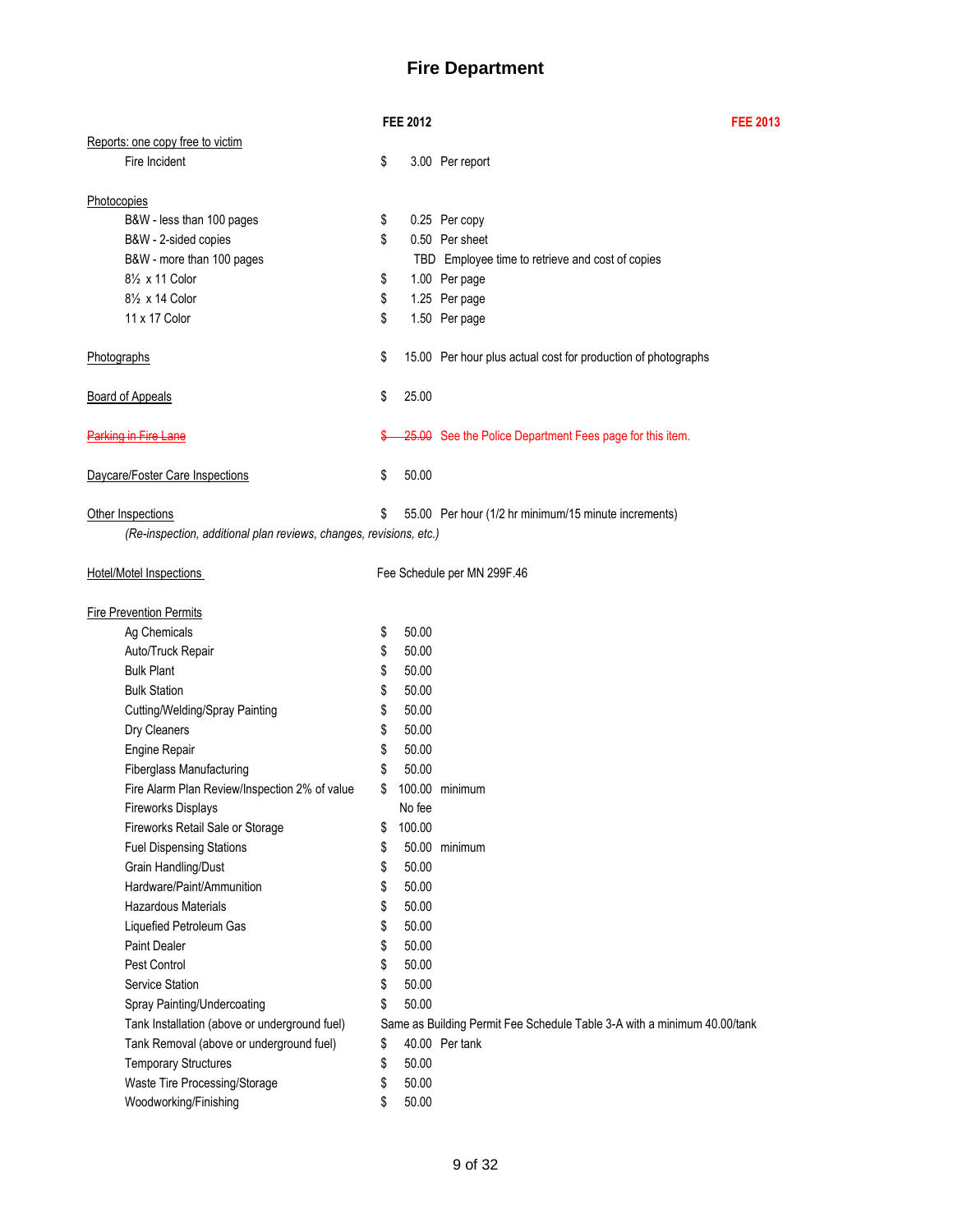# **Forestry**

**FEE 2012 FEE 2013**

|                                                             | FEE 2012                   |  |
|-------------------------------------------------------------|----------------------------|--|
| Dump Fees at Tree Disposal Site (including stump grindings) |                            |  |
| Car                                                         | \$<br>$3.00$ each          |  |
| Pickup/without Side Boards                                  | \$<br>8.00 each            |  |
| Pickup/with Side Boards                                     | \$<br>10.00 each           |  |
| 1-Ton Trucks                                                | \$<br>15.00 each           |  |
| 2-Ton Trucks or Double Axle Trailers                        | \$<br>20.00 each           |  |
| Tandem Axle Trucks or Larger                                | \$<br>30.00 each           |  |
| Late Fee                                                    | 5% of unpaid balance/month |  |
|                                                             |                            |  |

*Property owners may bring material that can be chipped to the disposal site at NO CHARGE.*

*Material originating from outside the City, but within Minnesota, will be charged two (2) times the amount shown on the schedule above. This includes elm material.*

*Material originating from outside Minnesota will be charged at four (4) times the rate shown on the schedule above. This includes elm material.*

*Elm material from within City Limits can be dumped at no charge. Mixed loads (contain-ing elm) will be charged at full rates.*

*additional criminal charges may be filed.*

### **Branch Pickup Fees**

| Branch pickups - 8" in diameter or less     | No Charge                       |
|---------------------------------------------|---------------------------------|
| Elm/Tree Boulevard Material                 | No Charge                       |
| Non-elm branch pickups requiring log loader | 120.00 Per hour (\$60 min)      |
| Tree/Shrub Root balls (call-in collection)  | 20.00 Per cubic yard (\$20 min) |

*Large piles of material that could be chipped (a pile that exceeds 8' wide x 12' long x 4' high) will be collected on a call-in basis by the pulpwood loader truck and charged as a pickup.*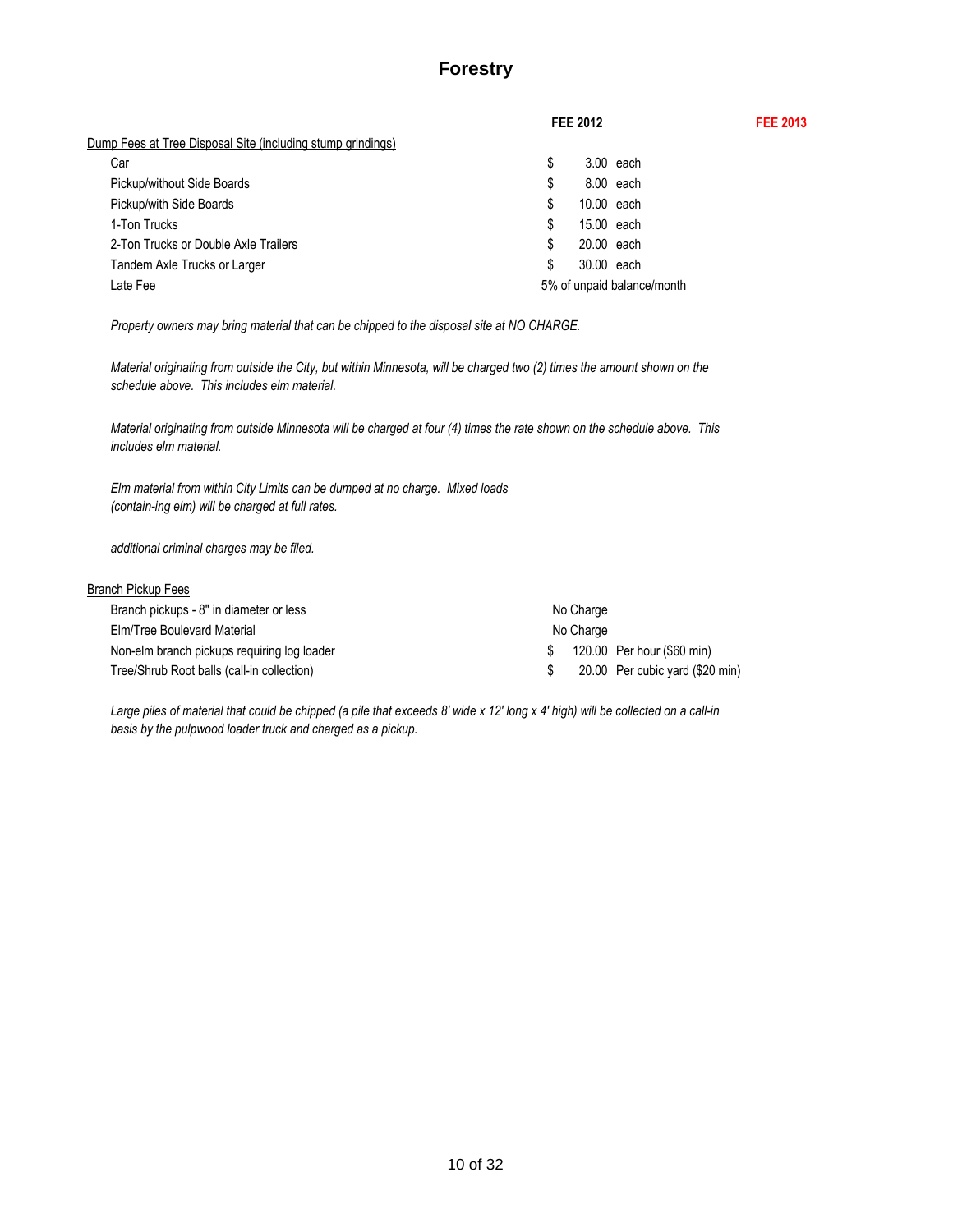# **Business License & Permits**

|                                      |                                                          | <b>FEE 2012</b> | <b>FEE 2013</b> |
|--------------------------------------|----------------------------------------------------------|-----------------|-----------------|
| Cigarette / Tobacco Products License |                                                          | 125.00<br>\$    |                 |
| <b>Coin Operated Amusement</b>       | Establishment                                            | \$<br>25.00     |                 |
|                                      | Vendor                                                   | 100.00<br>\$    |                 |
|                                      |                                                          |                 |                 |
| Dance Permit                         | <b>Annual Permit</b>                                     | \$<br>50.00     |                 |
|                                      | Special Event Permit                                     | 25.00<br>\$     |                 |
| Encroachment Right-of-Way Permit     | Fee for Adjoining Business or Property Owner             | \$<br>50.00     |                 |
|                                      | Fee for Mobile Operations                                | \$<br>100.00    |                 |
|                                      |                                                          |                 |                 |
| Going-Out-Of-Business                | 45 Day Period                                            | \$<br>10.00     |                 |
|                                      | Renewal (15 days)                                        | 10.00<br>\$     |                 |
| <b>Liquor Licenses</b>               | On-Sale Intoxicating Liquor                              | \$6,000.00      |                 |
|                                      | On-Sale Intoxicating Liquor - Public Golf Course (7 Mos) | \$3,500.00      |                 |
|                                      | 3.2% On-Sale Liquor                                      | 300.00<br>\$    |                 |
|                                      | Malt Liquor (HHIC only)                                  | 300.00<br>\$    |                 |
|                                      | Wine                                                     | 300.00<br>\$    |                 |
|                                      | Sunday                                                   | 200.00<br>\$    |                 |
|                                      | Club (On-Sale) - fee based on membership:                |                 |                 |
|                                      | 200 members or less                                      | 300.00<br>\$    |                 |
|                                      | 201 - 500 members                                        | 500.00<br>\$    |                 |
|                                      | 501 - 1,000 members                                      | 650.00<br>\$    |                 |
|                                      | 1,001 - 2,000 members                                    | 800.00<br>\$    |                 |
|                                      | 2,001 - 4,000 members                                    | \$1,000.00      |                 |
|                                      | 4,001 - 6,000 members                                    | \$2,000.00      |                 |
|                                      | Over 6,000 members                                       | \$3,000.00      |                 |
|                                      | Off-Sale                                                 | \$<br>200.00    |                 |
|                                      | Off-Sale 3.2% Malt Liquor                                | 200.00<br>\$    |                 |
|                                      |                                                          |                 |                 |
| Massage Enterprise License           | <b>Initial License</b>                                   | 200.00<br>\$    |                 |
|                                      | Renewal                                                  | 50.00<br>\$     |                 |
| <b>Massage Therapist License</b>     | Initial License                                          | 200.00<br>\$    |                 |
|                                      | Renewal                                                  | 25.00<br>\$     |                 |
|                                      |                                                          |                 |                 |
| Massage Enterprise/Therapist License | <b>Initial License</b>                                   | 250.00<br>\$    |                 |
|                                      | Renewal                                                  | 75.00<br>\$     |                 |
|                                      |                                                          |                 |                 |
| Non-alcoholic Club License           |                                                          | 50.00<br>\$     |                 |
|                                      | Bond                                                     | \$3,000.00      |                 |
|                                      |                                                          |                 |                 |
| Pawn Broker's License                | Initial License Fee                                      | 500.00<br>\$    |                 |
|                                      | Renewal License Fee                                      | 250.00<br>\$    |                 |
|                                      | Bond                                                     | \$5,000.00      |                 |
|                                      | <b>Transaction Fee</b>                                   | 1.00<br>\$      |                 |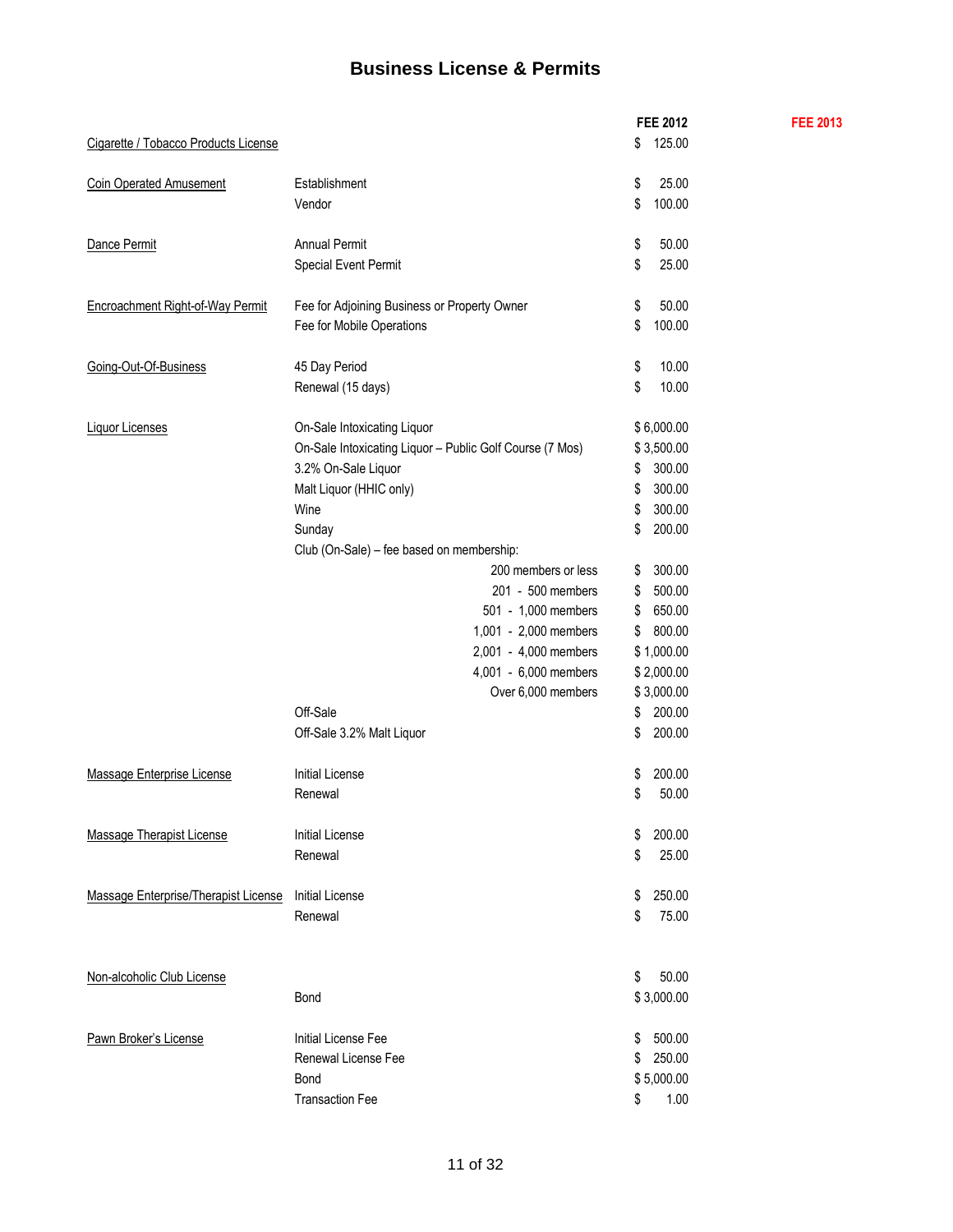# **Business License & Permits**

|                                  |                                                   |          | <b>FEE 2012</b>      |                       | <b>FEE 2013</b> |
|----------------------------------|---------------------------------------------------|----------|----------------------|-----------------------|-----------------|
| Pet Shop License                 |                                                   | \$       | 150.00               |                       |                 |
| Salvage - Limited License        | Bond                                              | \$       | 300.00<br>\$1,000.00 |                       |                 |
| Second Hand Dealer's License     | Bond                                              | \$<br>\$ | 25.00<br>500.00      |                       |                 |
| Shows and Circuses / Carnivals   | 1 <sup>st</sup> Day<br>Each Day Thereafter        | \$<br>\$ | 50.00<br>25.00       |                       |                 |
| Taxicab/Limousine License        |                                                   | \$       | 50.00                |                       |                 |
| <b>Theater License</b>           |                                                   | \$       |                      | 25.00 Per screen/year |                 |
| <b>Tree Contractor's License</b> | Bond                                              | \$       | 50.00<br>\$1,000.00  |                       |                 |
| <b>Used Car Dealer's License</b> | <b>Franchised Dealer</b><br>Non-Franchised Dealer | \$<br>\$ | 35.00<br>120.00      |                       |                 |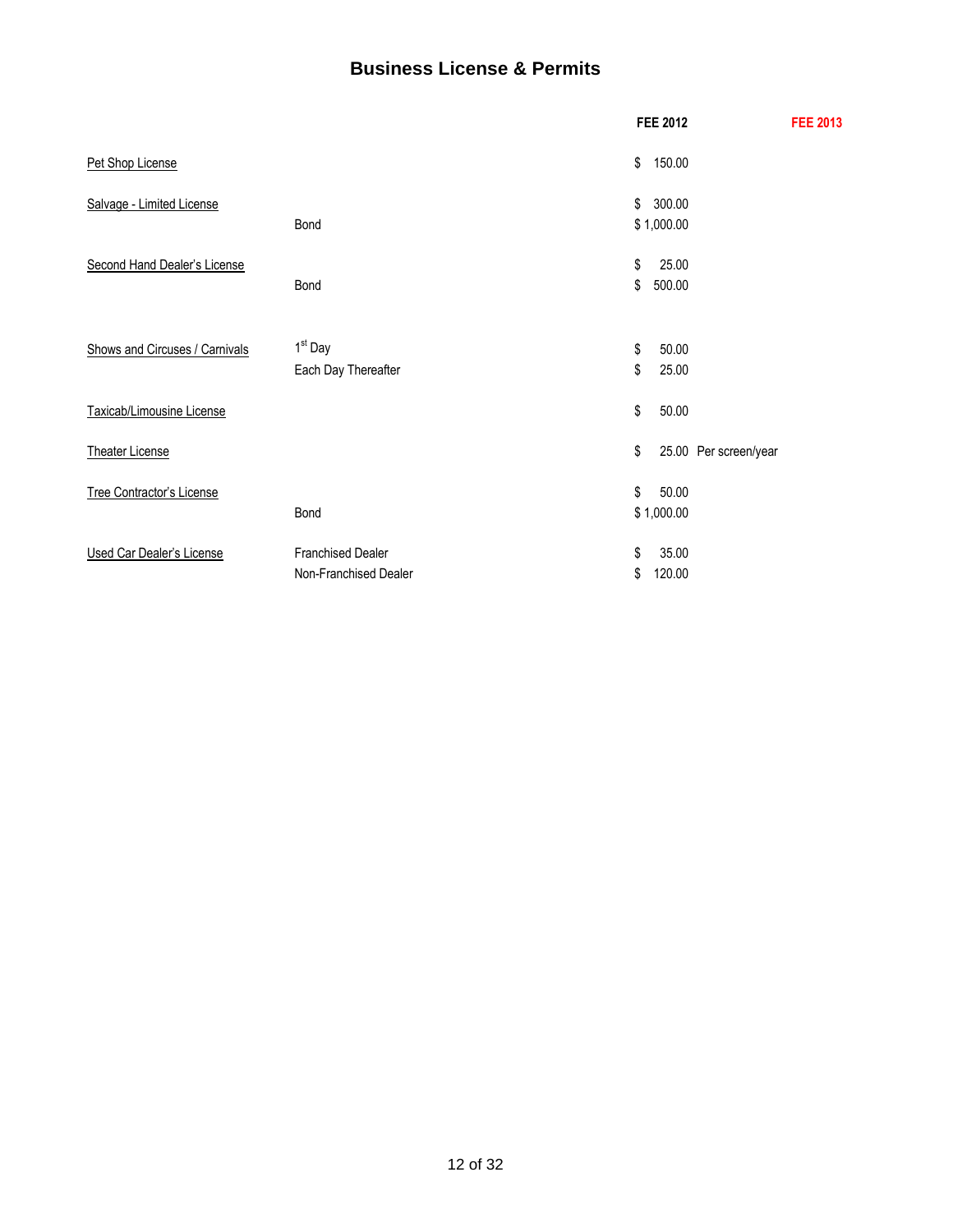# **Mass Transit**

|                                                                  |                                   | <b>FEE 2012</b> |               |          | <b>FEE 2013</b> |    |           |
|------------------------------------------------------------------|-----------------------------------|-----------------|---------------|----------|-----------------|----|-----------|
| <b>Fixed Route</b>                                               |                                   |                 |               |          |                 |    |           |
| Cash Fares                                                       | Adult                             | \$<br>1.50      |               |          |                 |    |           |
|                                                                  | Elderly & Disabled                | \$<br>0.75      |               |          |                 |    |           |
|                                                                  | Youth (age 7-18)                  | \$<br>0.75      |               |          |                 |    |           |
|                                                                  | Child (age birth to 6)            | Free            |               |          |                 |    |           |
|                                                                  |                                   |                 |               |          |                 |    |           |
| Prepaid Tokens/Tickets (10 or more)                              | Adult                             | \$<br>1.50      |               |          |                 |    |           |
|                                                                  | Elderly & Disabled                | \$<br>0.75      |               |          |                 |    |           |
|                                                                  | Youth (age 7-18)                  | \$<br>0.75      |               |          |                 |    |           |
|                                                                  |                                   |                 |               |          |                 |    |           |
| <b>Monthly Pass</b>                                              | Adult                             | \$<br>40.00     |               |          |                 |    |           |
|                                                                  | Elderly & Disabled                | \$<br>26.00     |               |          |                 |    |           |
|                                                                  | Youth (age 7-18)                  | \$<br>26.00     |               |          |                 |    |           |
|                                                                  |                                   |                 |               |          |                 |    |           |
|                                                                  |                                   |                 |               |          |                 |    |           |
| <b>Other Passes</b>                                              | 14-Day Pass - All Customers       | \$<br>21.00     |               |          |                 |    |           |
|                                                                  | 4-Day Pass (Conventions Only)     | \$<br>10.00     |               |          |                 |    |           |
|                                                                  | 1-Day Pass - All Customers        | \$<br>5.00      |               |          |                 |    |           |
|                                                                  |                                   |                 |               |          |                 |    |           |
| <b>Transfers Between Moorhead Buses</b>                          |                                   | Free            |               |          |                 |    |           |
| Transfers Between Moorhead and Fargo Buses                       |                                   | Free            |               |          |                 |    |           |
|                                                                  |                                   |                 |               |          |                 |    |           |
| Metro Senior Ride                                                |                                   |                 |               |          |                 |    |           |
| Cash Fares                                                       | Senior Citizens age 60 & older    | \$<br>3.00      |               |          |                 |    |           |
|                                                                  | One Guest to Senior Citizen       | \$<br>3.00      |               |          |                 |    |           |
|                                                                  | General public                    | \$<br>23.00     |               |          |                 |    |           |
|                                                                  | Preschool child (under age 7)     | Free w/adult    |               |          |                 |    |           |
|                                                                  | Transfers to Metro Area Transit   | Free            |               |          |                 |    |           |
|                                                                  |                                   |                 |               |          |                 |    |           |
| Prepaid Punch Cards                                              | Senior Citizen (60+) 20 ride card | \$<br>50.00     |               |          |                 |    |           |
|                                                                  | Senior Citizen (60+) 10 ride card | \$<br>25.00     |               |          |                 |    |           |
|                                                                  |                                   |                 |               |          |                 |    |           |
| <b>MAT Paratransit</b>                                           |                                   |                 |               |          |                 |    |           |
| Cash                                                             |                                   | \$<br>3.00      |               |          |                 |    |           |
| Prepaid Coupons (10 or more)                                     |                                   | 3.00            |               |          |                 |    |           |
| Transfers Between Moorhead and Fargo Senior Buses                |                                   | \$<br>Free      |               |          |                 |    |           |
| Passenger Assistants (1 per disabled person)                     |                                   | Free            |               |          |                 |    |           |
|                                                                  |                                   | 25.00           |               |          |                 |    |           |
| Agency Rate for Non-Emergency Medical Trip Eligible for Medicaid |                                   | \$              |               |          |                 |    |           |
|                                                                  |                                   |                 |               |          |                 |    | 12+months |
| <b>Exterior Advertising Rates (Monthly Rates)</b>                |                                   |                 | 1-3 months    |          | 4-11 months     |    |           |
| Full (entire bus)                                                |                                   | \$<br>875.00    | 1,000.00<br>s | \$       | 850.00          | \$ | 700.00    |
| Full without headline (entire bus except top MATBUS headline)    |                                   | \$<br>775.00    | 800.00<br>-\$ | -\$      | 680.00 \$       |    | 560.00    |
| Two halves (both sides of the same bus)                          |                                   | \$<br>750.00    | 750.00<br>-S  | -S       | 638.00          | -S | 525.00    |
| Two halves without headline                                      |                                   | \$<br>650.00    | 650.00<br>-S  | -S       | 553.00          | -S | 455.00    |
| Half (one side)                                                  |                                   | \$<br>375.00    | -\$<br>500.00 | -S       | 425.00 \$       |    | 350.00    |
| Half without headline                                            |                                   | \$<br>325.00    | 400.00<br>-S  | <b>S</b> | 340.00          | -S | 280.00    |
| King Kong (one side, between wheel wells, except headline)       |                                   | \$<br>250.00    | 300.00<br>-S  | \$       | 255.00          | -S | 210.00    |
| King (side of bus between wheel wells and below windows)         |                                   | \$<br>150.00    | 175.00<br>-S  | \$       | $149.00$ \$     |    | 123.00    |
| Rear (back only)                                                 |                                   | \$<br>200.00    | 200.00<br>s   | -S       | 170.00          | \$ | 140.00    |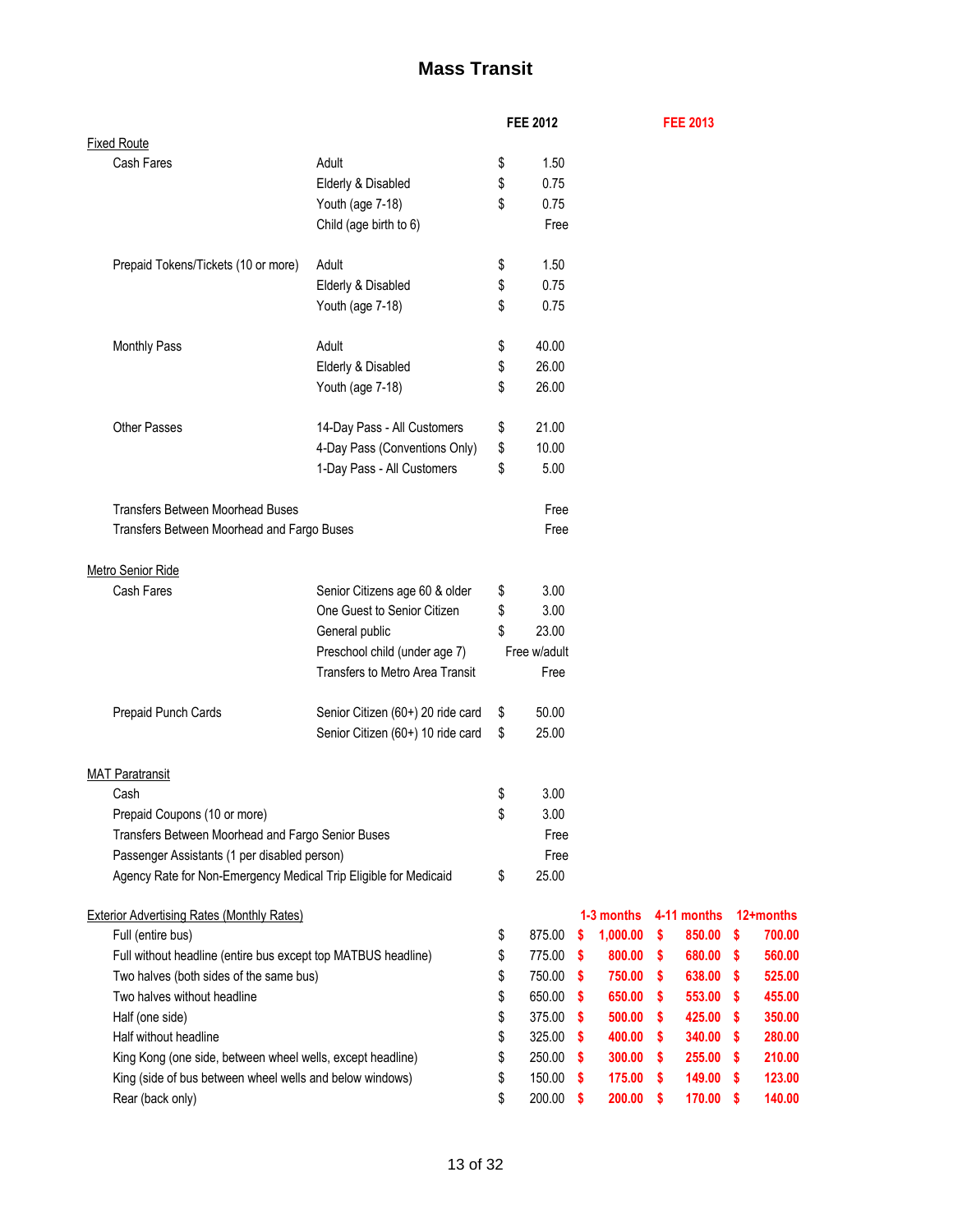# **Mass Transit**

|                                             | <b>FEE 2012</b>   |                   | <b>FEE 2013</b>   |  |       |
|---------------------------------------------|-------------------|-------------------|-------------------|--|-------|
| Interior Advertising Rates (Monthly Rates): |                   |                   |                   |  |       |
| Panel Poster                                | $25.00$ \$        | 20.00 S           | 17.00 \$          |  | 14.00 |
| Ceiling Advertisements                      | $100.00$ \$       | 100.00 S          | 85.00 S           |  | 70.00 |
| <b>Advertising Handle</b>                   | 2.50 <sup>5</sup> | 2.50 <sub>5</sub> | 2.13 <sup>5</sup> |  | 1.75  |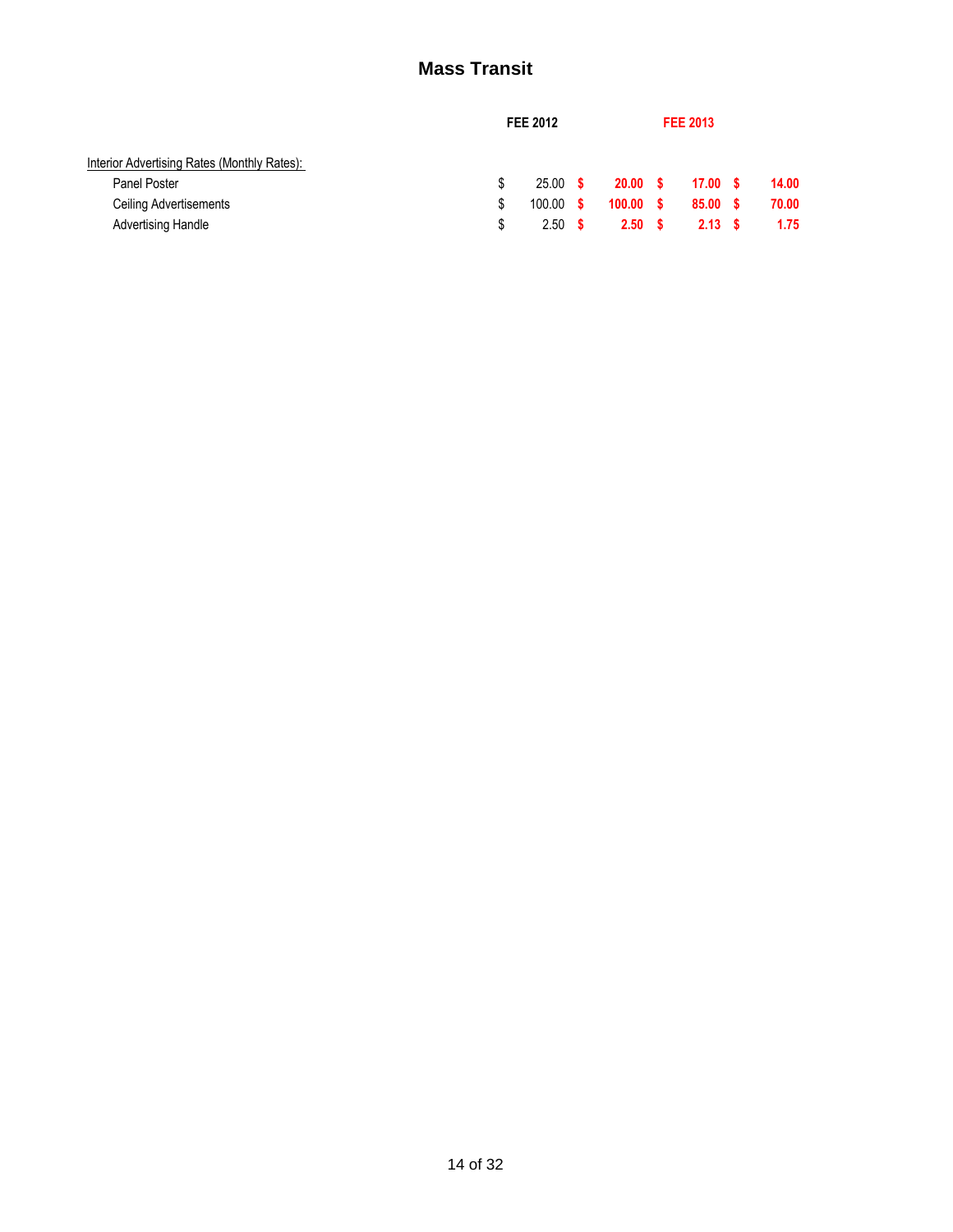# **Moorhead Public Service**

|                                                                                             |  | FEE 2012 | <b>FEE 2013</b> |
|---------------------------------------------------------------------------------------------|--|----------|-----------------|
| Fire Hydrant (Penalties for unauthorized use)                                               |  |          |                 |
| 1st Violation for use without permit, not reporting weekly usage, or moving a hydrant meter |  | 100.00   |                 |
| 2 <sup>nd</sup> Violation for use without permit or moving hydrant meter                    |  | 250.00   |                 |
| <b>Repeated Violations</b>                                                                  |  | 500.00   |                 |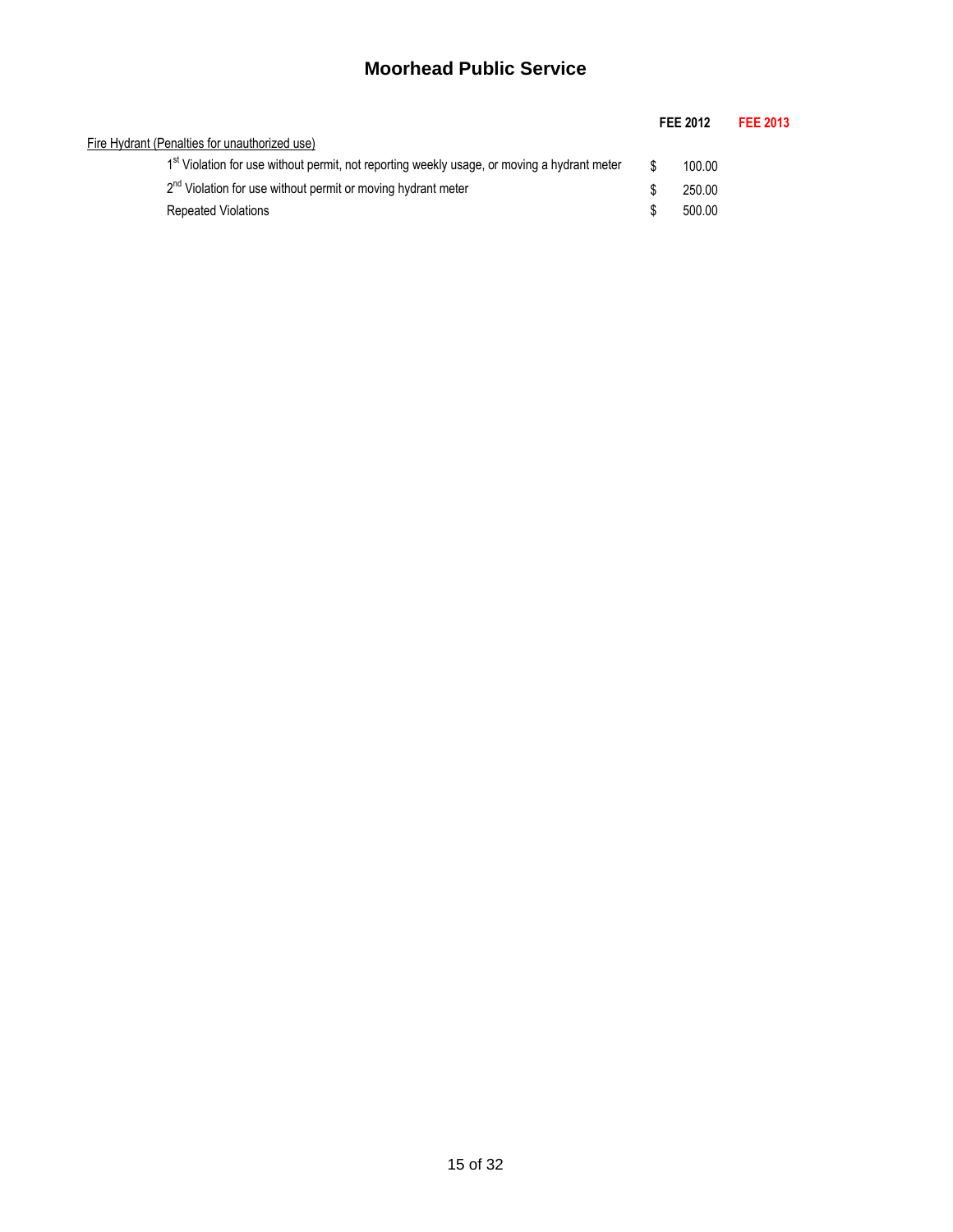# **Neighborhood Services**

|                                        |                          | <b>FEE 2012</b> | <b>FEE 2013</b> |
|----------------------------------------|--------------------------|-----------------|-----------------|
| <b>Rental Registration Annual Fees</b> |                          |                 |                 |
| Owner Occupied plus 1 Interior Unit    | <b>Base Building Fee</b> | \$<br>50.00     |                 |
|                                        | <b>Base Unit Fee</b>     | \$<br>10.00     |                 |
|                                        | Incentive Reduction      | \$              |                 |
| 1 Unit                                 | <b>Base Building Fee</b> | \$<br>125.00    |                 |
|                                        | <b>Base Unit Fee</b>     | \$<br>10.00     |                 |
|                                        | Incentive Reduction      | \$<br>(50.00)   |                 |
| 2 - 4 Units                            | <b>Base Building Fee</b> | \$<br>125.00    |                 |
|                                        | <b>Base Unit Fee</b>     | \$<br>10.00     |                 |
|                                        | Incentive Reduction      | \$<br>(50.00)   |                 |
| 5 - 12 Units                           | <b>Base Building Fee</b> | \$<br>150.00    |                 |
|                                        | <b>Base Unit Fee</b>     | \$<br>10.00     |                 |
|                                        | Incentive Reduction      | \$<br>(50.00)   |                 |
| 13 or more Units                       | <b>Base Building Fee</b> | \$<br>175.00    |                 |
|                                        | Base Unit Fee            | \$<br>5.00      |                 |
|                                        | Incentive Reduction      | \$<br>(50.00)   |                 |

*\$50 building fee reduction applicable to well-managed properties qualifying for self-inspection. Maximum 2 building fees per multifamily campus (co-located, same ownership, common appointment)*

| Transfer of Ownership                      |                                                                                                  | \$           | 25.00 Per building                  |
|--------------------------------------------|--------------------------------------------------------------------------------------------------|--------------|-------------------------------------|
| <b>Rental Registration Inspection Fees</b> | Initial Inspection                                                                               | \$           |                                     |
|                                            | Re-inspection                                                                                    | \$<br>100.00 |                                     |
|                                            | Administrative Penalties apply to property maintenance violations after the first re-inspection. |              |                                     |
|                                            | Pre-purchase Inspection                                                                          | 100.00       |                                     |
|                                            | Missed inspection/"no-show" fee                                                                  | 25.00        |                                     |
|                                            | Second and subsequent missed inspection at same property                                         | \$<br>50.00  |                                     |
| Late Registration Fees                     | up to 30 days late (max \$50/building)                                                           |              | 25.00 Per dwelling unit             |
|                                            | 30 - 60 days late (max \$100/building)                                                           | \$           | 50.00 Per dwelling unit             |
|                                            | Administrative Penalties apply to unregistered rental units more than 60 days past due.          |              |                                     |
| <b>Rental Report</b>                       |                                                                                                  |              |                                     |
|                                            | Rental Report (one free copy to owner and/or occupant of housing unit)                           | \$           | 3.00 Per report                     |
| Codes/Correspondence                       |                                                                                                  | \$           | 3.00 First page and then \$.25/page |
| 0r                                         |                                                                                                  | \$15/hour    | Staff time to assemble & copy       |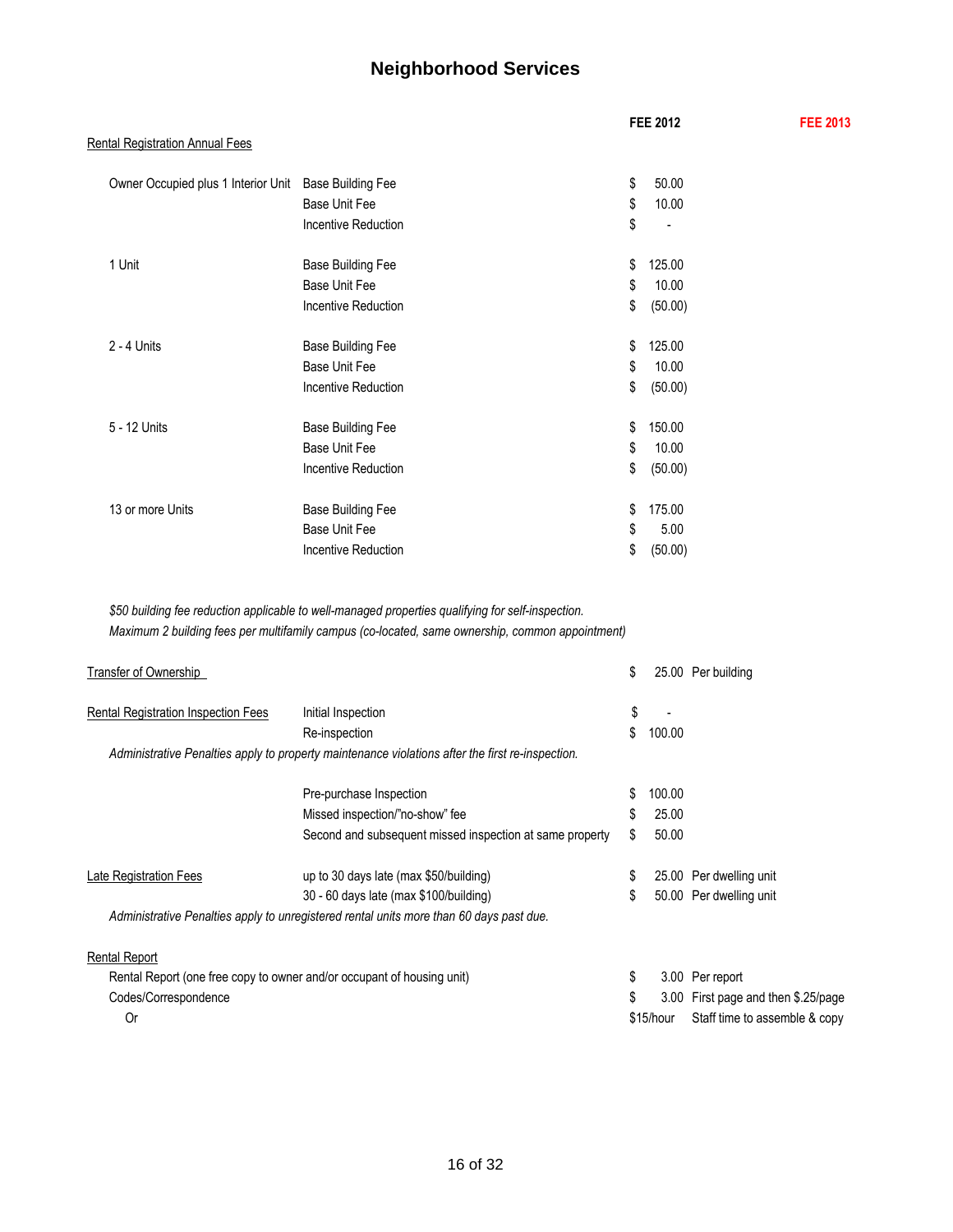# **Neighborhood Services**

|                             |                                                                                                                                        |    | <b>FEE 2012</b> | <b>FEE 2013</b> |
|-----------------------------|----------------------------------------------------------------------------------------------------------------------------------------|----|-----------------|-----------------|
| <b>Property Maintenance</b> |                                                                                                                                        |    |                 |                 |
|                             | The Moorhead City Council has adopted the following penalty structure for violations of the City Code set forth in Titles 3, 9, and 10 |    |                 |                 |
| Violations                  | <b>Hazardous Property Condition</b>                                                                                                    | \$ | 200.00          |                 |
|                             | <b>Substandard Property Condition</b>                                                                                                  | S  | 100.00          |                 |
|                             | Unregistered Rental Dwelling Units                                                                                                     | \$ | 100.00          |                 |
|                             | <b>Nuisances</b>                                                                                                                       | S  | 100.00          |                 |
|                             | <b>Zoning Violations</b>                                                                                                               | \$ | 100.00          |                 |
|                             | Other Violations of City Code Titles 3, 9, or 10                                                                                       | S  | 100.00          |                 |
|                             | Violations of Title 3, 9, or 10 affecting $5 - 20$ parcels                                                                             |    |                 |                 |
|                             | owned by the same property owner                                                                                                       | S  | 200.00          |                 |
|                             | Violations of Title 3, 9, or 10 affecting more than 20                                                                                 |    |                 |                 |
|                             | parcels owned by the same property owner                                                                                               |    | 300.00          |                 |

Fee noted is per violation. Continuing or repeat violations subject to daily penalties. Maximum penalty per violation is \$2,000.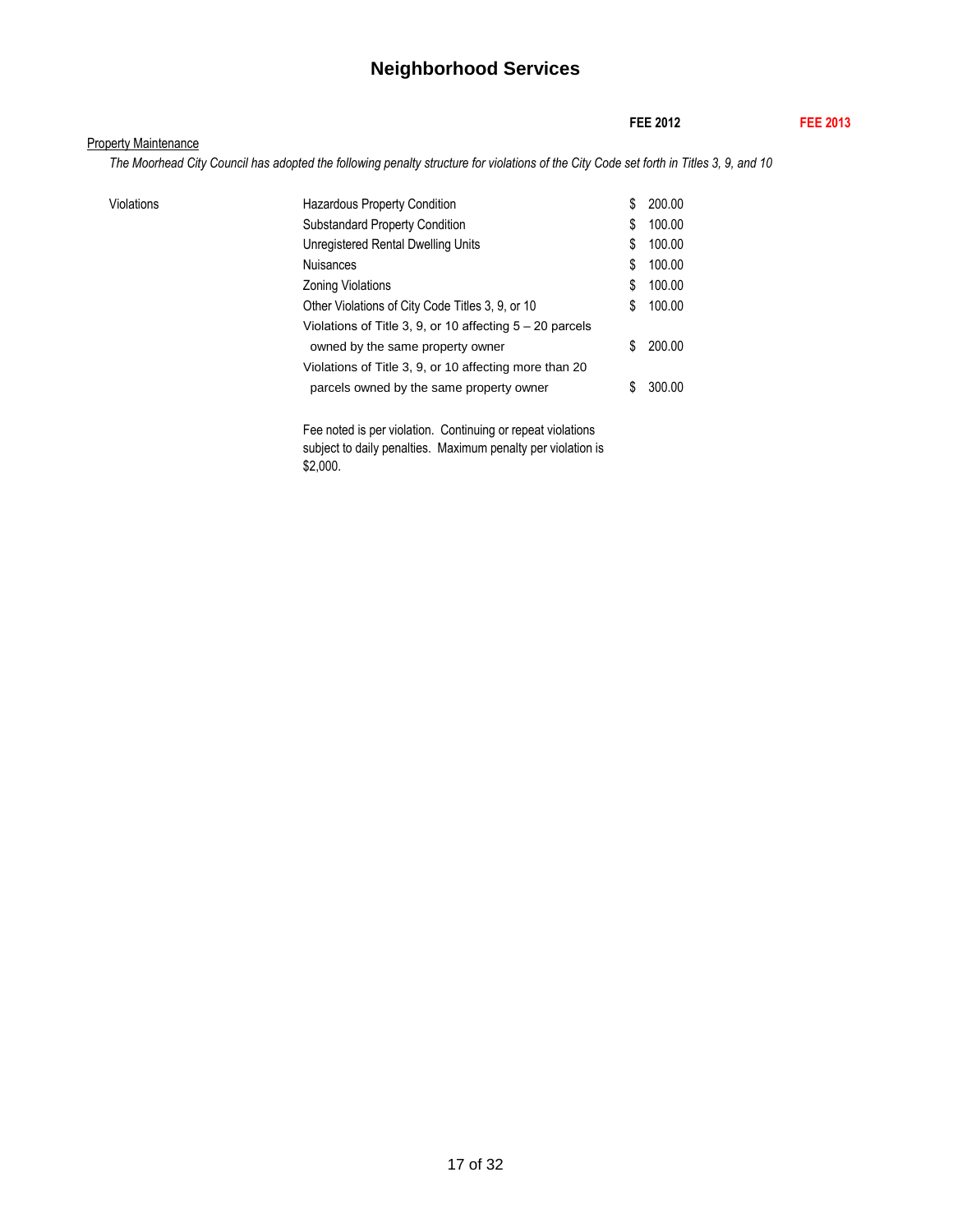# **Parks & Rec-Programs**

|                             |                                  | <b>FEE 2012</b> |                                        |    | <b>FEE 2013</b> |
|-----------------------------|----------------------------------|-----------------|----------------------------------------|----|-----------------|
| <b>ADULT PROGRAMS</b>       |                                  |                 |                                        |    |                 |
| Ice Show Tickets            | Ages 6-12                        | \$<br>4.50      |                                        |    |                 |
|                             | Ages 13+                         | \$<br>6.50      |                                        |    |                 |
| Open Gym (Ellen Hopkins)    |                                  | \$<br>1.00      |                                        |    |                 |
| Volleyball                  | Co-Rec Volleyball (Fall)         | \$              | 276.00 9+ players - \$20.00/each       |    |                 |
|                             | Co-Rec Volleyball (Spring)       | \$              | 276.00 9+ players - \$20.00/each       |    |                 |
|                             | Men's Volleyball                 | \$              | 276.00 9+ players - \$20.00/each       |    |                 |
|                             | Women's Volleyball               | \$              | 276.00 9+ players - \$20.00/each       |    |                 |
| Water Exercise (Punch Card) | 8 punches                        | \$<br>26.50     |                                        |    |                 |
|                             | 16 punches                       | \$<br>42.50     |                                        |    |                 |
|                             | 24 punches                       | \$<br>58.50     |                                        |    |                 |
| YOUTH PROGRAMS              |                                  |                 |                                        |    |                 |
| Adaptive                    | Adaptive Day Camp                | \$              | 42.50 6 weeks                          | \$ | 43.00           |
|                             | <b>Adaptive Swimming Lessons</b> | \$<br>37.00     |                                        |    |                 |
| Baseball/Softball:          | T-Ball, Pop-Up, Softball         | \$              | 37.00 Late Registration Fee 50% of Fee |    |                 |
|                             | <b>Big Bopper</b>                | \$<br>32.00     |                                        |    |                 |
| Basketball                  | Youth Basketball                 | \$              | 37.00 Late Registration Fee 50% of Fee | S  | 40.00           |
|                             | Mini Basketball                  | \$<br>32.00     |                                        |    |                 |
| Golf                        | Junior Golf Lessons              | \$<br>44.00     |                                        | \$ | 50.00           |
|                             | Lil Linkers                      | \$<br>24.00     |                                        | \$ | 30.00           |
| Neighborhood Park Programs  | Summer Park Program (at NRC's)   | \$<br>49.50     | 8 weeks (hrs 1-5 pm)                   | \$ | 50.50           |
|                             | <b>Tiny Treasures</b>            | \$<br>38.00     |                                        |    |                 |
|                             | Kids Art Program                 | \$<br>32.00     |                                        |    |                 |
|                             | Preschool Art                    | \$<br>16.00     |                                        |    |                 |
| <b>Skating Lessons</b>      |                                  |                 |                                        |    |                 |
| Skate with Us               | Tots $3+$                        | \$<br>37.00     |                                        |    |                 |
|                             | Levels $1-6$                     | \$<br>45.00     |                                        |    |                 |
|                             | Hockey Skills, Adults, Novice    | \$<br>50.00     |                                        |    |                 |
| Advanced Skaters Ice Time   | Daily Fee Packages               | 87.50           |                                        |    |                 |
|                             | Season Packages                  |                 | 165.00-\$325.00                        |    |                 |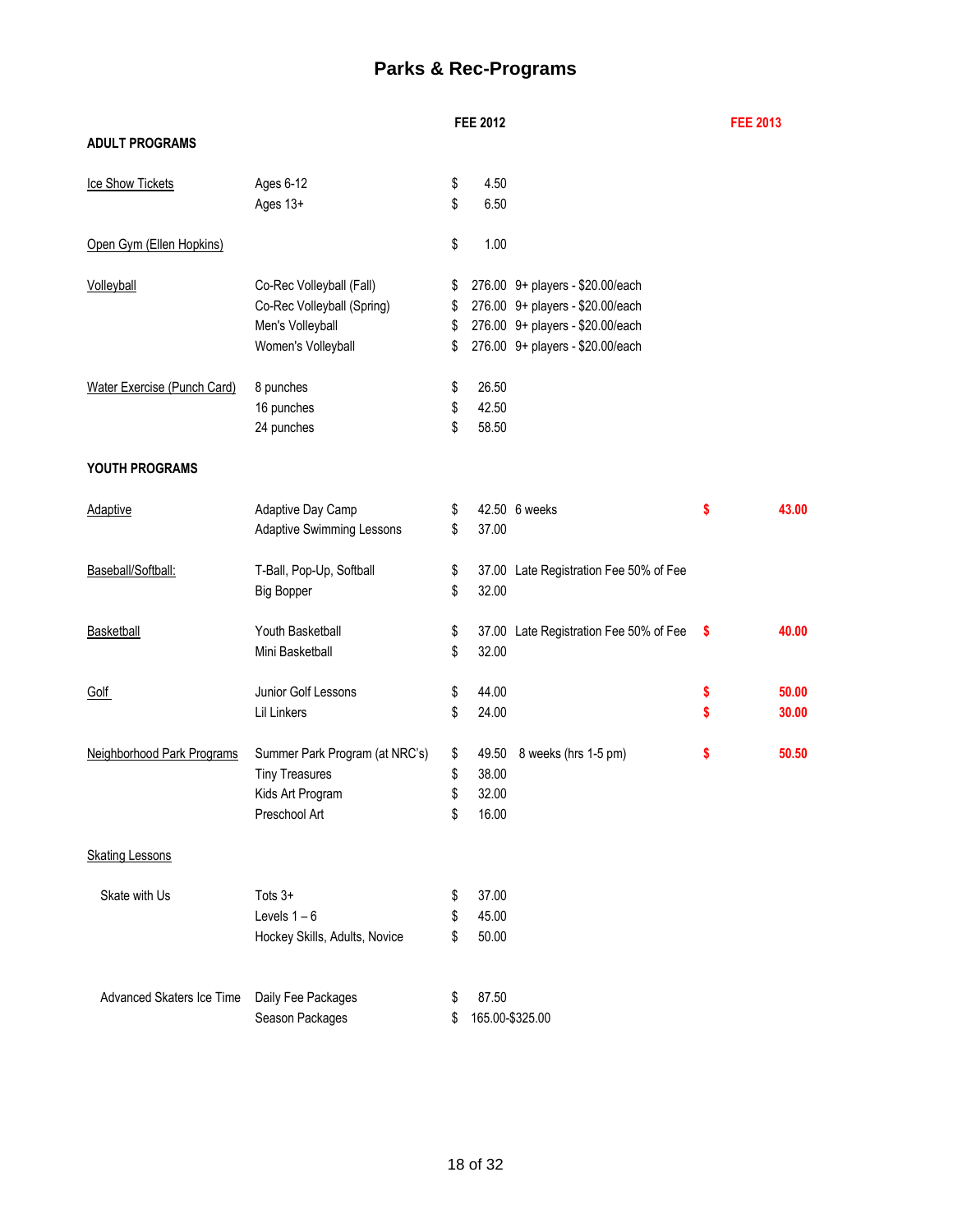# **Parks & Rec-Programs**

## **FEE 2012 FEE 2013**

## Swimming Lessons

| Learn to Swim                  | Preschool<br>Level 1-6       | \$<br>\$ | 29.00<br>33.00 |                      |             |
|--------------------------------|------------------------------|----------|----------------|----------------------|-------------|
|                                | Parent/Child                 | \$       | 29.00          |                      |             |
|                                | <b>Private Swim Lessons</b>  | \$       | 43.25          | Four 30-min sessions |             |
| Tae Kwon Do                    |                              | \$       | 46.25          |                      |             |
| Tennis Lessons                 | Beginner/Advanced Beginner   | \$       | 32.00          |                      | \$<br>33.50 |
|                                | Intermediate                 | \$       | 37.00          |                      | \$<br>38.50 |
|                                | Advanced                     | \$       | 47.50          |                      | \$<br>49.00 |
|                                | Pee Wee                      | \$       | 15.50          |                      | \$<br>17.50 |
| Volleyball                     | Elementary Volleyball League | \$       | 37.00          |                      | \$<br>40.00 |
| Youth Open Gym (Ellen Hopkins) |                              |          | No Fee         |                      |             |
| Winter Outdoor Rinks at NRC's  |                              |          | No Fee         |                      |             |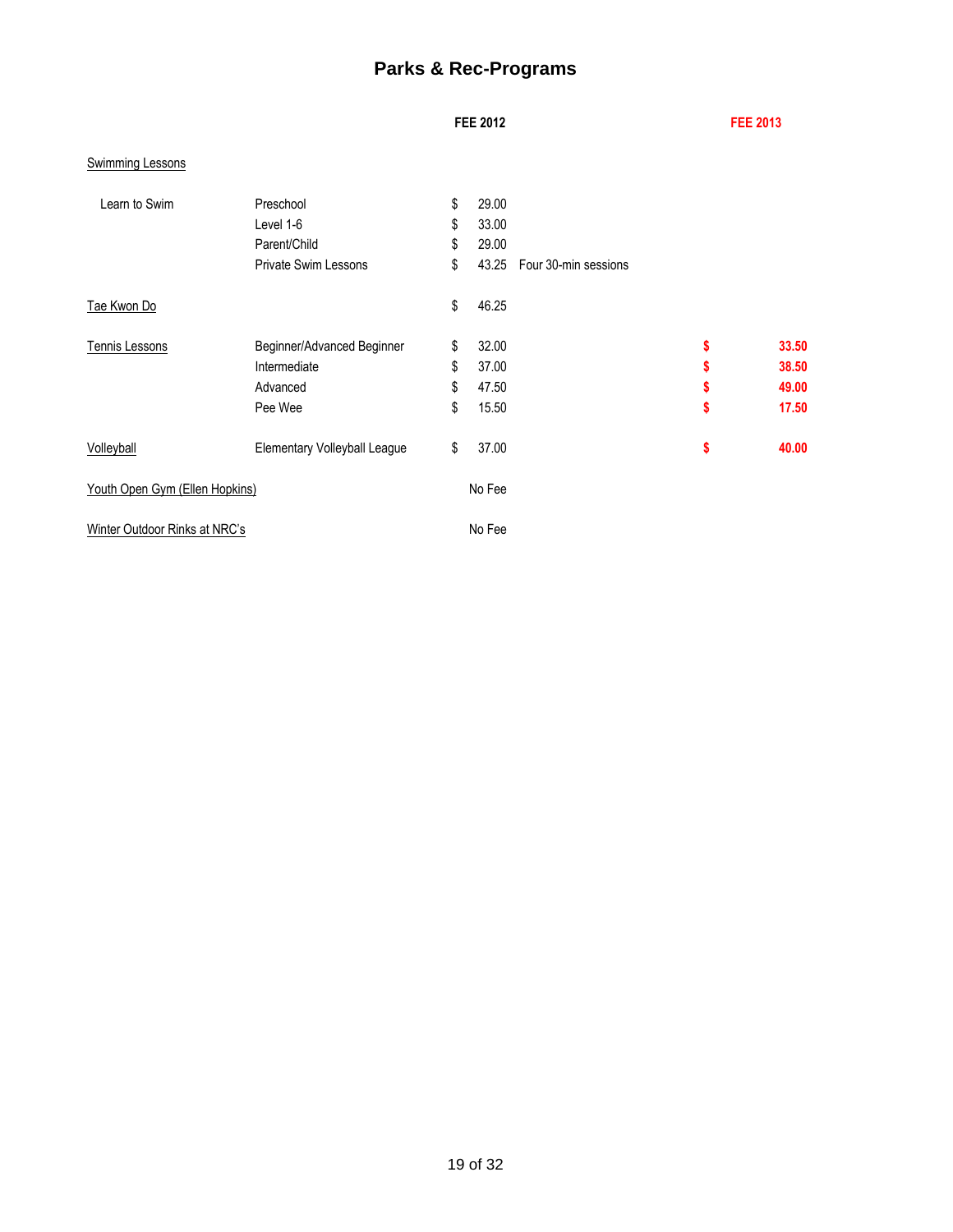# **Parks & Rec-Facilities & Equip**

|                                      |                                      |    | <b>FEE 2012</b> |                    |    | <b>FEE 2013</b> |                 |
|--------------------------------------|--------------------------------------|----|-----------------|--------------------|----|-----------------|-----------------|
| <b>Municipal Pool</b>                |                                      |    |                 |                    |    |                 |                 |
| Daily Admission                      | Youth/Adult                          | \$ | 2.25            |                    |    |                 |                 |
|                                      | Lap Swim                             | \$ | 1.75            |                    |    |                 |                 |
|                                      | Individual Season Pass (Youth/Adult) | \$ | 34.00           |                    | \$ | 35.00           |                 |
|                                      | Family Season Pass                   | \$ | 76.00           |                    | \$ | 78.00           |                 |
| Municipal Pool Rental                | 2 Lifeguards                         |    |                 | 64.00 Per hour     |    |                 |                 |
|                                      |                                      | \$ |                 | 96.00 Per hour     |    |                 |                 |
|                                      | 3 Lifeguards                         | \$ |                 |                    |    |                 |                 |
| <b>Marlins Pool Rental</b>           | \$14.00/hour                         | \$ |                 | 14.80 Per hour     | \$ |                 | 15.00 Per hour  |
| <b>Wading Pools</b>                  | Daily Admission                      |    | No Fee          |                    |    |                 |                 |
|                                      | Rental                               | \$ |                 | 32.00 Per hour     |    |                 |                 |
| <b>Moorhead Sports Center</b>        |                                      |    |                 |                    |    |                 |                 |
| <b>Ice Rentals</b>                   | Prime Time (8 a.m. - 10 p.m.)        | \$ |                 | 120.00 Per hour    | s  |                 | 125.00 Per hour |
|                                      | Non Prime Time (10 p.m. - 8 a.m.)    | \$ |                 | 94.00 Per hour     | \$ | 96.50           | Per hour        |
|                                      | Summer Ice                           | \$ |                 | 125.00 Per hour    | \$ |                 | 130.00 Per hour |
| Dry Floor Rental                     |                                      | \$ |                 | 51.50 Per hour     | \$ | 55.00           | Per hour        |
|                                      | 1 Rink                               |    |                 | 710.00 Per day     |    | 725.00          |                 |
|                                      |                                      | \$ |                 |                    | \$ |                 | Per day         |
|                                      | 2 Rinks                              |    |                 | \$1,092.00 Per day |    | \$1,100.00      | Per day         |
| <b>High School Rentals</b>           | Contract                             | \$ | 104.11          |                    | \$ | 105.67          |                 |
|                                      | A Game                               | \$ | 574.00          |                    | \$ | 582.61          |                 |
|                                      | A & B Games                          | \$ | 822.60          |                    | \$ | 834.94          |                 |
| Red River Valley Figure Skating      | Contract (Spring/Summer/Fall)        | \$ |                 | 94.00 Per hour     | \$ |                 | 96.50 Per hour  |
| Concordia Rentals                    | Contract                             | S  |                 | 104.10 Per hour    | \$ |                 | 107.23 Per hour |
|                                      | Contract                             | \$ |                 | 619.00 Per game    | \$ | 637.57          | Per game        |
| Moorhead Youth Hockey Assoc.         | Rentals (Non-Prime)                  | \$ |                 | 94.00 Per hour     | \$ |                 | 96.50 Per hour  |
| Sports Center Figure Skater          | Locker Rental (April-Sept)           | \$ |                 | 26.75 Per season   |    |                 |                 |
| Professional & Other Hockey          | Practices                            | S  |                 | 120.00 Per hour    | s  |                 | 125.00 Per hour |
|                                      | Games                                | S  |                 | 725.00 Per game    | S  | 750.00          | Per game        |
| Centennial Softball/Baseball Complex |                                      |    |                 |                    |    |                 |                 |
| Non-Association                      | 1 Field                              | S  |                 | 33.50 Per hour     |    |                 |                 |
|                                      | 4 Fields (Tournament)                | \$ | 191.50          | Per day            | s  | 195.00          | Per day         |
|                                      | 8 Fields (Tournament)                | \$ | 330.00          | Per day            | s  | 350.00          | Per day         |
|                                      |                                      |    |                 |                    |    |                 |                 |
| Red River Valley Softball Assoc      | <b>Association Season Fee</b>        | \$ |                 | 243.00 Per team    | S  |                 | 250.00 Per team |
|                                      | 4 Fields (Tournament)                | \$ |                 | 134.00 Per day     |    |                 |                 |
|                                      | 8 Fields (Tournament)                |    |                 | 237.00 Per day     |    |                 |                 |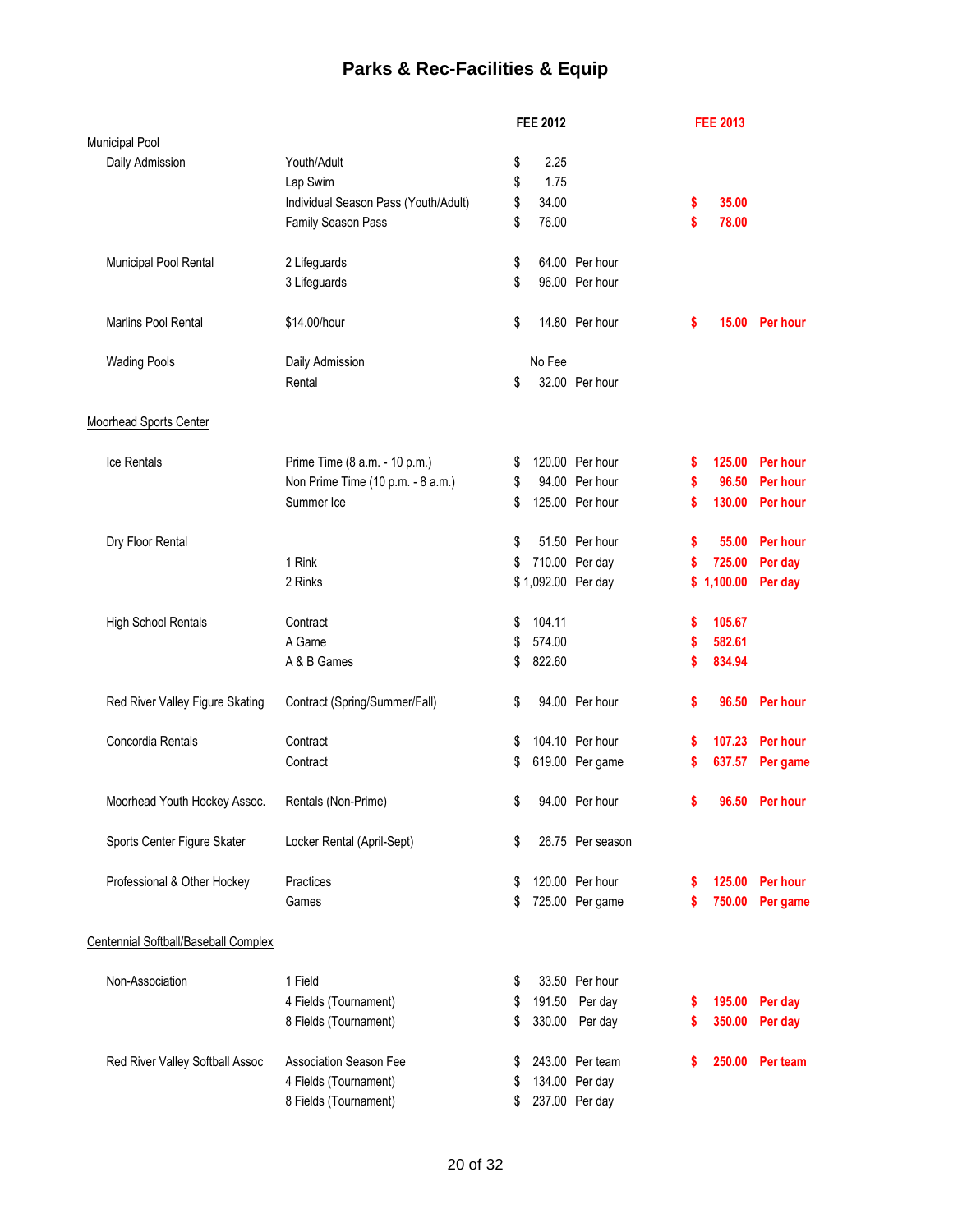# **Parks & Rec-Facilities & Equip**

|                                       |                                      |    | <b>FEE 2012</b> |                                |    | <b>FEE 2013</b> |                      |
|---------------------------------------|--------------------------------------|----|-----------------|--------------------------------|----|-----------------|----------------------|
| Light Usage                           |                                      | \$ |                 | 18.00 Per hour/per wheel       |    |                 |                      |
| <b>FM Athletics Youth Football</b>    |                                      |    |                 | \$2,122.00 Per year            |    |                 | \$ 2,185.50 Per year |
| <b>Matson Field Reservation</b>       | American Legion                      |    |                 | \$2,388.00 Per season          |    |                 |                      |
|                                       | <b>VFW</b>                           |    |                 | \$2,388.00 Per season          |    |                 |                      |
|                                       | Amateur Baseball                     | S  |                 | 100.00 Per game                |    |                 |                      |
|                                       | <b>Youth Baseball</b>                | \$ |                 | 50.00 Per game                 |    |                 |                      |
| ISD #152 Baseball/Softball Fields     | Set-up Fee (Drag/Paint)              | \$ |                 | 30.00 Per game/field           |    |                 |                      |
| Southside Regional Soccer Fields      | Youth Association Season Fee         | \$ | 9.00            | Per player/season              | s  | 9.25            | Per player/season    |
|                                       | <b>Youth Association Tournaments</b> | \$ | 30.00           | Per field/day                  | s  | 31.00           | Per field/day        |
|                                       | <b>Youth Association Tournament</b>  | \$ |                 | 9.50 Per game                  |    |                 |                      |
|                                       | Youth Open Tournament                | \$ |                 | 40.00 Per field/day            |    |                 |                      |
|                                       | Soccer Camps                         | \$ |                 | 57.00 Per field/day            | \$ | 60.00           | Per field/day        |
|                                       | <b>Adult Association Season Fee</b>  | \$ |                 | 19.00 Per player               | \$ | 20.00           | Per player           |
| Park Shelter Reservation              | Gooseberry Park Large Shelter        | S  |                 | 150.00 Per day                 |    |                 |                      |
|                                       | Gooseberry Park Small Shelter        | S  |                 | 45.00 Per day                  | s  | 50.00           | Per day              |
|                                       | MB Johnson Park Shelter              | S  |                 | 120.00 Per day                 |    |                 |                      |
|                                       | Davey/Memorial Park Gazebo           | \$ |                 | 36.00 Per day                  |    |                 |                      |
|                                       | Picnic Kit Rental                    | \$ | 10.50           |                                | S  | 11.00           |                      |
| Neighborhood Recreation Center Rental |                                      | \$ |                 | 30.00 Per hour (Max \$120/day) |    |                 |                      |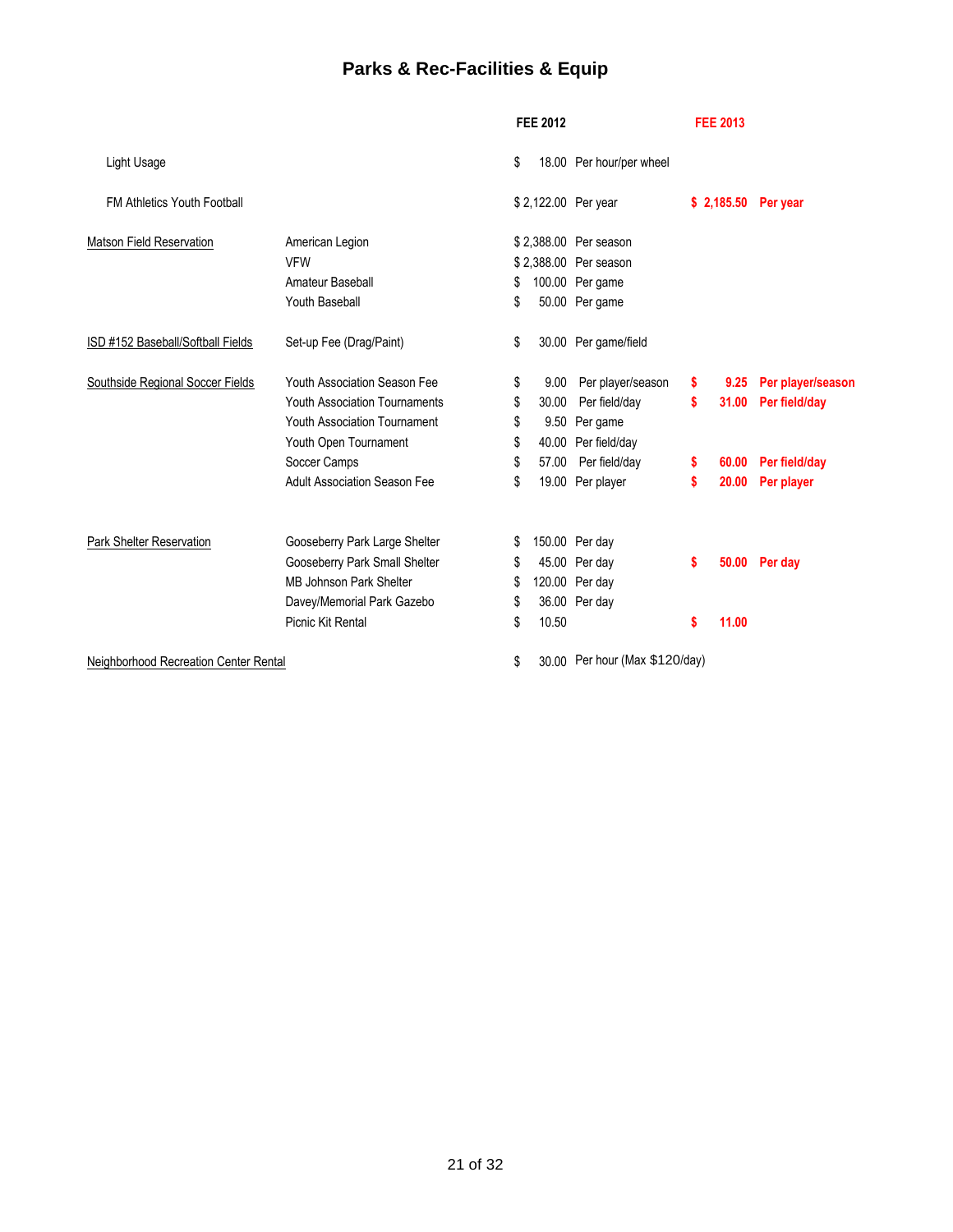# **Parks & Rec-Golfing**

|                                                                                                     |                          |    | <b>FEE 2012</b> |                                 |    | <b>FEE 2013</b> |
|-----------------------------------------------------------------------------------------------------|--------------------------|----|-----------------|---------------------------------|----|-----------------|
| <b>Green Fees</b>                                                                                   |                          |    |                 |                                 |    |                 |
| Weekday - 9 Holes                                                                                   | Junior/Senior            | \$ |                 | 12.25 Restricted before 1:00 pm | \$ | 12.75           |
|                                                                                                     | Adult                    | \$ | 19.00           |                                 | \$ | 20.00           |
|                                                                                                     |                          |    |                 |                                 |    |                 |
|                                                                                                     |                          |    |                 |                                 |    |                 |
| Weekday - 18 Holes                                                                                  | Junior/Senior            | \$ |                 | 19.00 Restricted before 1:00 pm | \$ | 20.00           |
|                                                                                                     | Adult                    | \$ | 26.50           |                                 | \$ | 27.50           |
|                                                                                                     |                          |    |                 |                                 |    |                 |
| Weekend - 9 Holes                                                                                   | Junior/Senior            | \$ |                 | 13.25 Restricted after 4:00 pm  | s  | 13.75           |
|                                                                                                     | Adult                    | \$ | 20.50           |                                 | \$ | 21.00           |
|                                                                                                     |                          |    |                 |                                 |    |                 |
| Weekend - 18 Holes                                                                                  | Junior/Senior            | \$ |                 | 21.00 Restricted after 4:00 pm  | \$ | 21.50           |
|                                                                                                     | Adult                    | \$ | 30.00           |                                 | \$ | 31.00           |
|                                                                                                     |                          |    |                 |                                 |    |                 |
| 6-Hole (Meadows only)                                                                               |                          | \$ | 14.25           |                                 | \$ | 14.75           |
|                                                                                                     |                          |    |                 |                                 |    |                 |
| Twilight (4:30pm-close Friday/Saturday/Sunday Only)                                                 |                          | \$ | 20.50           |                                 | \$ | 21.00           |
|                                                                                                     |                          |    |                 |                                 |    |                 |
| 18 Hole play required Friday 12:00 p.m. - 3:00 p.m., Saturday and Sunday 9:00 a.m. - 3:00 p.m.      |                          |    |                 |                                 |    |                 |
|                                                                                                     |                          |    |                 |                                 |    |                 |
|                                                                                                     |                          |    |                 |                                 |    |                 |
| <b>Frequent Players Card</b>                                                                        |                          | \$ | 26.50           |                                 | \$ | 27.00           |
| \$3 off 9-hole rounds; \$5 off 18 hole rounds                                                       |                          |    |                 |                                 |    |                 |
| Good at both courses and allows for three-day advanced tee time reservation.                        |                          |    |                 |                                 |    |                 |
|                                                                                                     |                          |    |                 |                                 |    |                 |
| Season Passes                                                                                       |                          |    |                 |                                 |    |                 |
| Junior (Under 17 years of age)                                                                      | <b>Both Courses</b>      | \$ | 185.00          |                                 |    | \$195.00        |
|                                                                                                     |                          |    |                 |                                 |    |                 |
| <b>Restricted Pass</b>                                                                              | Single Course            | \$ | 375.00          |                                 |    |                 |
|                                                                                                     | <b>Both Courses</b>      | \$ | 475.00          |                                 |    |                 |
| Restricted Passholders must tee off before 1:00 p.m. weekdays and after 4:00 p.m. weekends.         |                          |    |                 |                                 |    |                 |
|                                                                                                     |                          |    |                 |                                 |    |                 |
| <b>Restricted College Pass</b>                                                                      | Single Course            | \$ | 375.00          |                                 |    |                 |
|                                                                                                     | <b>Both Courses</b>      | \$ | 475.00          |                                 |    |                 |
|                                                                                                     |                          |    |                 |                                 |    |                 |
| Restricted College Passholders must tee off before 3:00 p.m. weekdays and after 2:00 p.m. weekends. |                          |    |                 |                                 |    |                 |
|                                                                                                     |                          |    |                 |                                 |    |                 |
| Non-restricted Pass                                                                                 | Single Course            | S  | 575.00          |                                 | S. | 585.00          |
|                                                                                                     | <b>Both Courses</b>      | \$ | 675.00          |                                 | \$ | 685.00          |
|                                                                                                     |                          |    |                 |                                 |    |                 |
| Household                                                                                           | Single Course            |    | \$1,000.00      |                                 |    |                 |
|                                                                                                     | <b>Both Courses</b>      |    | \$1,100.00      |                                 |    |                 |
|                                                                                                     |                          |    |                 |                                 |    |                 |
| <b>Gold Pass</b>                                                                                    |                          |    | \$1,400.00      |                                 |    |                 |
|                                                                                                     |                          |    |                 |                                 |    |                 |
| <b>GPS Advertising Rates</b>                                                                        | <b>Entire Hole</b>       | \$ | 600.00          |                                 |    |                 |
|                                                                                                     | Greens                   | \$ | 250.00          |                                 |    |                 |
|                                                                                                     | Tee Box                  | \$ | 150.00          |                                 |    |                 |
|                                                                                                     |                          |    | 750.00          |                                 |    |                 |
|                                                                                                     | Leaderboard / Scoreboard | \$ |                 |                                 |    |                 |
|                                                                                                     | Welcome Screen           | \$ | 200.00          |                                 |    |                 |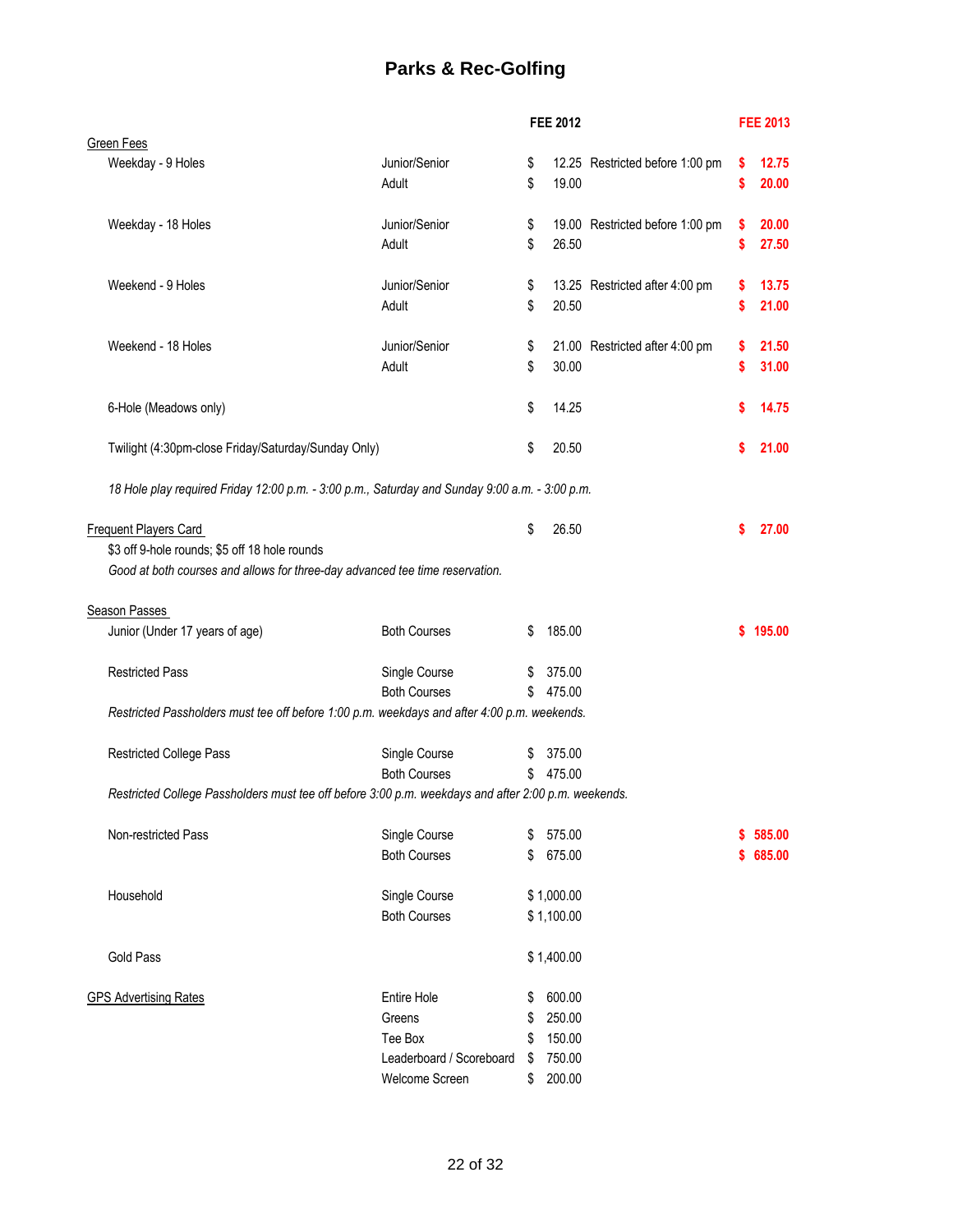# **Parks & Rec-Golfing**

|                                          |                         | <b>FEE 2012</b> |        | <b>FEE 2013</b> |        |                  |
|------------------------------------------|-------------------------|-----------------|--------|-----------------|--------|------------------|
| <b>Cart Rentals</b>                      |                         |                 |        |                 |        |                  |
| Village Green                            | 9 Holes                 | \$              | 17.00  | \$              |        | 9.75 Per Person  |
|                                          | 18 Holes                | \$              | 26.50  | \$              |        | 15.50 Per Person |
| The Meadows (GPS)                        | 9 Holes                 | \$              | 18.50  | \$              |        | 9.00 Per Person  |
|                                          | 18 Holes                | \$              | 30.00  | \$              |        | 13.75 Per Person |
| <b>Private Cart Use</b>                  | Annual                  | \$              | 275.00 | \$.             | 290.00 |                  |
| <b>Driving Range</b>                     | Jr. Basket              | \$              | 2.00   | \$              | 2.50   |                  |
|                                          | Basket                  | \$              | 4.00   | \$              | 5.00   |                  |
|                                          | Punch Card (30 punches) | \$              | 80.00  | S               | 90.00  |                  |
| Senior Tour (18 holes)                   |                         | \$              | 11.50  |                 |        |                  |
| Tour plays weekday mornings at 8:00 a.m. |                         |                 |        |                 |        |                  |
| Course Improvements Surcharge            | 9-Holes                 | \$              | 0.25   |                 |        |                  |
|                                          | 18-Holes                | \$              | 0.50   |                 |        |                  |
|                                          | Per Pass                | \$              | 25.00  |                 |        |                  |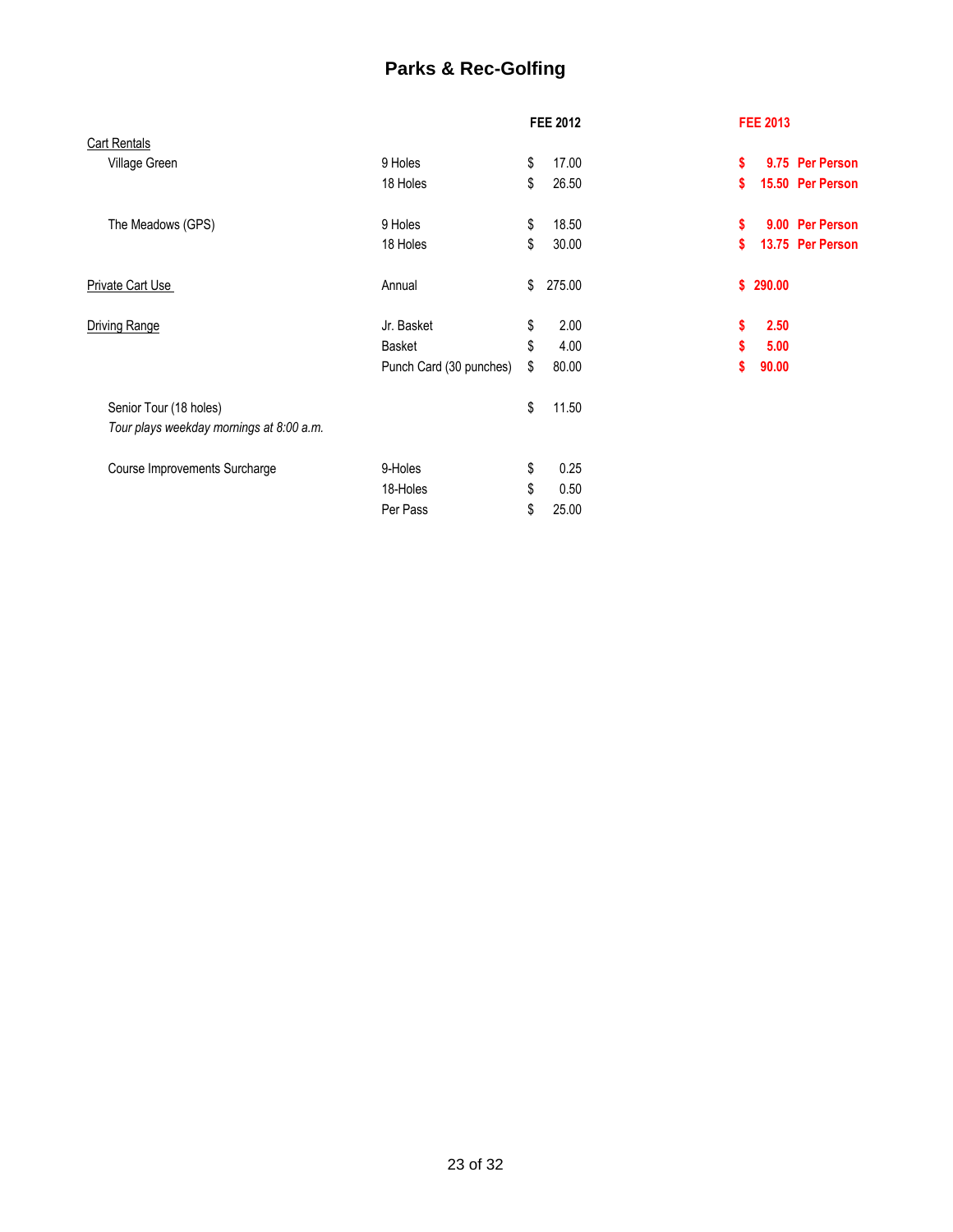## **Planning & Zoning**

**FEE 2012 FEE 2013**

|                                                                          | <b>FEE 2012</b>   |                                                                                                                                               |
|--------------------------------------------------------------------------|-------------------|-----------------------------------------------------------------------------------------------------------------------------------------------|
| <b>General</b>                                                           |                   |                                                                                                                                               |
| <b>Annexation Request</b>                                                | \$<br>400.00      |                                                                                                                                               |
| Comprehensive Plan Map Amendment                                         | \$<br>275.00      |                                                                                                                                               |
|                                                                          |                   |                                                                                                                                               |
| Conditional Use Permit / Variance / Appeal                               | \$<br>175.00 Each |                                                                                                                                               |
| <b>Combined Conditional Use Permit / Variance</b>                        | \$<br>300.00      |                                                                                                                                               |
| Provisional Use Appeal                                                   | \$<br>100.00      |                                                                                                                                               |
|                                                                          |                   |                                                                                                                                               |
| Zoning Amendment (text or map)                                           | \$<br>300.00      |                                                                                                                                               |
| Planned Unit Development (PUD)                                           | \$<br>300.00      |                                                                                                                                               |
| Planned Unit Development (PUD) Amendment                                 | \$<br>300.00      |                                                                                                                                               |
|                                                                          |                   |                                                                                                                                               |
| Zoning Confirmation Letter/Other Requests for Action                     | \$<br>100.00      |                                                                                                                                               |
| Books/Ordinances/Maps                                                    |                   |                                                                                                                                               |
| Comprehensive Plan / Growth Area Plan / Maps (in color)                  | \$<br>100.00      |                                                                                                                                               |
| <b>Subdivision Ordinance</b>                                             | \$<br>15.00       |                                                                                                                                               |
|                                                                          | 25.00             |                                                                                                                                               |
| Zoning Ordinance                                                         | \$                |                                                                                                                                               |
| Zoning Map: Color                                                        | \$<br>10.00       |                                                                                                                                               |
| <b>Signs</b>                                                             |                   |                                                                                                                                               |
| Portable & High Impact Signs                                             |                   |                                                                                                                                               |
| <b>Annual License Fee</b>                                                | \$<br>100.00      |                                                                                                                                               |
|                                                                          |                   |                                                                                                                                               |
| Sign Placement Fee                                                       | \$<br>15.00       |                                                                                                                                               |
| <b>Permanent Signs</b>                                                   | \$<br>25.00       |                                                                                                                                               |
| Subdivisions                                                             |                   |                                                                                                                                               |
| Plats / Replats (Subdivision of Land)                                    | \$<br>500.00      |                                                                                                                                               |
| Minor Subdivision                                                        | \$<br>250.00      |                                                                                                                                               |
|                                                                          |                   |                                                                                                                                               |
| <b>Administrative Subdivisions</b>                                       |                   |                                                                                                                                               |
| <b>Boundary Line Adjustment</b>                                          | \$<br>100.00      | \$100.00 for first adjustment.<br>Multiple adjustemnts which<br>are adjacent and on the<br>same survey - \$30.00 per<br>additional adjustment |
| Single Parcel Split (Twinhome)                                           | \$<br>150.00      | \$150.00 for first split.<br>Multiple splits which are<br>adjacent and on the same<br>survey - \$30.00 per<br>additional split                |
| <b>Complex Parcel Split</b>                                              | \$                | 300.00 Per request                                                                                                                            |
| Unplatted, Common Interest Community, Multiple Parcel, Multiple Building |                   |                                                                                                                                               |
|                                                                          |                   |                                                                                                                                               |

#### **Vacations**

Vacation (right-of-way, easements) \$ 300.00 Per application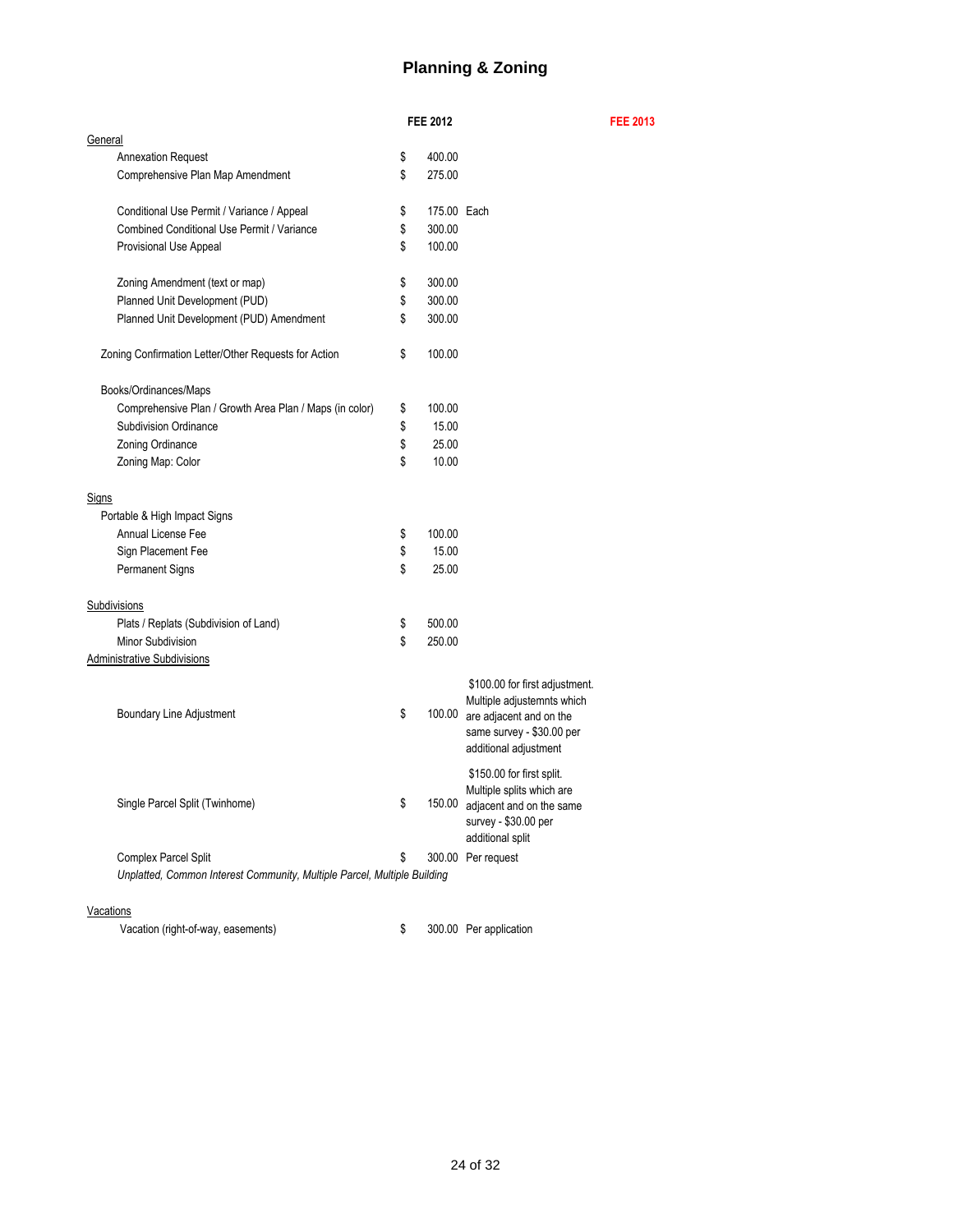# **Police Department**

## **FEE 2012 FEE 2013**

| <b>Animal Control</b>       |                                                                                                                                |                    |                                    |
|-----------------------------|--------------------------------------------------------------------------------------------------------------------------------|--------------------|------------------------------------|
| Licenses                    |                                                                                                                                |                    |                                    |
|                             | Dogs and Cats                                                                                                                  | \$<br>5.00         |                                    |
|                             | Dogs and Cats spayed and Neutered                                                                                              | \$<br>2.00         |                                    |
| Room/Board                  | Dogs                                                                                                                           | \$                 | 21.00 Plus tax per day             |
|                             | Cats                                                                                                                           | \$                 | 15.00 Plus tax per day             |
| Impound                     |                                                                                                                                | \$<br>30.00        |                                    |
| No License Penalty Fee      |                                                                                                                                | \$<br>50.00        |                                    |
| General                     |                                                                                                                                |                    |                                    |
| Accident Reports (State)    |                                                                                                                                | \$                 | 5.00 Per report                    |
| Incident Reports            | One copy free to victim of report                                                                                              | \$                 | 0.25 Per page black & white copies |
| <b>Handling Fee</b>         |                                                                                                                                | \$<br>2.00         |                                    |
| <b>Record Checks</b>        |                                                                                                                                | \$<br>4.00         |                                    |
| Audio Cassette Tapes/CD     |                                                                                                                                | \$<br>5.00         |                                    |
| Video Tapes/DVD             |                                                                                                                                | \$<br>22.00        |                                    |
| Photos                      |                                                                                                                                | \$                 | 5.00 plus extra cost of reprints   |
| <b>Digital Photos</b>       |                                                                                                                                | \$                 | 5.00 plus \$.50 per page           |
| 911 Type Transcripts        |                                                                                                                                | \$                 | 30.00 Per hour (1 hr. minimum)     |
| Radio Audio Recording       |                                                                                                                                | \$                 | 20.00 Per hour                     |
| <b>Impound Fees</b>         |                                                                                                                                | \$                 | 95.00 \$10.00/Day Storage Charge   |
|                             | Possible additional charges by the towing firm for extra work performed to complete the impound, e.g. dollying, winching, etc. |                    |                                    |
| Parking                     |                                                                                                                                |                    |                                    |
| Parking Violations          |                                                                                                                                | \$<br>25.00        |                                    |
| Late Penalty                | $7-14$ days                                                                                                                    | \$<br>10.00        |                                    |
|                             | 14-30 days                                                                                                                     | \$<br>10.00        |                                    |
|                             | over 30 days                                                                                                                   | \$<br>10.00        |                                    |
| Fire Lane Parking Violation |                                                                                                                                | \$<br>40.00        |                                    |
| Late Penalty                | 7-14 days                                                                                                                      | \$<br>10.00        |                                    |
|                             | 14-30 days                                                                                                                     | \$<br>10.00        |                                    |
|                             | over 30 days                                                                                                                   | \$<br>10.00        |                                    |
| Handicap Parking Violation  |                                                                                                                                | \$<br>200.00       |                                    |
| Late Penalty                | $7-14$ days                                                                                                                    | \$<br>25.00        |                                    |
|                             | 14-30 days                                                                                                                     | \$<br>25.00        |                                    |
|                             | over 30 days                                                                                                                   | \$<br>25.00        |                                    |
| Graffiti Removal            |                                                                                                                                | <b>Actual Cost</b> |                                    |
|                             | MN Crime Free Multi-housing program class                                                                                      | \$<br>50.00        |                                    |
|                             |                                                                                                                                |                    |                                    |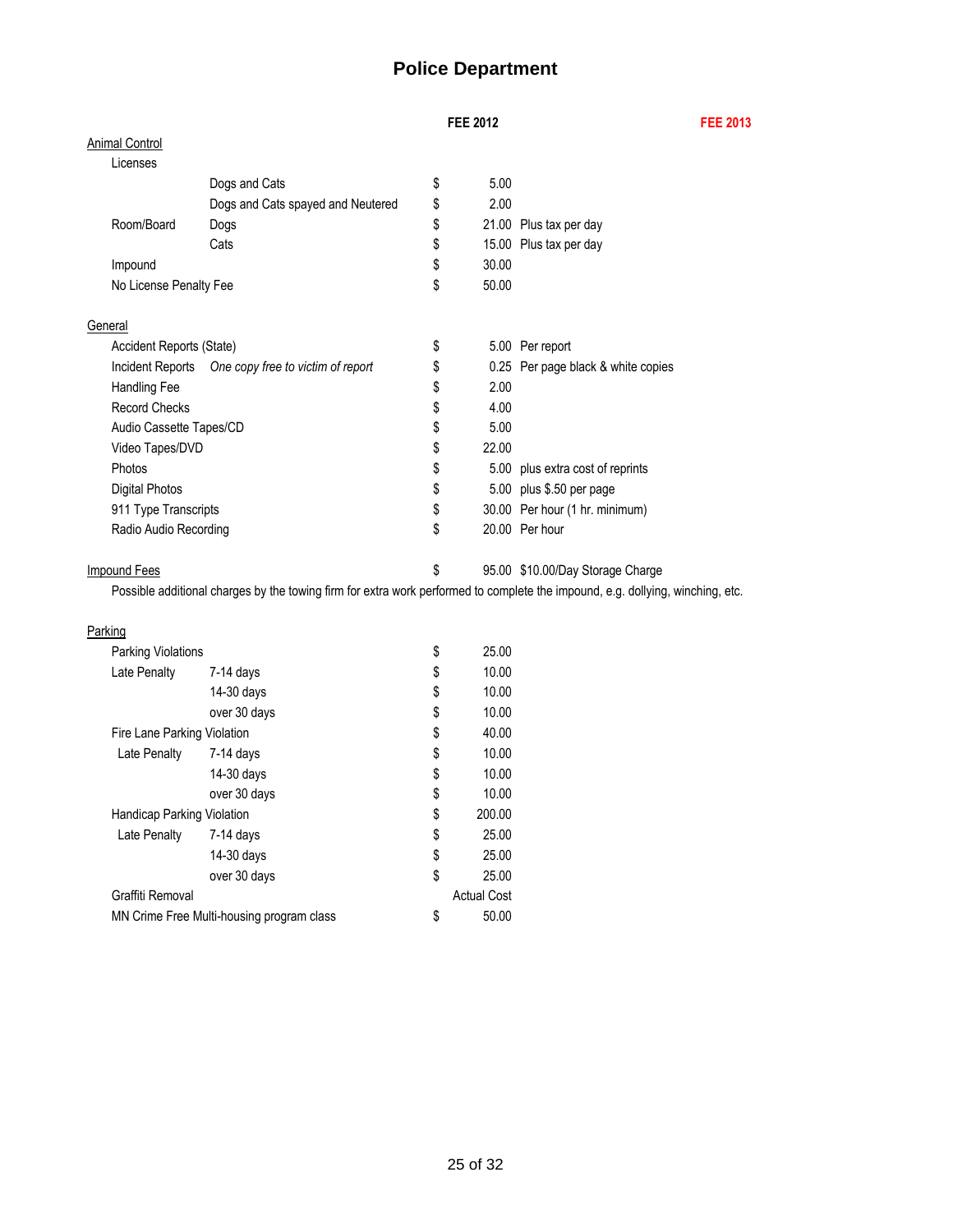#### **SINGLE CONTAINERS**

|                         |           |        | 1 YARD CONTAINER  |          |       |        |
|-------------------------|-----------|--------|-------------------|----------|-------|--------|
| Collection              | Container | Trip   | <b>Cubic Yard</b> |          |       |        |
| Frequency               | Rental    | Fee    | Fee               | Subtotal | Tax   | Total  |
| 1                       | 8.21      | 17.89  | 7.45              | 33.55    | 5.70  | 39.25  |
| $\overline{2}$          | 8.21      | 35.78  | 14.90             | 58.89    | 10.01 | 68.90  |
| 3                       | 8.21      | 53.67  | 22.34             | 84.22    | 14.32 | 98.54  |
| 4                       | 8.21      | 71.56  | 29.79             | 109.56   | 18.63 | 128.19 |
| 5                       | 8.21      | 89.45  | 37.24             | 134.90   | 22.93 | 157.83 |
| 6                       | 8.21      | 107.34 | 44.69             | 160.24   | 27.24 | 187.48 |
|                         |           |        |                   |          |       |        |
|                         |           |        | 2 YARD CONTAINER  |          |       |        |
| Collection              | Container | Trip   | <b>Cubic Yard</b> |          |       |        |
| Frequency               | Rental    | Fee    | Fee               | Subtotal | Tax   | Total  |
| 1                       | 9.42      | 17.89  | 14.90             | 42.21    | 7.17  | 49.38  |
| $\overline{2}$          | 9.42      | 35.78  | 29.79             | 74.99    | 12.75 | 87.74  |
| 3                       | 9.42      | 53.67  | 44.69             | 107.78   | 18.32 | 126.10 |
| 4                       | 9.42      | 71.56  | 59.58             | 140.56   | 23.90 | 164.46 |
| 5                       | 9.42      | 89.45  | 74.48             | 173.35   | 29.47 | 202.81 |
| 6                       | 9.42      | 107.34 | 89.37             | 206.13   | 35.04 | 241.17 |
|                         |           |        | 3 YARD CONTAINER  |          |       |        |
| Collection              | Container | Trip   | <b>Cubic Yard</b> |          |       |        |
| Frequency               | Rental    | Fee    | Fee               | Subtotal | Tax   | Total  |
| 1                       | 12.9      | 17.89  | 22.34             | 53.13    | 9.03  | 62.17  |
| $\overline{2}$          | 12.9      | 35.78  | 44.69             | 93.37    | 15.87 | 109.24 |
| 3                       | 12.9      | 53.67  | 67.03             | 133.60   | 22.71 | 156.31 |
| 4                       | 12.9      | 71.56  | 89.37             | 173.83   | 29.55 | 203.38 |
| 5                       | 12.9      | 89.45  | 111.71            | 214.06   | 36.39 | 250.45 |
| 6                       | 12.9      | 107.34 | 134.06            | 254.30   | 43.23 | 297.53 |
|                         |           |        |                   |          |       |        |
|                         |           |        | 4 YARD CONTAINER  |          |       |        |
| Collection              | Container | Trip   | <b>Cubic Yard</b> |          |       |        |
| Frequency               | Rental    | Fee    | Fee               | Subtotal | Tax   | Total  |
| 1                       | 15.79     | 17.89  | 29.79             | 63.47    | 10.79 | 74.26  |
| $\overline{2}$          | 15.79     | 35.78  | 59.58             | 111.15   | 18.90 | 130.05 |
| 3                       | 15.79     | 53.67  | 89.37             | 158.83   | 27.00 | 185.83 |
| 4                       | 15.79     | 71.56  | 119.16            | 206.51   | 35.11 | 241.62 |
| 5                       | 15.79     | 89.45  | 148.95            | 254.19   | 43.21 | 297.40 |
| 6                       | 15.79     | 107.34 | 178.74            | 301.87   | 51.32 | 353.19 |
|                         |           |        | 6 YARD CONTAINER  |          |       |        |
| Collection              | Container | Trip   | <b>Cubic Yard</b> |          |       |        |
| Frequency               | Rental    | Fee    | Fee               | Subtotal | Tax   | Total  |
| 1                       | 20.79     | 17.89  | 44.69             | 83.37    | 14.17 | 97.54  |
| $\overline{\mathbf{c}}$ | 20.79     | 35.78  | 89.37             | 145.94   | 24.81 | 170.75 |
| $\mathfrak{z}$          | 20.79     | 53.67  | 134.06            | 208.52   | 35.45 | 243.96 |
| 4                       | 20.79     | 71.56  | 178.74            | 271.09   | 46.09 | 317.18 |
| 5                       | 20.79     | 89.45  | 223.43            | 333.67   | 56.72 | 390.39 |
| 6                       | 20.79     | 107.34 | 268.11            | 396.24   | 67.36 | 463.61 |
|                         |           |        |                   |          |       |        |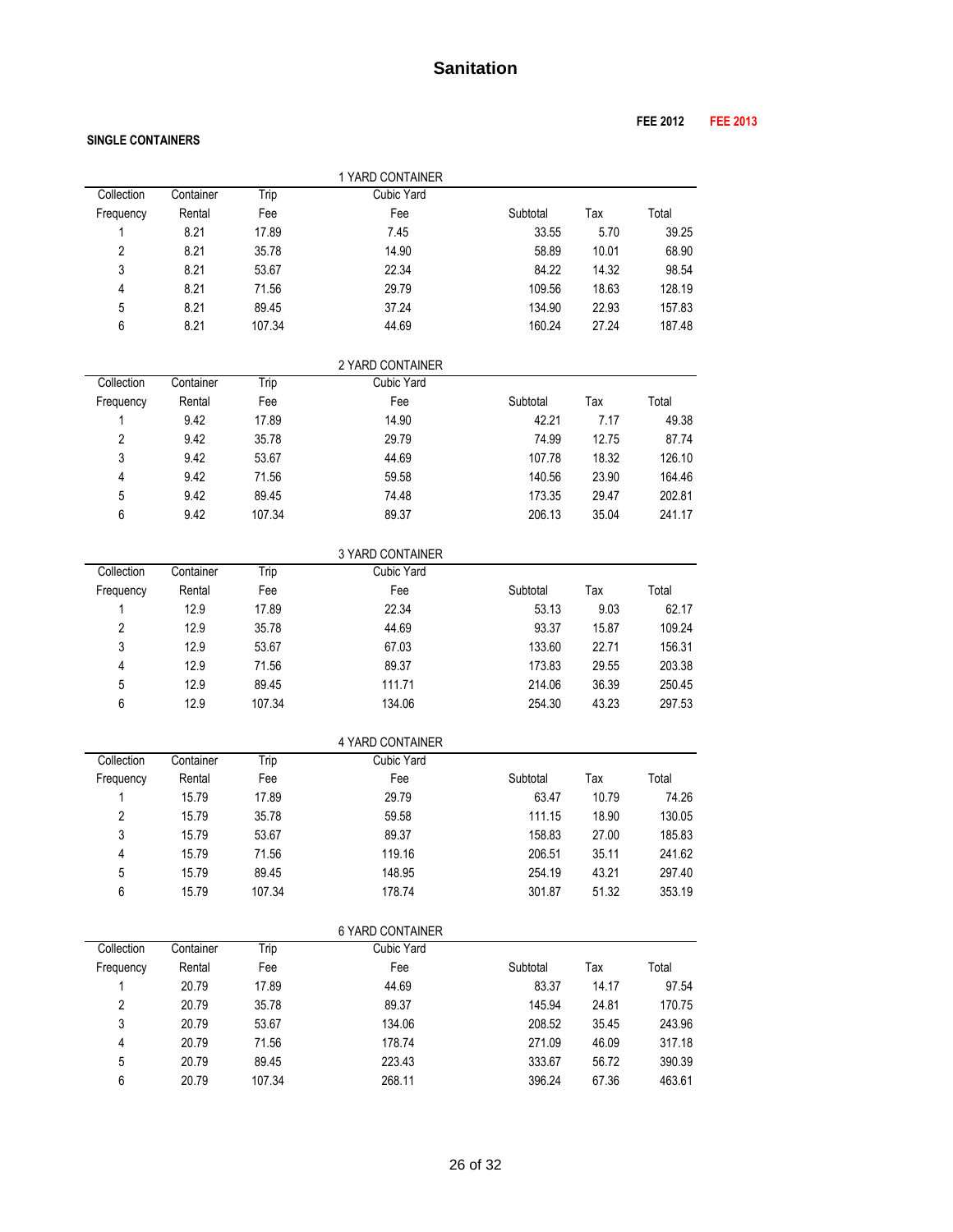## **FEE 2012 FEE 2013**

|            |           |        | 8 YARD CONTAINER |          |       |        |
|------------|-----------|--------|------------------|----------|-------|--------|
| Collection | Container | Trip   | Cubic Yard       |          |       |        |
| Frequency  | Rental    | Fee    | Fee              | Subtotal | Тах   | Total  |
|            | 26.58     | 17.89  | 59.58            | 104.05   | 17.69 | 121.74 |
| 2          | 26.58     | 35.78  | 119.16           | 181.52   | 30.86 | 212.38 |
| 3          | 26.58     | 53.67  | 178.74           | 258.99   | 44.03 | 303.02 |
| 4          | 26.58     | 71.56  | 238.32           | 336.46   | 57.20 | 393.66 |
| 5          | 26.58     | 89.45  | 297.90           | 413.93   | 70.37 | 484.30 |
| 6          | 26.58     | 107.34 | 357.48           | 491.40   | 83.54 | 574.94 |

#### **MULTIPLE CONTAINERS**

Businesses with multiple containers are charged with the following formula:

Container Rental charge 5 year life (see chart above)

- + Trip fee (# of coll/week x \$3.50 x 4.33 weeks/mo.)
- + C.Y. fee (Container size x # of coll/week x \$1.72 x 4.33 weeks/mo.)
- + SWMT (Container rent + trip fee + c.y. fee x 17%)

| <b>Extra Container Dumps</b> | 1 Yard | \$<br>20.00 |
|------------------------------|--------|-------------|
|                              | 2 Yard | \$<br>20.00 |
|                              | 3 Yard | \$<br>30.00 |
|                              | 4 Yard | \$<br>40.00 |
|                              | 6 Yard | \$<br>60.00 |
|                              |        |             |

| Miscellaneus Commercial Charges |  |
|---------------------------------|--|
|                                 |  |

| Dumpster moving fee (per tip to allow dumping) |       | 10.00 |
|------------------------------------------------|-------|-------|
| Dumpster return trip fee                       | 20.00 |       |
| Container cleaning                             | 30.00 |       |
| Container exchange (1YD - 8 YD)                | 30.00 |       |
| Container drop off (1YD - 8 YD)                | 30.00 |       |
| Large business (96 Gallon Cart)                | 23.49 |       |

#### Mixed Municipal Solid Waste

| Disposal at Transfer Station - Mixed Municipal Solid Waste |              |
|------------------------------------------------------------|--------------|
| 1 Cu Yard (Minimum Charge)                                 | \$<br>7.50   |
| 2 Cu Yards (Vans, Pickups, Medium Trailers)                | \$<br>10.00  |
| 3 Cu Yards (Pickups with sideboards)                       | \$<br>15.00  |
| 4 Cu Yards (1 Ton Trucks)                                  | \$<br>20.00  |
| 8 Cu Yards (2 Ton Trucks)                                  | \$<br>30.00  |
| 10 Cu Yards (2 Ton Trucks with sideboards)                 | \$<br>45.00  |
| 20 Cu Yards (Tandem Truck)                                 | \$<br>90.00  |
| 30 Cu Yards                                                | \$<br>135.00 |
| 40 Cu Yards                                                | \$<br>180.00 |
|                                                            |              |

 *(17% Solid Waste Management Tax will be charged on above rates)*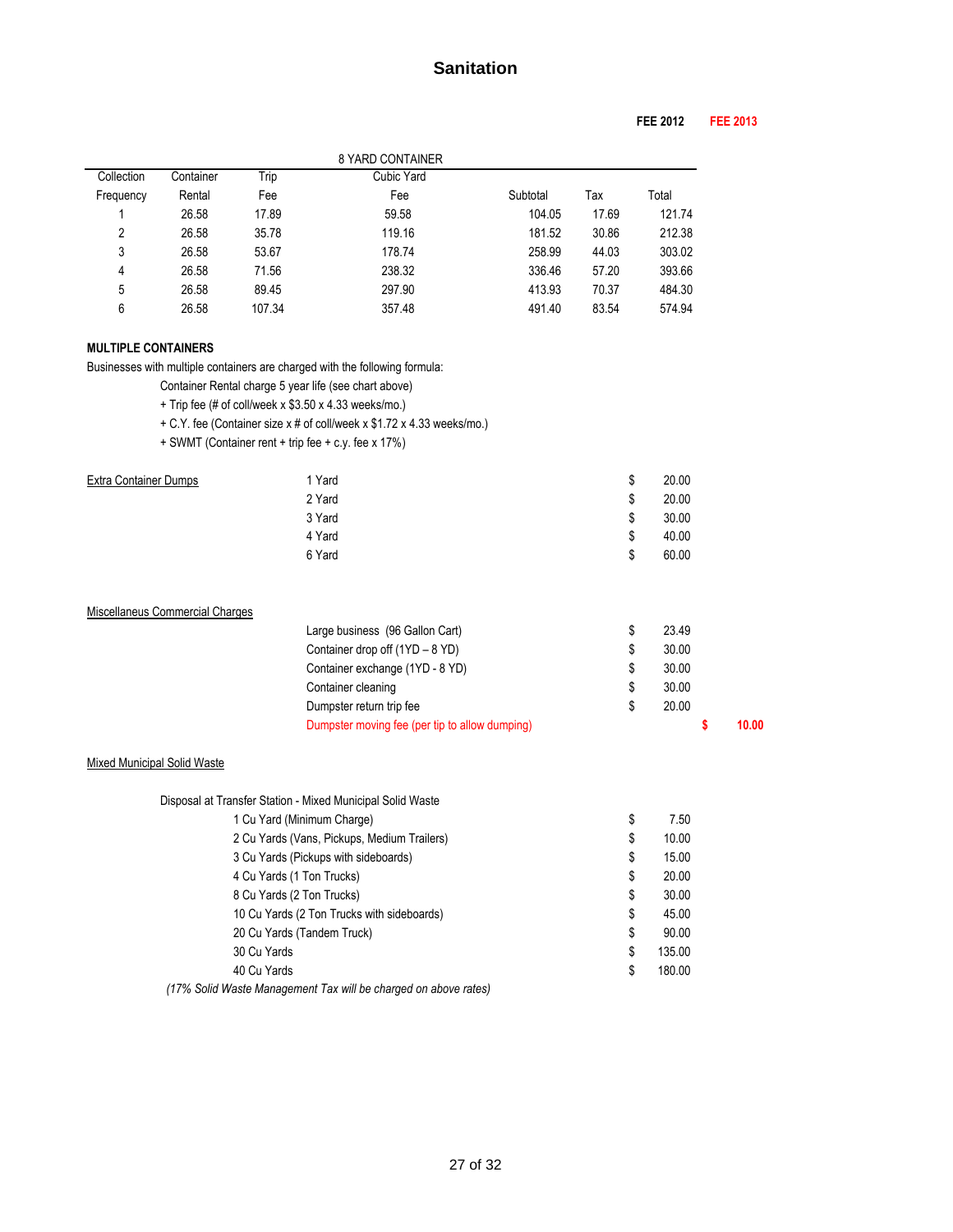|                                   |                                                                       |                                                                                               | <b>FEE 2012</b> | <b>FEE 2013</b> |
|-----------------------------------|-----------------------------------------------------------------------|-----------------------------------------------------------------------------------------------|-----------------|-----------------|
|                                   |                                                                       |                                                                                               | 16.00           |                 |
|                                   | Packer Type Garbage Box per yard                                      |                                                                                               | \$              |                 |
|                                   | 10 yards                                                              |                                                                                               | \$<br>190.00    |                 |
|                                   | 12 yards                                                              |                                                                                               | \$<br>225.00    |                 |
|                                   | 16 yards                                                              |                                                                                               | \$<br>300.00    |                 |
|                                   | 18 yards                                                              |                                                                                               | \$<br>340.00    |                 |
|                                   | 20 yards                                                              |                                                                                               | \$<br>375.00    |                 |
|                                   | 25 yards                                                              |                                                                                               | \$<br>470.00    |                 |
|                                   | (17% Solid Waste Management Tax will be charged on above rates)       |                                                                                               |                 |                 |
|                                   | Roll-off Containers (trash and loads with trash / building materials) |                                                                                               |                 |                 |
|                                   | Container Rental (per week after 2 weeks)                             |                                                                                               | \$<br>50.00     |                 |
| + Trip Fee                        |                                                                       | Per trip                                                                                      | \$<br>100.30    |                 |
| +                                 | Disposal Fee (per cubic yard)                                         |                                                                                               | \$<br>12.00     |                 |
| +                                 | Overhead Fee                                                          |                                                                                               | 10%             |                 |
|                                   | + Solid Waste Management Tax (of cont rent, trip & disp)              |                                                                                               | 17%             |                 |
|                                   |                                                                       |                                                                                               |                 |                 |
| Compactor Containers (stationary) |                                                                       |                                                                                               |                 |                 |
| + Container Rent                  |                                                                       | Per c.y.                                                                                      | \$<br>2.50      |                 |
| Trip Fee<br>+                     |                                                                       | Per trip                                                                                      | \$<br>100.30    |                 |
| Disposal Fee<br>+                 |                                                                       | Per c.y.                                                                                      | \$<br>12.00     |                 |
|                                   | Overhead Fee                                                          |                                                                                               | 10%             |                 |
| $\ddot{}$                         | Solid Waste Management Tax (of cont rent, trip & disp)                |                                                                                               | 17%             |                 |
| <b>Building Materials</b>         |                                                                       |                                                                                               | Base            |                 |
|                                   | Special Pick Up Fee                                                   |                                                                                               | \$<br>30.00     |                 |
|                                   | All Cars (.75 cubic yard [cy])                                        |                                                                                               | \$<br>13.00     |                 |
|                                   | 1 Cu Yard (Minimum Charge)                                            |                                                                                               | \$<br>19.00     |                 |
|                                   | 2 Cu Yards (Vans, Pickups, Medium Trailers)                           |                                                                                               | \$<br>25.00     |                 |
|                                   | 3 Cu Yards (Pickups with sideboards)                                  |                                                                                               | \$<br>37.50     |                 |
|                                   | 4 Cu Yards (1 Ton Trucks)                                             |                                                                                               | \$<br>50.00     |                 |
|                                   | 8 Cu Yards (2 Ton Trucks)                                             |                                                                                               | \$<br>100.00    |                 |
|                                   | 10 Cu Yards (2 Ton Trucks with sideboards)                            |                                                                                               | \$<br>125.00    |                 |
|                                   | 20 Cu Yards (Tandem Truck)                                            |                                                                                               | \$<br>250.00    |                 |
|                                   | 30 Cu Yards                                                           |                                                                                               | \$<br>375.00    |                 |
|                                   | 40 Cu Yards                                                           |                                                                                               | \$<br>500.00    |                 |
|                                   |                                                                       | (Solid waste management fee of \$0.60 per non-compacted c.y. will be charged on above rates.) |                 |                 |
|                                   | Demolition Materials Roll-off (no trash)                              |                                                                                               |                 |                 |
|                                   | Trip Fee                                                              |                                                                                               | \$<br>100.30    |                 |
|                                   | Disposal Costs (per yard)                                             |                                                                                               | \$<br>10.00     |                 |
|                                   | Overhead fee                                                          |                                                                                               | 10%             |                 |
|                                   | Solid waste management fee (/non-compacted c.y.)                      |                                                                                               | \$<br>0.60      |                 |
|                                   | Container Rental (per week after 2 weeks)                             |                                                                                               | \$<br>50.00     |                 |
|                                   | Packer type garbage box per yard                                      |                                                                                               | \$<br>30.00     |                 |
|                                   | 10 yards                                                              |                                                                                               | \$<br>300.00    |                 |
|                                   | 12 yards                                                              |                                                                                               | \$<br>360.00    |                 |
|                                   | 16 yards                                                              |                                                                                               | \$<br>480.00    |                 |
|                                   | 18 yards                                                              |                                                                                               | \$<br>540.00    |                 |
|                                   | 20 yards                                                              |                                                                                               | \$<br>600.00    |                 |
|                                   | 25 yards                                                              |                                                                                               | \$<br>750.00    |                 |
|                                   |                                                                       |                                                                                               |                 |                 |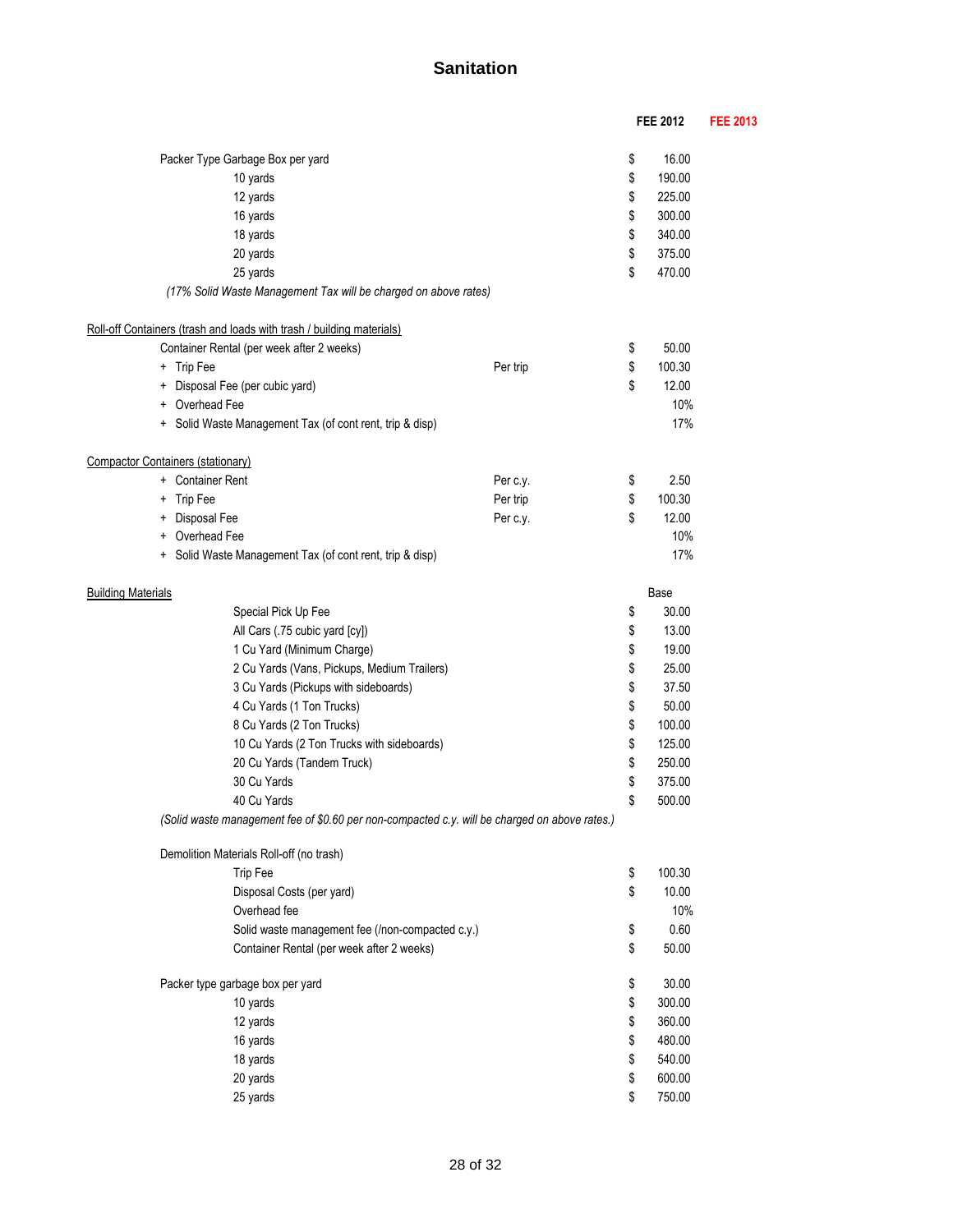|                                                         |                                                                                                |                     |    | <b>FEE 2012</b> | <b>FEE 2013</b> |       |  |
|---------------------------------------------------------|------------------------------------------------------------------------------------------------|---------------------|----|-----------------|-----------------|-------|--|
|                                                         | (Includes solid waste management tax of \$0.60 per non-compacted c.y.)                         |                     |    |                 |                 |       |  |
|                                                         | Recycling Container                                                                            |                     | \$ | 5.00            |                 |       |  |
|                                                         | Residential Garbage Collection Rates (Monthly) - Fees as shown on utility bill                 |                     |    |                 |                 |       |  |
|                                                         | (Solid Waste Tax of 9.75% will be added to the rates below)                                    |                     |    |                 |                 |       |  |
|                                                         | Apartments                                                                                     |                     | \$ | 9.46            |                 |       |  |
|                                                         | 48 Gallon Container                                                                            |                     | \$ | 9.46            |                 |       |  |
|                                                         | 64 Gallon Container                                                                            |                     | \$ | 11.76           |                 |       |  |
|                                                         | 96 Gallon Container                                                                            |                     | \$ | 16.63           |                 |       |  |
|                                                         | <b>Multiple Containers</b>                                                                     |                     |    |                 |                 |       |  |
|                                                         | 48 Gallon Containers (2)                                                                       |                     | \$ | 18.92           |                 |       |  |
|                                                         | 64 Gallon Containers (2)                                                                       |                     | \$ | 23.52           |                 |       |  |
|                                                         | 96 Gallon Container (2)                                                                        |                     | \$ | 33.26           |                 |       |  |
|                                                         | Recycling (Non-Taxable Fee)                                                                    |                     | \$ | 2.84            |                 |       |  |
|                                                         | <b>Building Entry Fee (monthly)</b>                                                            |                     |    |                 |                 |       |  |
|                                                         | Charge for non-exterior service                                                                |                     |    |                 | \$              | 20.00 |  |
| <b>Prepaid Yellow Bags</b>                              |                                                                                                | Per approx. 10 bags | \$ | 20.00           |                 |       |  |
|                                                         | Extra Garbage not in Prepaid Yellow Bags                                                       | minimum             | \$ | 15.00           |                 |       |  |
| Extra Garbage in Tote Above Rim of Container<br>minimum |                                                                                                |                     |    | 15.00           |                 |       |  |
| Return To Pick Tote Not at Curb                         |                                                                                                |                     | \$ | 15.00           |                 |       |  |
| Cart Clean-up                                           |                                                                                                |                     | \$ | 10.00           |                 |       |  |
|                                                         | Cart Exchanges (Home Owner Picked Up at Sanitation)                                            |                     | \$ | 10.00           |                 |       |  |
|                                                         | Cart Exchanges (Sanitation Delivers to Curb)                                                   |                     | \$ | 20.00           |                 |       |  |
| <b>Compost Site Charges</b>                             |                                                                                                |                     |    |                 |                 |       |  |
|                                                         | Compost (Free to Clay County Residents, 2 Yard Maxi Per yard                                   |                     | \$ | 10.00           |                 |       |  |
|                                                         | Black Dirt (as Available)                                                                      | Per yard            | \$ | 10.00           |                 |       |  |
|                                                         | Ground Wood Chips                                                                              | Per yard            | \$ | 8.00            |                 |       |  |
|                                                         | Street Sweepings (unscreened)                                                                  | Per yard            | \$ | 1.00            |                 |       |  |
|                                                         | Street Sweepings (screened)                                                                    | Per yard            | \$ | 3.00            |                 |       |  |
|                                                         | Miscellaneous Charges (All Items Picked Up At Curb Will Include Pick Up Fee and Disposal Cost) |                     |    |                 |                 |       |  |
|                                                         | Curbside Pick Up of Extra Items                                                                | Plus disposal cost  | \$ | 20.00           |                 |       |  |
|                                                         | <b>TVs/Monitors</b>                                                                            | Plus pickup fee     | \$ | 5.00            |                 |       |  |
|                                                         | Appliances                                                                                     |                     | \$ | 10.00           |                 |       |  |
|                                                         | Appliances with Freon                                                                          |                     | \$ | 15.00           |                 |       |  |
|                                                         |                                                                                                |                     |    |                 |                 |       |  |

Non-residents **Double above rates**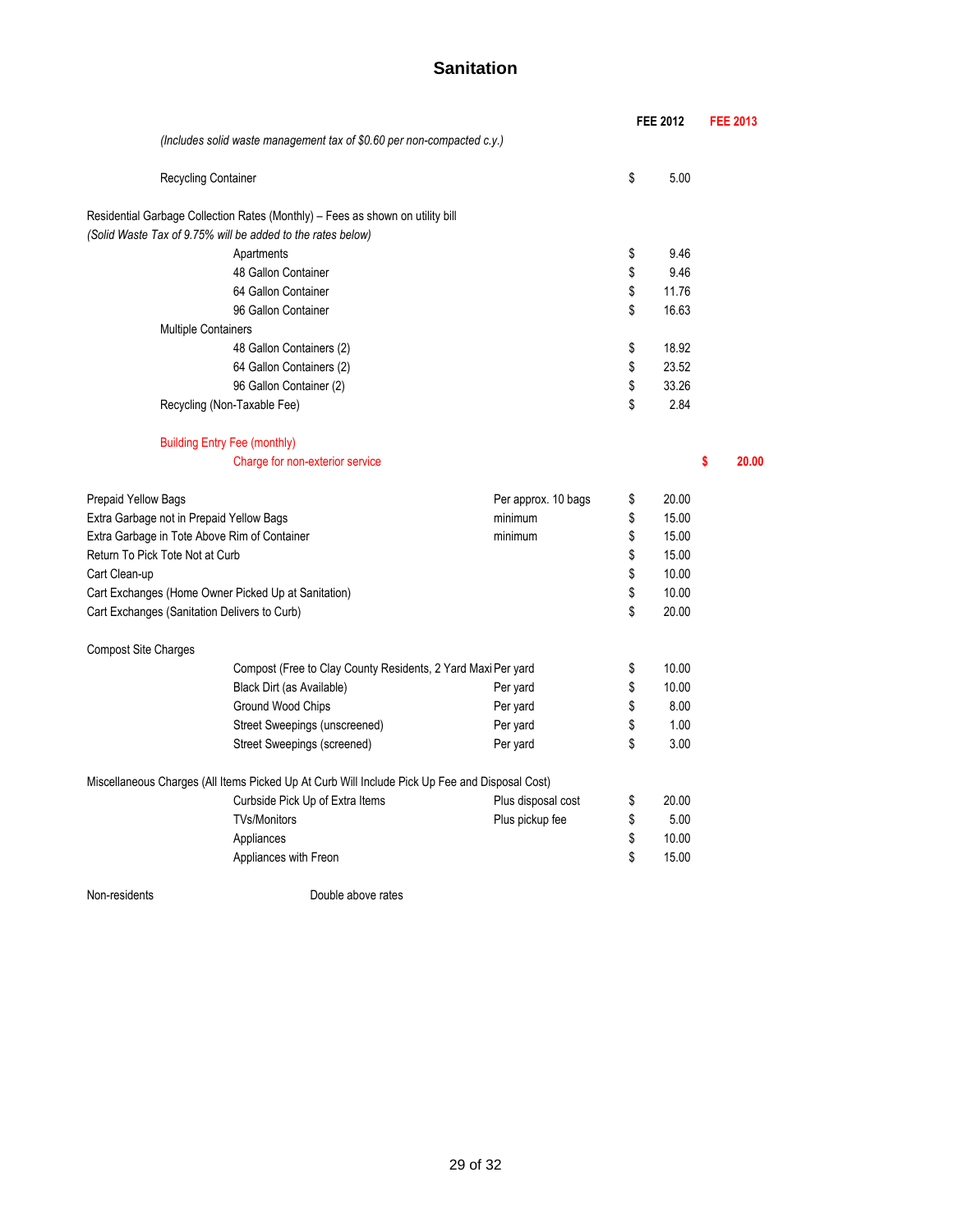# **Utility Billing Collections**

| <b>FEE 2012</b>                                                                   |                              |                    |                 | <b>FEE 2013</b>                                                                                                                                                                                                                                                                                                                                                                                                                                                                                                             |     |            |                                               |
|-----------------------------------------------------------------------------------|------------------------------|--------------------|-----------------|-----------------------------------------------------------------------------------------------------------------------------------------------------------------------------------------------------------------------------------------------------------------------------------------------------------------------------------------------------------------------------------------------------------------------------------------------------------------------------------------------------------------------------|-----|------------|-----------------------------------------------|
| <b>Fire Service Fee</b>                                                           |                              |                    |                 | 0.50 Per month                                                                                                                                                                                                                                                                                                                                                                                                                                                                                                              |     |            |                                               |
| <b>Forestry Services</b>                                                          |                              |                    |                 |                                                                                                                                                                                                                                                                                                                                                                                                                                                                                                                             |     |            |                                               |
|                                                                                   | Residential                  | \$                 |                 | 3.90 Per month                                                                                                                                                                                                                                                                                                                                                                                                                                                                                                              | \$  | 3.65       |                                               |
|                                                                                   | <b>Rental Units</b>          | \$                 |                 | 3.90 Per month                                                                                                                                                                                                                                                                                                                                                                                                                                                                                                              | \$  | 3.65       |                                               |
| Animal Control                                                                    |                              | \$                 | 0.25            |                                                                                                                                                                                                                                                                                                                                                                                                                                                                                                                             | \$  | 0.25       |                                               |
| Right of Way Maintenance                                                          |                              | \$                 | 1.35            |                                                                                                                                                                                                                                                                                                                                                                                                                                                                                                                             | \$  | 1.60       |                                               |
| Mosquito Control                                                                  |                              | \$                 | 0.75            |                                                                                                                                                                                                                                                                                                                                                                                                                                                                                                                             |     |            |                                               |
| Pest Control                                                                      |                              | $\mathbf{\hat{S}}$ |                 | 2.35 Per month                                                                                                                                                                                                                                                                                                                                                                                                                                                                                                              |     | 1.85       |                                               |
| Wastewater Disposal                                                               |                              |                    |                 |                                                                                                                                                                                                                                                                                                                                                                                                                                                                                                                             |     |            |                                               |
|                                                                                   | Residential                  | \$                 |                 | 12.42 Per month plus \$1.76 per CCF                                                                                                                                                                                                                                                                                                                                                                                                                                                                                         |     |            | 13.23 Per month plus \$1.80 per               |
| months, 600 CF is assumed.                                                        |                              |                    |                 | Volume charges are based on actual monthly water use. For May, June, July, August, September, and October billings, volume<br>charges are based on the lesser of actual monthly water use or a maximum of 1.5 times the average water use of November,<br>December, January, February, March, and April, excluding months with no usage. For new customers with no water use for all winter                                                                                                                                 |     |            | <b>CCF</b>                                    |
|                                                                                   | Multiple Family Tenant       | \$                 |                 | 12.42 Per month                                                                                                                                                                                                                                                                                                                                                                                                                                                                                                             | \$  | 13.23      |                                               |
|                                                                                   | Multiple Family Dwelling     | \$                 |                 | 1.76 Per CCF                                                                                                                                                                                                                                                                                                                                                                                                                                                                                                                |     | 1.80       |                                               |
| separately metered, non-sewered water use.                                        |                              |                    |                 | Volume charges are based on actual monthly water use. Wastewater charges are not applied to (or credits may be issued for)                                                                                                                                                                                                                                                                                                                                                                                                  |     |            |                                               |
|                                                                                   | Commercial                   | \$                 |                 | 12.42 Per month plus \$1.76 per CCF                                                                                                                                                                                                                                                                                                                                                                                                                                                                                         |     |            | 13.23 Per month plus \$1.80 per               |
| separately metered, non-sewered water use.                                        |                              |                    |                 | Volume charges are based on actual monthly water use. Wastewater charges are not applied to (or credits may be issued for)                                                                                                                                                                                                                                                                                                                                                                                                  |     |            | <b>CCF</b>                                    |
|                                                                                   | Oakport                      | \$                 |                 | 18.63 Per month plus \$2.64 per CCF                                                                                                                                                                                                                                                                                                                                                                                                                                                                                         | \$  |            | 19.85 Per month plus \$2.70 per<br><b>CCF</b> |
| charges are based on actual monthly water use.                                    |                              |                    |                 | For residential customers, volume charges are based on actual monthly water use. For May, June, July, August, September, and<br>October billings, volume charges are based on the lesser of actual monthly water use or a maximum of 1.5 times the average water<br>use for November, December, January, February, March, and April, excluding months with no usage. For new customers with no<br>water use for all winter months, and customers without water service, 600 CF is assumed. For commercial customers, volume |     |            |                                               |
| Industrial                                                                        | Customer Charge              | \$                 |                 | 12.42 Per month                                                                                                                                                                                                                                                                                                                                                                                                                                                                                                             | S   | 13.23      |                                               |
|                                                                                   | Flow Charge                  |                    | 2,331.91 Per MG |                                                                                                                                                                                                                                                                                                                                                                                                                                                                                                                             |     | \$2,401.87 |                                               |
|                                                                                   | <b>BOD Surcharge</b>         | \$                 |                 | 603.92 Per 1,000 lbs                                                                                                                                                                                                                                                                                                                                                                                                                                                                                                        | \$. | 619.02     |                                               |
|                                                                                   | <b>TSS Surcharge</b>         | \$                 |                 | Per 1,000 lbs                                                                                                                                                                                                                                                                                                                                                                                                                                                                                                               | \$  | ä,         |                                               |
| BOD and TSS surcharges apply to loadings at concentrations greater than 300 mg/L. |                              |                    |                 |                                                                                                                                                                                                                                                                                                                                                                                                                                                                                                                             |     |            |                                               |
| <b>Sanitary Sewer Connection Charges</b>                                          |                              |                    |                 |                                                                                                                                                                                                                                                                                                                                                                                                                                                                                                                             |     |            |                                               |
|                                                                                   | Single Family Residential \$ |                    |                 | 316.70 Per connection to City sewer main                                                                                                                                                                                                                                                                                                                                                                                                                                                                                    |     | 326.20     |                                               |
|                                                                                   | All other uses               | \$                 | 950.09          | Per acre with min of \$316.70/connection to City<br>sewer main                                                                                                                                                                                                                                                                                                                                                                                                                                                              |     | \$978.59   |                                               |
| Sump Pump Program Waivers                                                         |                              |                    |                 |                                                                                                                                                                                                                                                                                                                                                                                                                                                                                                                             |     |            |                                               |
|                                                                                   | Seasonal Waiver              | \$                 |                 | 30.00 Per year                                                                                                                                                                                                                                                                                                                                                                                                                                                                                                              |     |            |                                               |
|                                                                                   | Non-seasonal Waiver          |                    | No Charge       |                                                                                                                                                                                                                                                                                                                                                                                                                                                                                                                             |     |            |                                               |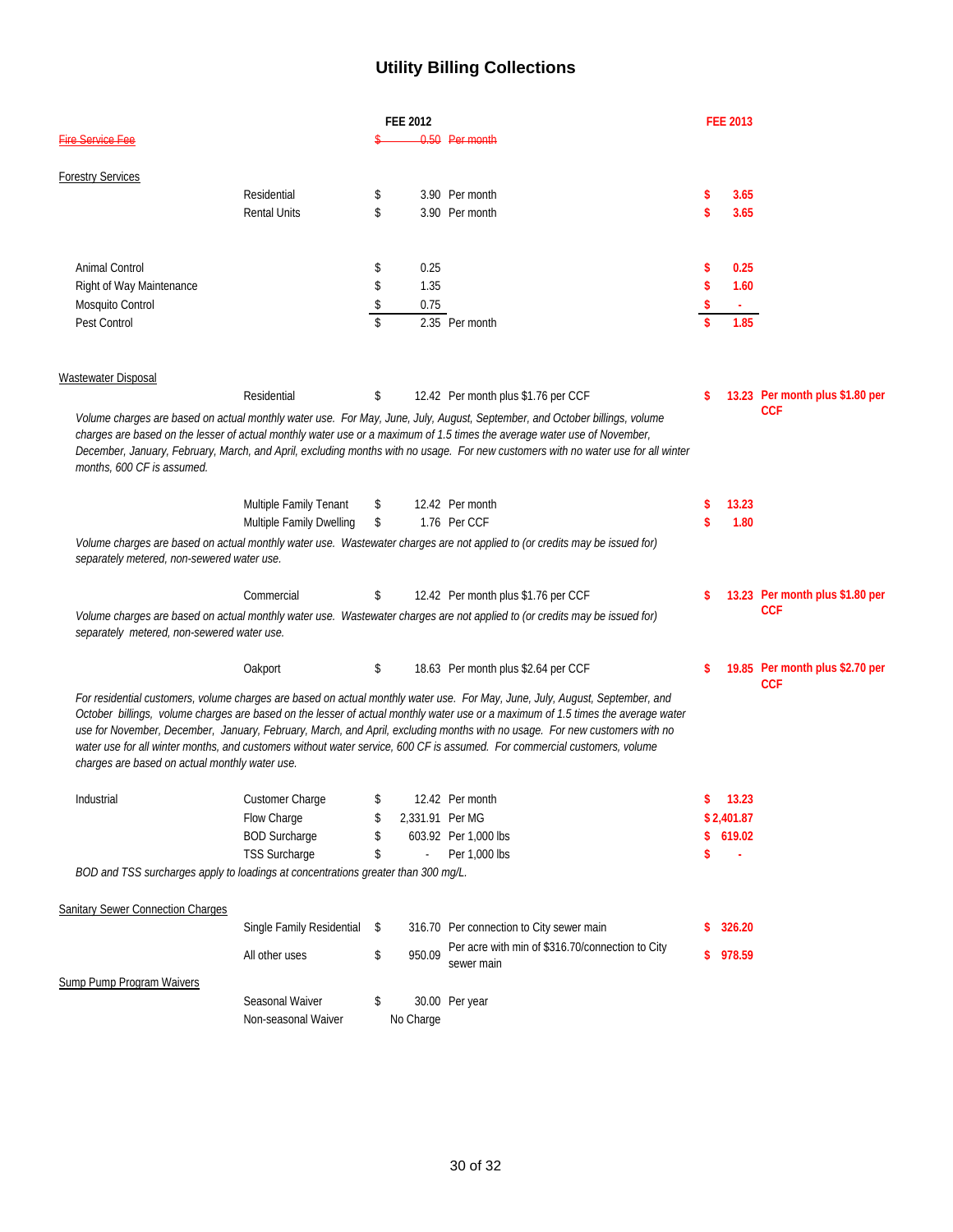## **Utility Billing Collections**

#### **FEE 2012 FEE 2013**

### **Storm Water Utility** Residential  $\frac{1}{2}$  10.21 Per month Multiple Family Tenant \$ 10.21 Per month Commercial/Industrial \$ 10.21 Per base unit *Minimum of 2 base units (\$20.42) and maximum of 40-11 base units*

*(\$102.10) (\$112.31) . A base unit is the average impervious surface area associated with a single family residential property.*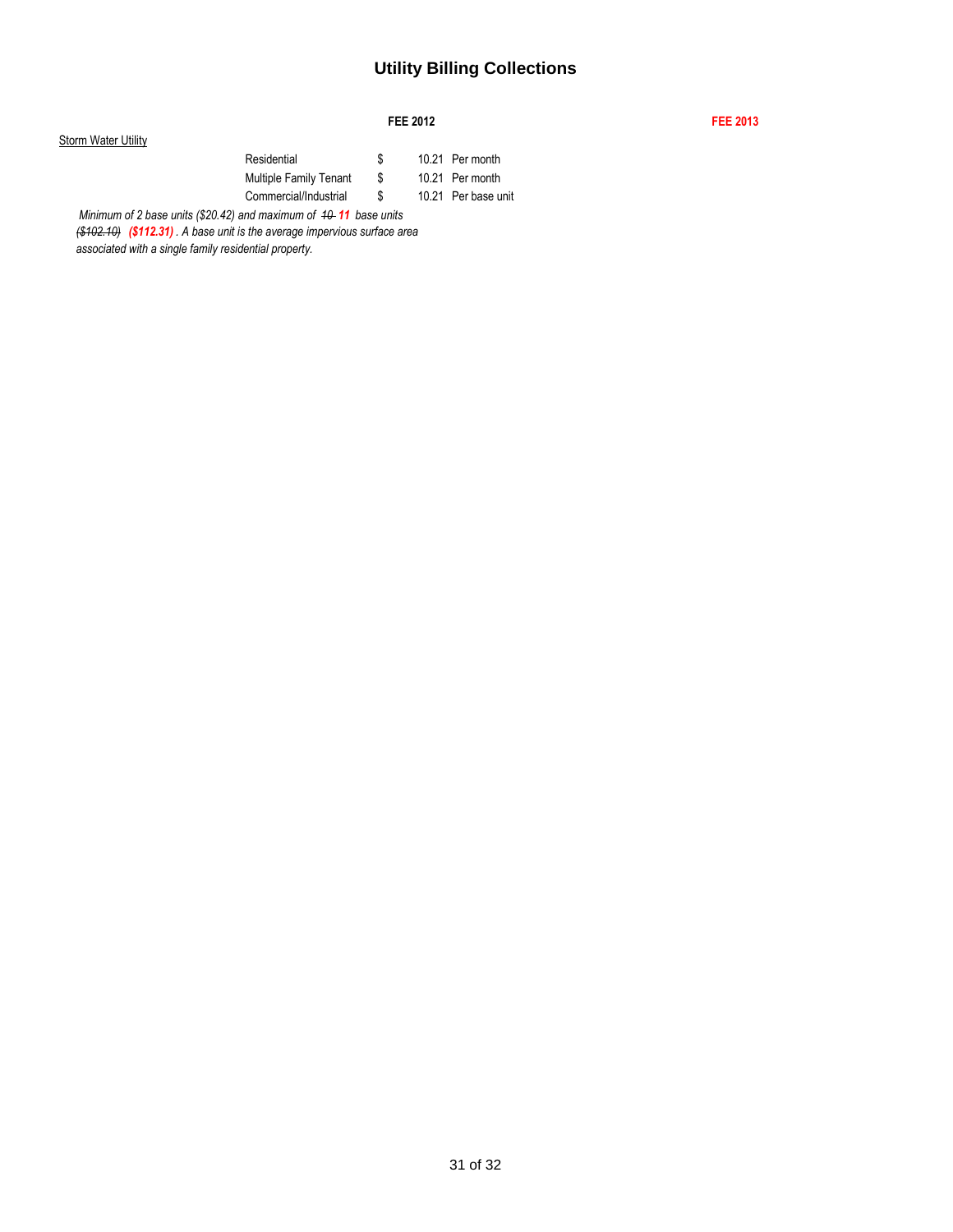## **Wastewater**

|                                                   |                                    | <b>FEE 2012</b> |                           | <b>FEE 2013</b> |         |
|---------------------------------------------------|------------------------------------|-----------------|---------------------------|-----------------|---------|
| Hauled Wastewater/Septage Disposal Service Charge |                                    |                 | \$40.83 Per 1,000 gallons |                 | \$42.46 |
| <b>Equipment Rates</b>                            |                                    |                 |                           |                 |         |
| Combination Jet/Vac Truck & Operators             | Landfill tip fee billed separately |                 | \$280.00 Per hour         |                 |         |
| Pressure Jet Machine w/Service Truck & Operators  |                                    |                 | \$140.00 Per hour         |                 |         |
| Vacuum Inductor w/Service Truck & Operator        | Landfill tip fee billed separately |                 | \$100.00 Per hour         |                 |         |
| Semi-Tractor w/Tanker & Operator                  |                                    |                 | \$170.00 Per hour         |                 |         |
| Sludge Applicator & Operator                      |                                    |                 | \$210.00 Per hour         |                 |         |
| 14" Crisafulli Pump w/Tractor                     |                                    |                 | \$200.00 Per hour         |                 |         |
| 6-inch Pump                                       |                                    |                 | \$200.00 Per hour         |                 |         |
| 4-inch Pump                                       |                                    |                 | \$125.00 Per hour         |                 |         |
| 3-inch Pump                                       |                                    |                 | \$100.00 Per hour         |                 |         |
| 2-inch Pump                                       |                                    |                 | \$75.00 Per hour          |                 |         |
| 300 KW Generator                                  |                                    |                 | \$ 90.00 Per hour         |                 |         |
| 135 KW Generator                                  |                                    | \$.             | 60.00 Per hour            |                 |         |
| 25 - 60 KW Generator                              |                                    | S               | 30.00 Per hour            |                 |         |
| Portable Compressor                               |                                    |                 | \$ 42.00 Per hour         |                 |         |
| Sewer Plugs                                       | 42" - 60"                          |                 | \$150.00 Per hour         |                 |         |
|                                                   | $30" - 42"$                        |                 | \$100.00 Per hour         |                 |         |
|                                                   | $15" - 24"$                        |                 | \$ 50.00 Per hour         |                 |         |
|                                                   | $6" - 12"$                         |                 | \$ 25.00 Per hour         |                 |         |
| <b>Wastewater Testing and Analysis</b>            | BOD5 (Total and/or Carbonaceous)*  | \$36.00         |                           |                 |         |
|                                                   | Total Suspended Solids*            | \$20.00         |                           |                 |         |
|                                                   | pH                                 | 10.00<br>\$     |                           |                 |         |
|                                                   | Ammonia Nitrogen*                  | 30.00<br>\$     |                           |                 |         |
|                                                   | Sample Collection Fee **           | \$35.00         |                           |                 |         |
| $*$ Cartified Anglished                           |                                    |                 |                           |                 |         |

*\* Certified Analytes*

*Sample analysis for regulatory reports not prepared by the City will not be performed.*

*\*\* Applies to samples picked up by WWSD staff within a ten (10) mile radius of the WWTF.*